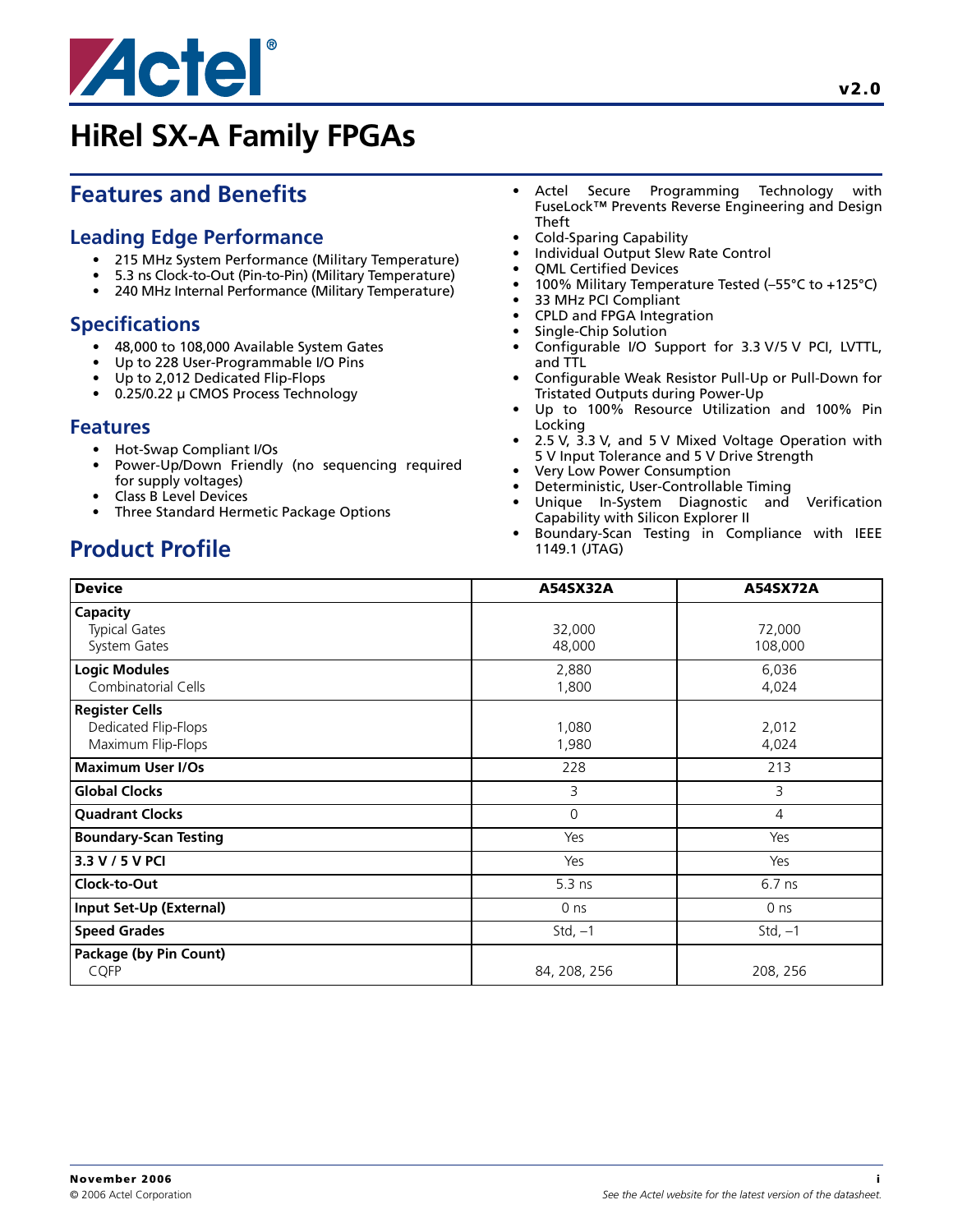# <span id="page-1-0"></span>**Ordering Information**





# **Ceramic Device Resources**

|          | User I/Os (including clock buffers) |              |              |  |
|----------|-------------------------------------|--------------|--------------|--|
| l Device | <b>CQFP 84-Pin</b>                  | CQFP 208-Pin | CQFP 256-Pin |  |
| A54SX32A | b/                                  | 174          | 228          |  |
| A54SX72A | -                                   |              | 213          |  |

*Note: Package Definitions: CQFP = Ceramic Quad Flat Pack*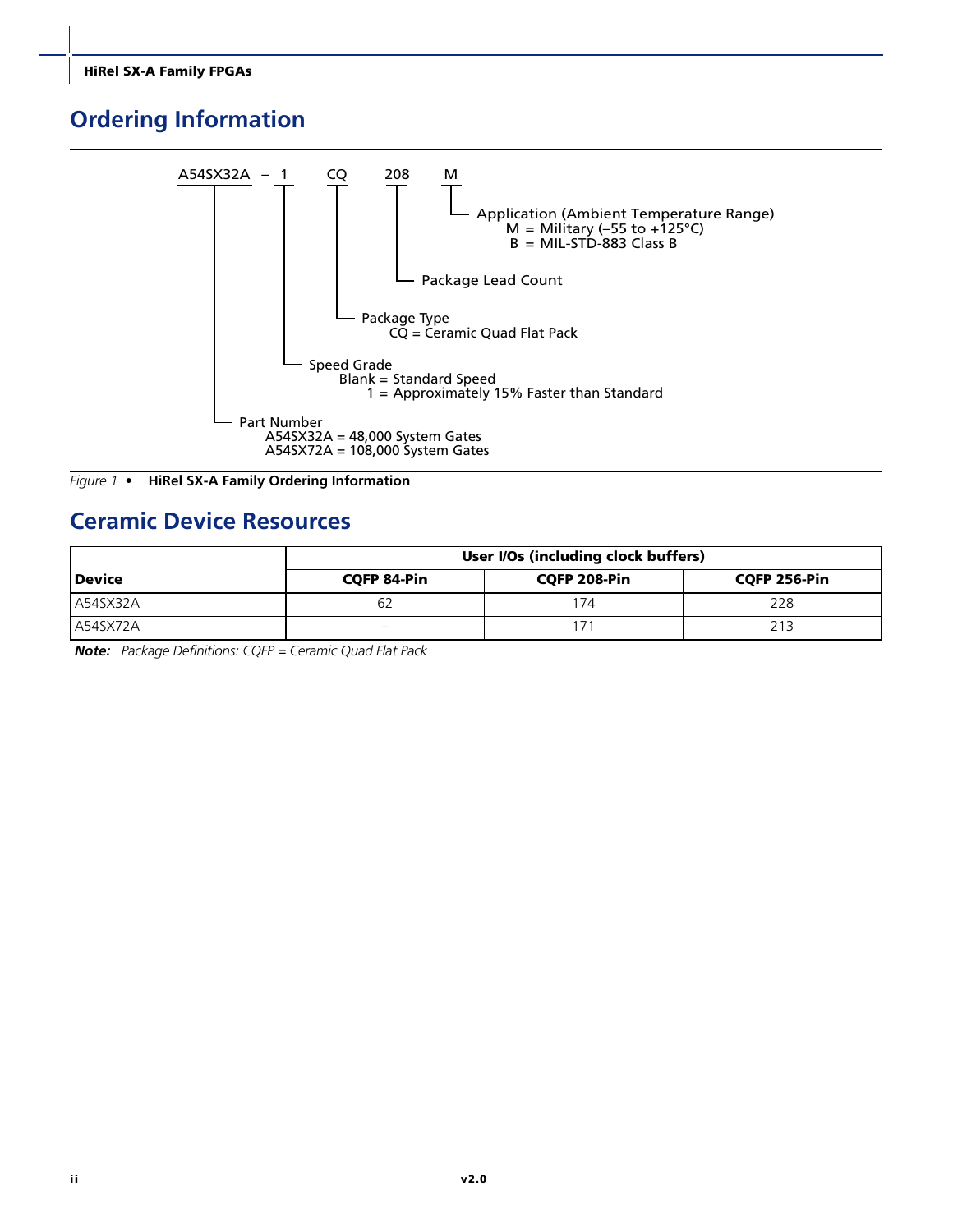

# **Actel MIL-STD-883 Product Flow**

| <b>Step</b> | <b>Screen</b>                                                                                                                                                                                                | 883 Method                                                                                                       | 883 - Class B<br><b>Requirement</b> |
|-------------|--------------------------------------------------------------------------------------------------------------------------------------------------------------------------------------------------------------|------------------------------------------------------------------------------------------------------------------|-------------------------------------|
| 1.          | Internal Visual                                                                                                                                                                                              | 2010, Test Condition B                                                                                           | 100%                                |
| 2.          | Temperature Cycling                                                                                                                                                                                          | 1010, Test Condition C                                                                                           | 100%                                |
| 3.          | Constant Acceleration                                                                                                                                                                                        | 2001, Test Condition D, Y <sub>1</sub> , Orientation Only                                                        | 100%                                |
| 4.          | Seal<br>a. Fine<br>b. Gross                                                                                                                                                                                  | 1014                                                                                                             | 100%<br>100%                        |
| 5.          | Visual Inspection                                                                                                                                                                                            | 2009                                                                                                             | 100%                                |
| 6.          | Pre-Burn-In Electrical Parameters                                                                                                                                                                            | In accordance with applicable Actel device specification                                                         | 100%                                |
| 7.          | <b>Burn-In Test</b>                                                                                                                                                                                          | 1015, Condition D, 160 hours @ 125°C or 80 hours @ 150°C                                                         | 100%                                |
| 8.          | Interim (Post-Burn-In) Electrical Parameters                                                                                                                                                                 | In accordance with applicable Actel device specification                                                         | 100%                                |
| 9.          | Percent Defective Allowable                                                                                                                                                                                  | 5%                                                                                                               | All Lots                            |
| 10.         | <b>Final Electrical Test</b><br>a. Static Tests<br>(1) 25°C (Subgroup 1, Table I)<br>$(2) -55^{\circ}$ C and +125°C<br>(Subgroups 2 and 3, Table I)<br>b. Functional Tests<br>(1) 25°C (Subgroup 7, Table I) | In accordance with applicable Actel device specification,<br>which includes a, b, and c:<br>5005<br>5005<br>5005 | 100%<br>100%                        |
| 11.         | $(2) -55^{\circ}$ C and +125°C<br>(Subgroups 8A and 8B, Table I)<br>c. Switching Tests at 25°C<br>(Subgroup 9, Table I)<br><b>External Visual</b>                                                            | 5005<br>5005<br>2009                                                                                             | 100%<br>100%                        |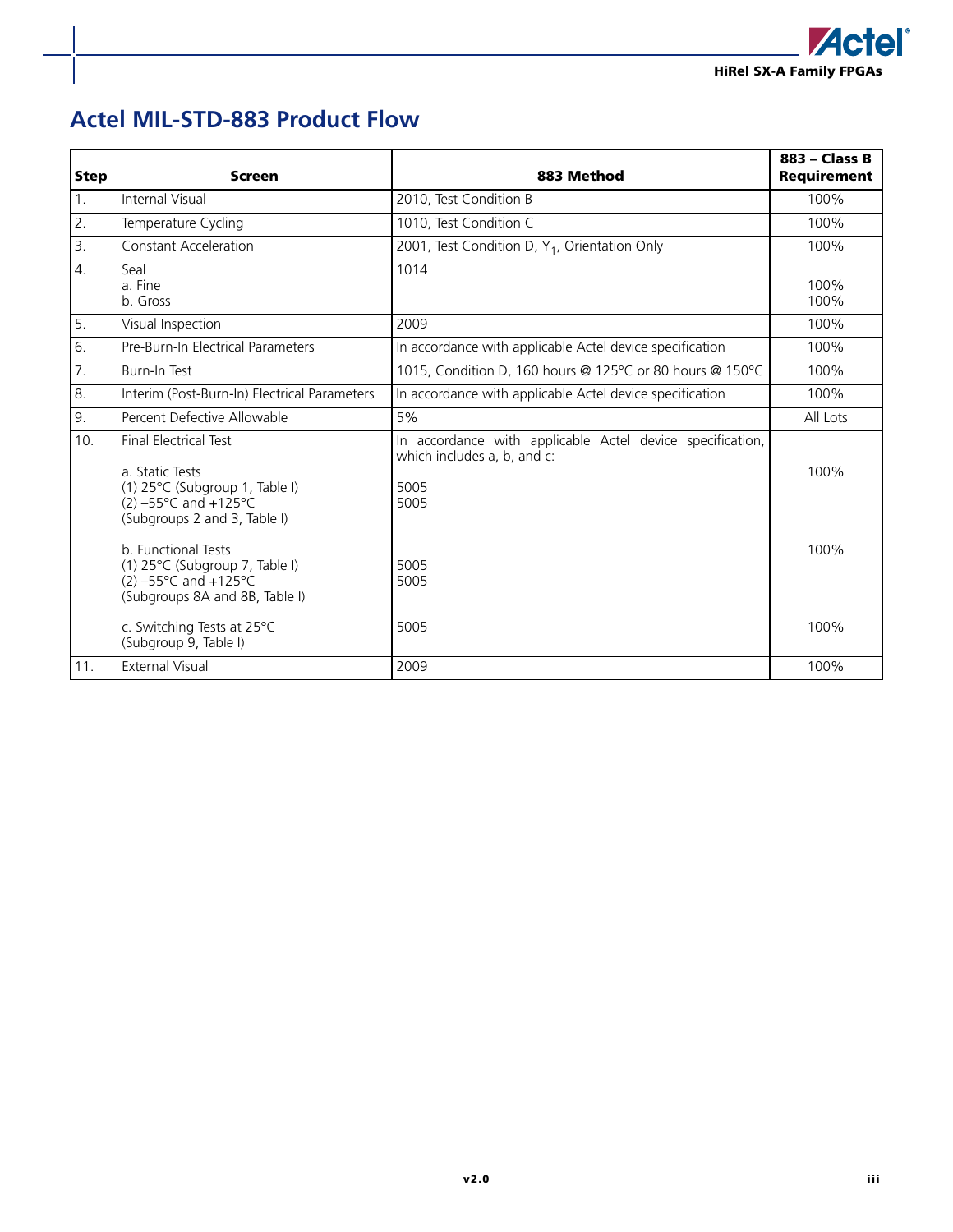# **Table of Contents**

### **[General Description](#page-4-0)**

### **[Detailed Specifications](#page-13-0)**

| 3.3 V PCI Compliance for the HiRel SX-A Family  1-14 |  |
|------------------------------------------------------|--|
|                                                      |  |
|                                                      |  |
|                                                      |  |
|                                                      |  |
|                                                      |  |

### **[Package Pin Assignments](#page-36-0)**

# **[Datasheet Information](#page-46-0)**

| International Traffic in Arms Regulations (ITAR) and Export Administration |  |
|----------------------------------------------------------------------------|--|
|                                                                            |  |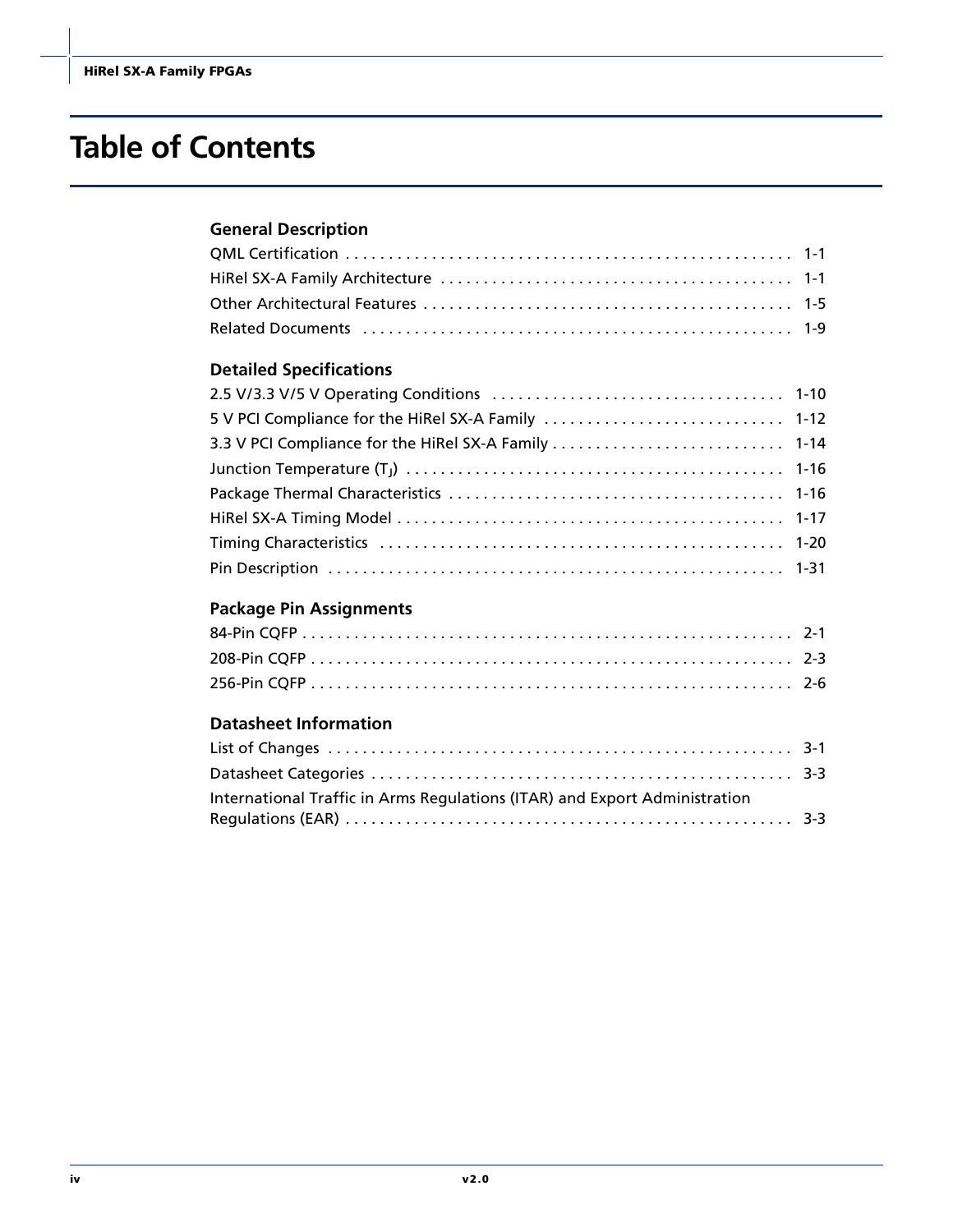

# <span id="page-4-0"></span>**General Description**

The HiRel versions of Actel SX-A family FPGAs offer advantages for commercial applications and all types of military and high reliability equipment.

The HiRel versions are fully pin compatible, allowing designs to migrate across different applications that do not have radiation requirements. Additionally, the HiRel devices can be used as a lower cost prototyping tool for RadTolerant (RT) designs. This datasheet discusses HiRel SX-A products. Refer to the [Actel website](http://www.actel.com/products/aero/) for more information concerning RadTolerant products.

The programmable architecture of these devices offers high performance, design flexibility, and fast and inexpensive prototyping, all without the expense of test vectors, NRE charges, long lead times, and schedule and cost penalties for design modifications that are often required by ASIC devices.

# <span id="page-4-1"></span>**QML Certification**

Actel has achieved full QML certification, demonstrating that quality management, procedures, processes, and controls are in place and comply with MIL-PRF-38535, the performance specification used by the Department of Defense for monolithic integrated circuits. QML certification is an example of the Actel commitment to supplying the highest quality products for all types of high reliability, military, and space applications.

Many suppliers of microelectronics components have implemented QML as their primary worldwide business system. Appropriate use of this system not only helps in the implementation of advanced technologies, but also allows for quality, reliable, and cost-effective logistics support throughout the life cycles of QML products.

# <span id="page-4-2"></span>**HiRel SX-A Family Architecture**

The HiRel SX-A family architecture was designed to satisfy next-generation performance and integration requirements for production volume designs in a broad range of applications.

### **Programmable Interconnect Element**

The HiRel SX-A family incorporates either three (in HiRel A54SX32A) or four (in HiRel A54SX72A) layers of metal interconnect and provides efficient use of silicon by locating the routing interconnect resources between the top two metal layers [\(Figure 1-1\)](#page-4-3). This completely eliminates the channels of routing and interconnect resources between logic modules (as implemented on SRAM FPGAs and previous generations of antifuse FPGAs) and enables the entire floor of the device to be spanned with an uninterrupted grid of logic modules.



*Note: HiRel A54SX72A has four layers of metal with the antifuse between Metal 3 and Metal 4. HiRel A54SX32A has three layers of metal with antifuse between Metal 2 and Metal 3.*

<span id="page-4-4"></span><span id="page-4-3"></span>*Figure 1-1 •* **HiRel SX-A Family Interconnect Elements**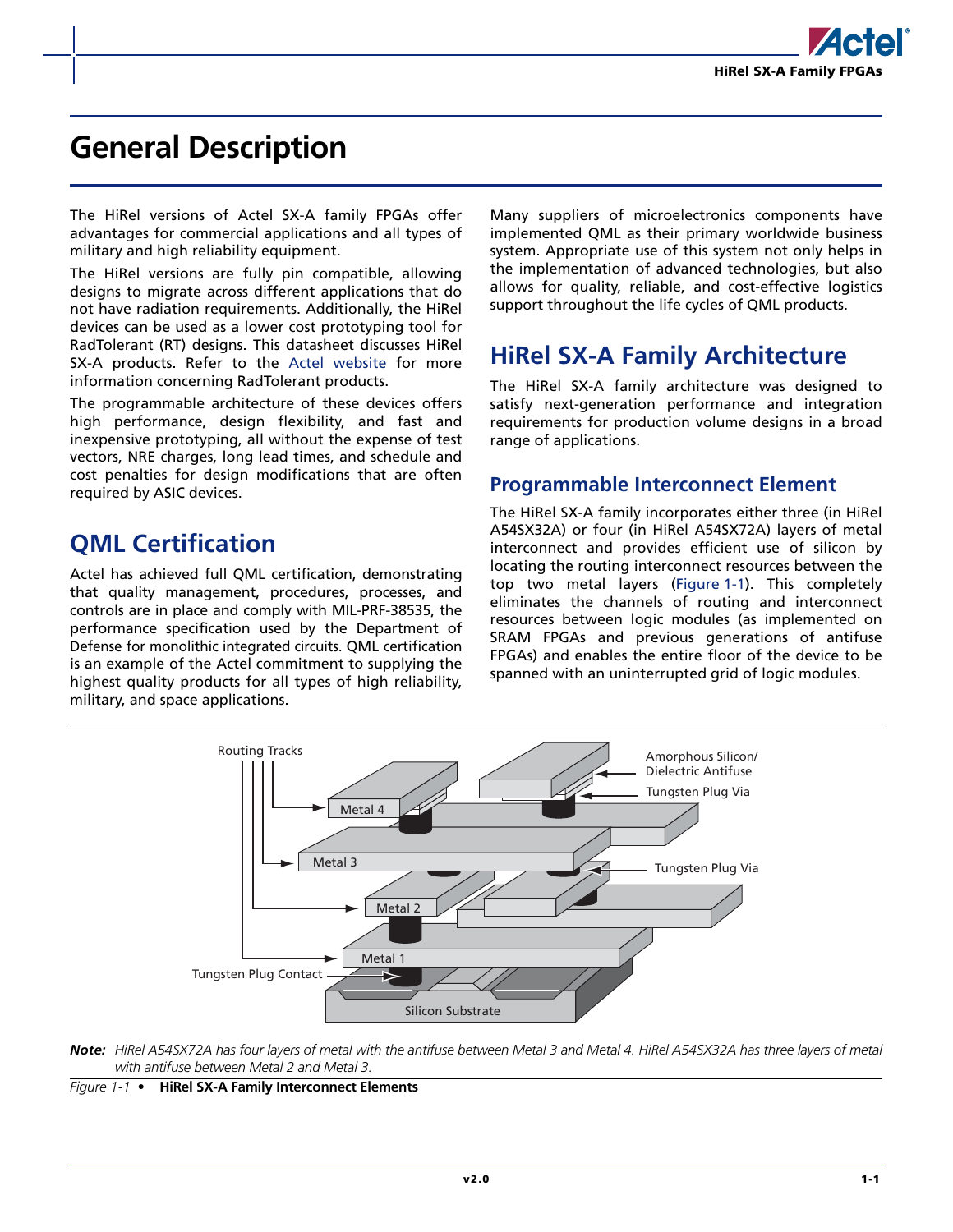Interconnection between these logic modules is achieved using Actel patented metal-to-metal programmable antifuse interconnect elements, which are embedded in the top two layers. The antifuses are normally open circuit and, when programmed, form a permanent lowimpedance connection.

The extremely small size of these interconnect elements gives the HiRel SX-A family abundant routing resources and provides excellent protection against design theft. Reverse engineering is virtually impossible because it is extremely difficult to distinguish between programmed and unprogrammed antifuses. Additionally, since HiRel SX-A is a nonvolatile single-chip solution, there is no configuration bitstream to intercept.

The HiRel SX-A interconnect elements (the antifuses and metal tracks) also have lower capacitance and lower resistance than those of any other device of similar capacity, resulting in the fastest signal propagation in the industry for the radiation tolerance offered.

# **Logic Module Design**

The HiRel SX-A family architecture is described as a "seaof-modules" architecture because the entire floor of the device is covered with a grid of logic modules with virtually no chip area lost to interconnect elements or routing. Actel HiRel SX-A devices provide two types of logic modules: the register cell (R-cell) and the combinatorial cell (C-cell).

The R-cell [\(Figure 1-2](#page-5-0)) contains a flip-flop featuring asynchronous clear, asynchronous preset, and clock enable (using the S0 and S1 lines) control signals. The R-cell registers feature programmable clock polarity selectable on a register-by-register basis.



<span id="page-5-0"></span>

This provides additional flexibility while allowing the mapping of synthesized functions into the HiRel SX-A FPGA. The clock source for the R-cell can be chosen from the hardwired clock, the routed clocks, or internal logic.

The C-cell implements a range of combinatorial functions up to five inputs [\(Figure 1-3\)](#page-5-1). Inclusion of the DB input and its associated inverter function increases the number of combinatorial functions that can be implemented in a single module from 800 options (as in previous architectures) to more than 4,000 in the HiRel SX-A architecture. An example of the improved flexibility enabled by the inversion capability is the ability to implement a three-input exclusive-OR function into a single C-cell. This facilitates construction of 9-bit paritytree functions with 1.9 ns of propagation delay. At the same time, the C-cell structure is extremely synthesis friendly, simplifying the overall design and reducing synthesis time.



<span id="page-5-1"></span>*Figure 1-3 •* **C-Cell**

### **Chip Architecture**

The HiRel SX-A family chip architecture provides a unique approach to module organization and chip routing that delivers the best register/logic mix for a wide variety of new and emerging applications.

### **Module Organization**

Actel has arranged all C-cell and R-cell logic modules into horizontal banks called clusters. There are two type of clusters: Type 1 clusters contain two C-cells and one R-cell, and Type 2 clusters contain one C-cell and two R-cells.

To increase design efficiency and device performance, Actel has further organized these modules into SuperClusters [\(Figure 1-4 on page 1-3](#page-6-0)). A Type 1 Figure 1-2 • **R-Cell R-Cell** SuperCluster is a two-wide grouping of Type 1 clusters. A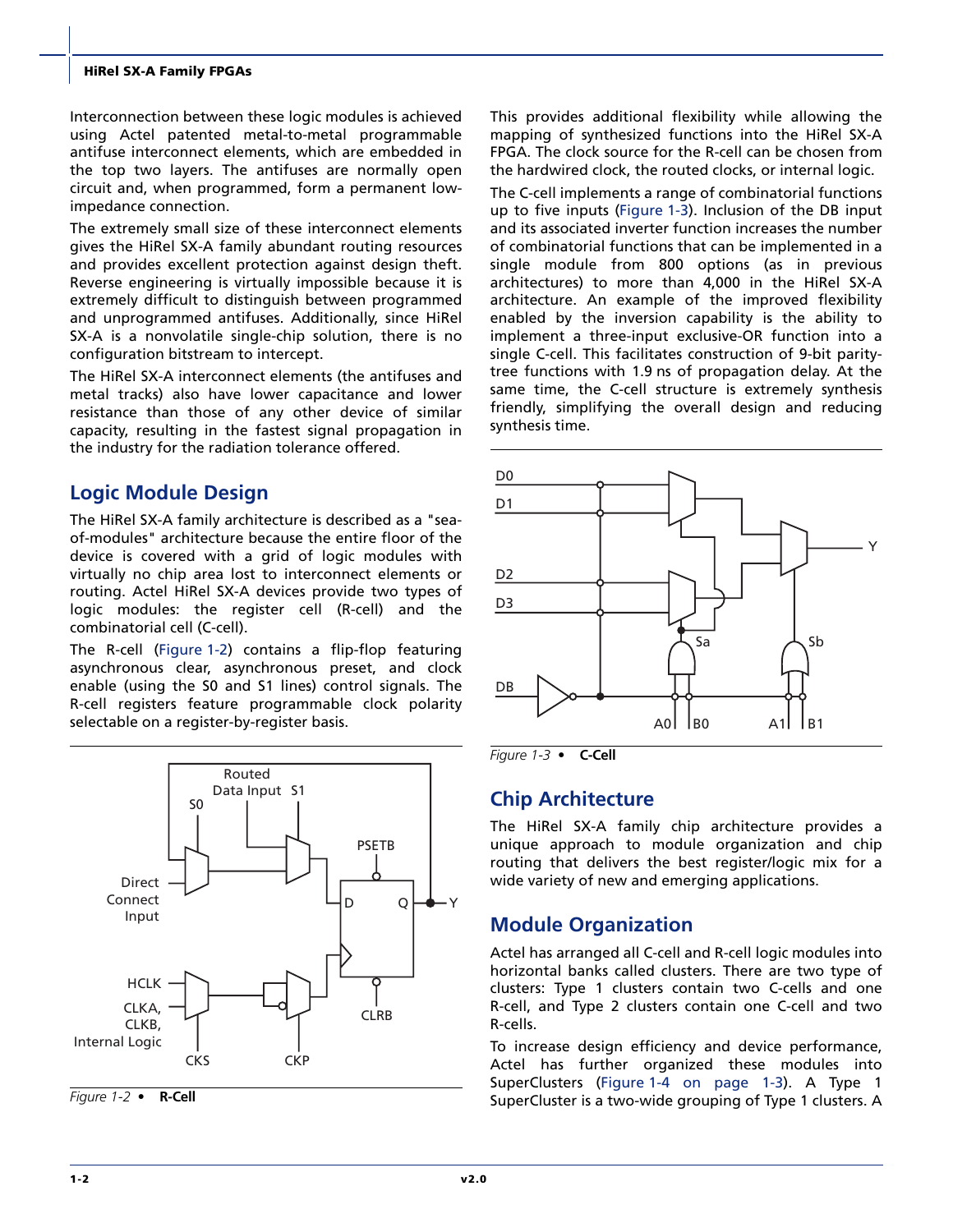Type 2 SuperCluster is a two-wide group containing one Type 1 cluster and one Type 2 cluster. HiRel SX-A devices feature more Type 1 SuperCluster modules than Type 2 SuperCluster modules because designers typically require significantly more combinatorial logic than flip-flops.

### **Routing Resources**

Clusters and SuperClusters can be connected through the use of two innovative local routing resources called FastConnect and DirectConnect, which enable extremely fast and predictable interconnection of modules within clusters and SuperClusters ([Figure 1-5 on page 1-4](#page-7-0) and [Figure 1-6 on page 1-4\)](#page-7-1). This routing architecture also dramatically reduces the number of antifuses required to complete a circuit, ensuring the highest possible performance.

DirectConnect is a horizontal routing resource that provides connections from a C-cell to its neighboring R-cell in a given SuperCluster. DirectConnect uses a

hardwired signal path requiring no programmable interconnection to achieve its fast signal propagation time of less than 0.1 ns.

FastConnect enables horizontal routing between any two logic modules within a single SuperCluster and vertical routing to the SuperCluster immediately below it. Only one programmable connection is used in a FastConnect path, delivering a maximum pin-to-pin propagation time of 0.3 ns.

In addition to DirectConnect and FastConnect, the architecture makes use of two globally oriented routing resources known as *s*egmented routing and high-drive routing. The Actel segmented routing structure provides a variety of track lengths for extremely fast routing between SuperClusters. The exact combination of track lengths and antifuses within each path is chosen by the 100 percent automatic place-and-route software to minimize signal propagation delays.



<span id="page-6-0"></span>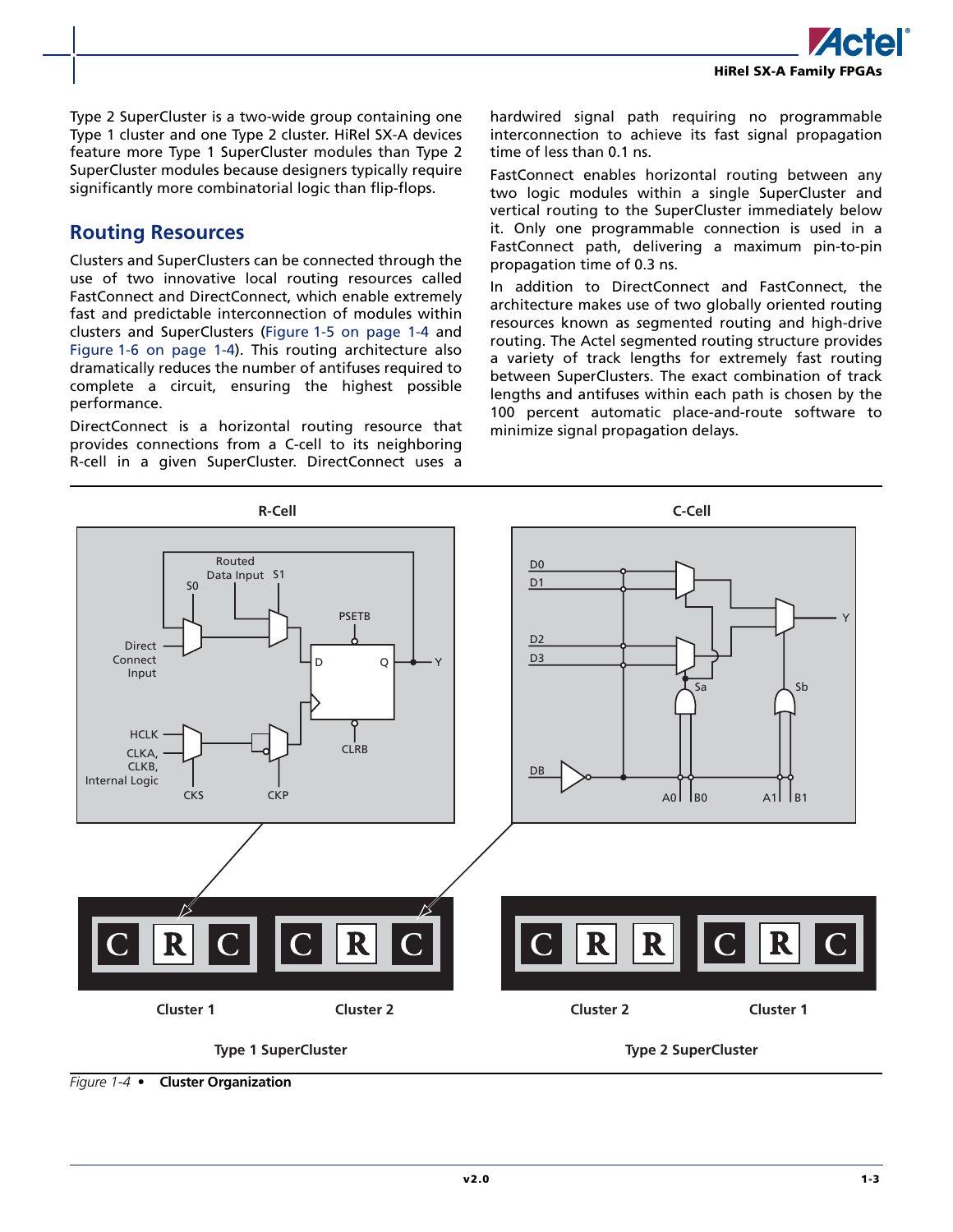

Type 1 SuperClusters

<span id="page-7-0"></span>



Type 2 SuperClusters

<span id="page-7-1"></span>*Figure 1-6 •* **DirectConnect and FastConnect for Type 2 SuperClusters**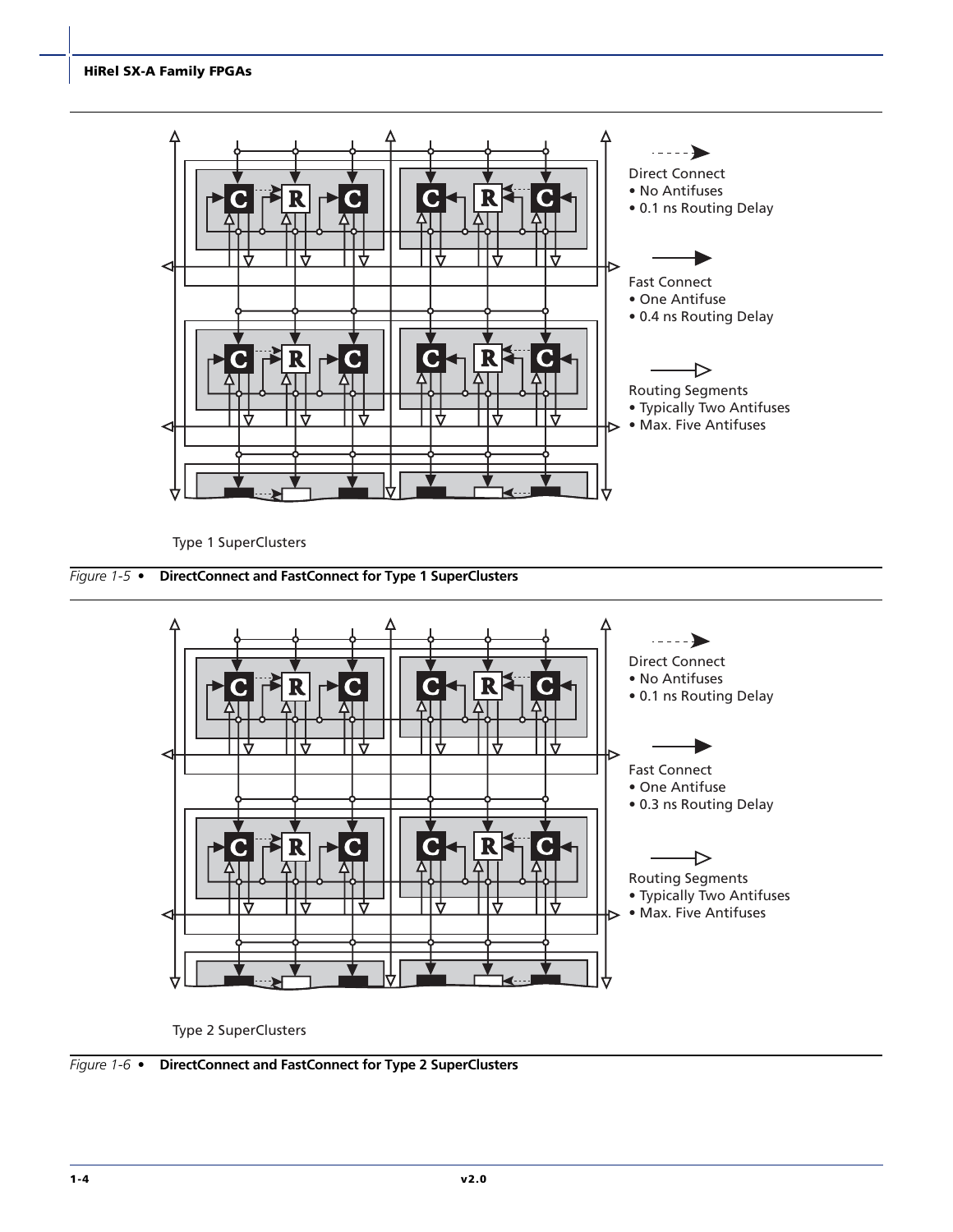

### <span id="page-8-5"></span>**Clock Resources**

The Actel high-drive routing structure provides up to three clock networks ([Table 1-1\)](#page-8-1). The first clock, called HCLK, is hardwired from the HCLK buffer to the clock select MUX in each R-cell. HCLK cannot be connected to combinatorial logic. This results in a fast propagation path for the clock signal, enabling the 5.3 ns clock-to-out (pad-to-pad) performance of the HiRel SX-A devices. The hardwired clock is tuned to provide clock skew of less than 0.3 ns worst case. If not used, this pin must be set as LOW or HIGH on the board. It must not be left floating. [Figure 1-7](#page-8-2) shows the clock circuit used for the HCLK.

<span id="page-8-1"></span>

| Table $1-1$ $\bullet$ | <b>HiRel SX-A Clock Resources</b> |  |
|-----------------------|-----------------------------------|--|
|                       |                                   |  |

|                                                               | HiRel<br>A54SX32A   A54SX72A | <b>HiRel</b> |
|---------------------------------------------------------------|------------------------------|--------------|
| <b>Hardwired Clocks (HCLK)</b>                                |                              |              |
| <b>Routed Clocks (CLKA, CLKB)</b>                             |                              |              |
| <b>Quadrant Clocks (QCLKA,</b><br><b>QCLKB, QCLKC, QCLKD)</b> |                              |              |



<span id="page-8-2"></span>

The two routed clocks (CLKA and CLKB) are global clocks that can be sourced from external pins or from internal logic signals within the HiRel SX-A device. CLKA and CLKB may be connected to sequential cells or to combinatorial logic. If the CLKA or CLKB pins are not used or sourced from signals, then these pins must be set as LOW or HIGH on the board. They must not be left floating, except in HiRel A54SX72A, where they can be configured as regular I/Os. [Figure 1-8](#page-8-3) shows the CLKA and CLKB circuit used in HiRel A54SX32A.



<span id="page-8-3"></span>

In addition, the HiRel A54SX72A device provides four quadrant clocks (QCLKA, QCLKB, QCLKC, and QCLKD), which can be sourced from external pins or from internal logic signals within the device. Each of these clocks can individually drive up to a quarter of the chip, or they can be grouped together to drive multiple quadrants. If QCLKs are not used as quadrant clocks, they will behave as regular I/Os. The CLKA, CLKB, and QCLK circuits for HiRel A54SX72A are shown in [Figure 1-9.](#page-8-4) For more information, refer to the ["Pin Description" section on](#page-34-0) [page 1-31.](#page-34-0)

For more information on how to use quadrant clocks in HiRel A54SX72A, refer to the Actel *[Global Clock](http://www.actel.com/documents/GlobalClk_AN.pdf) [Networks in Actel Antifuse Devices](http://www.actel.com/documents/GlobalClk_AN.pdf)* application note.



<span id="page-8-4"></span>*Figure 1-9 •* **HiRel A54SX72A CLKA/CLKB/QCLK Pads**

# <span id="page-8-0"></span>**Other Architectural Features**

# **Technology**

The Actel HiRel SX-A family is implemented in a highvoltage twin-well CMOS using 0.25 µm design rules. The metal-to-metal antifuse is made up of a combination of amorphous silicon and dielectric material with barrier metals. It also has a programmed ("on" state) resistance of 25  $\Omega$  with a capacitance of 1.0 fF for low signal impedance.

### **Performance**

The combination of architectural features described above allows HiRel SX-A devices to operate with internal clock frequencies of 240 MHz, enabling very fast execution of complex logic functions. Thus, the HiRel SX-A family is an optimal platform upon which to integrate the functionality previously contained in multiple CPLDs.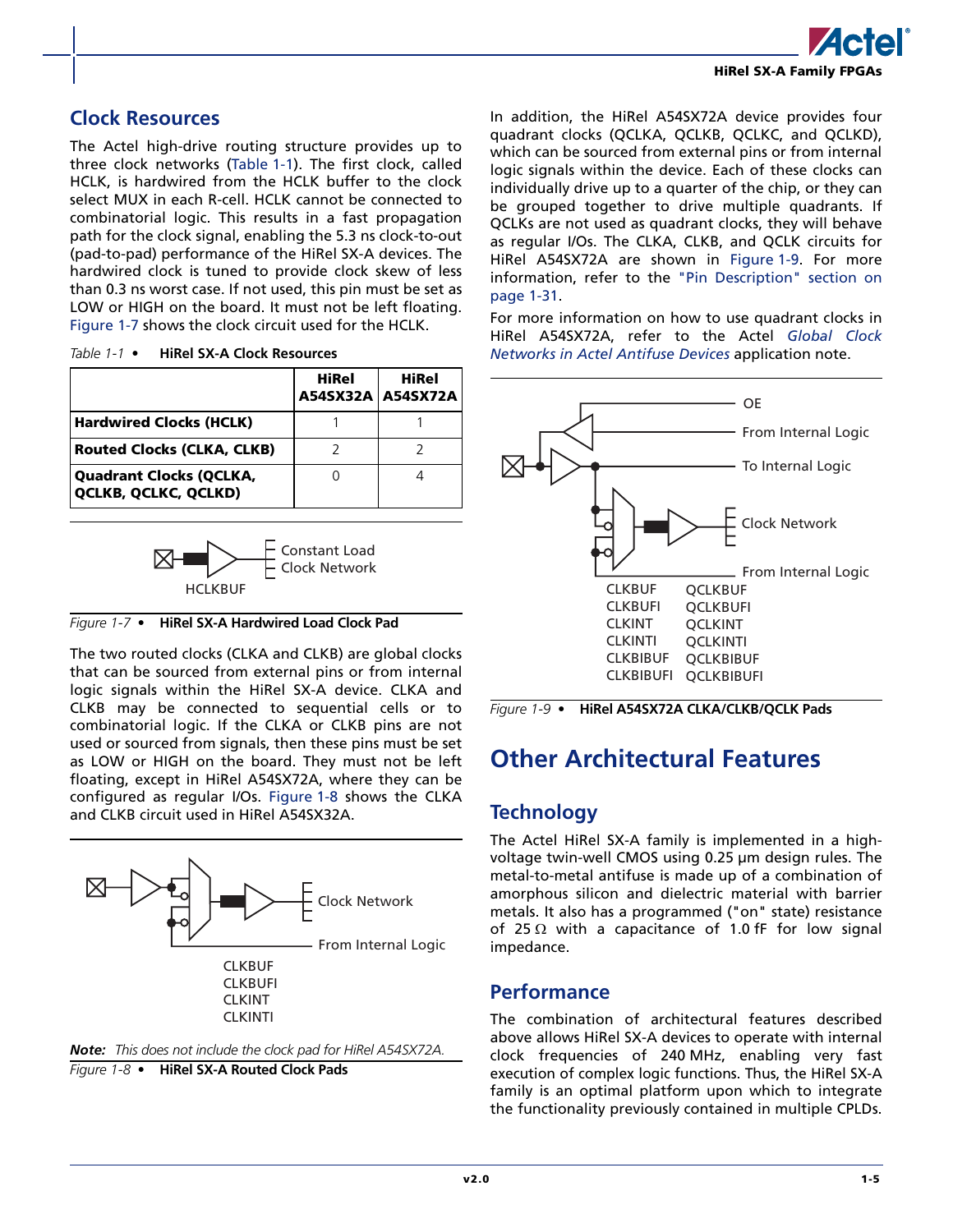In addition, designs that previously would have required a gate array to meet performance goals can now be integrated into a HiRel SX-A device with dramatic improvements in cost and time-to-market. Using timingdriven place-and-route tools, designers can achieve highly deterministic device performance. With HiRel SX-A devices, designers do not need to use complicated performance-enhancing design techniques, such as redundant logic to reduce fanout on critical nets or the instantiation of macros in HDL code to achieve high performance.

# <span id="page-9-2"></span>**I/O Modules**

Each I/O on a HiRel SX-A device can be configured as an input, an output, a tristate output, or a bidirectional pin. Mixed I/O standards are allowed, and can be set on an individual basis. Even without the inclusion of dedicated I/O registers, these I/Os, in combination with array registers, can achieve clock-to-output-pad timing as fast as 4.1 ns. In most FPGAs, I/O cells that have embedded latches and flip-flops require instantiation in HDL code; this is a design complication not encountered in HiRel SX-A FPGAs. Fast pin-to-pin timing ensures the device will have little trouble interfacing with any other device in the system, which in turn enables parallel design of system components and reduces overall design time. All unused I/Os are configured as tristate outputs by the Designer software. Each I/O module has an available power-up resistor of approximately 50 kΩ that can configure the I/O to a known state during power-up. Just slightly before  $V_{\text{CCA}}$  reaches 2.5 V, the resistors are disabled so the I/Os will behave normally. For more information about the power-up resistors, see the Actel application note *[Actel SX-A and RT54SX-S Devices in Hot-](http://www.actel.com/documents/HotSwapColdSparing_AN.pdf)[Swap and Cold-Sparing Applications](http://www.actel.com/documents/HotSwapColdSparing_AN.pdf)*. See [Table 1-2](#page-9-0) and [Table 1-3](#page-9-1) for more information on I/O features.

HiRel SX-A inputs should be driven by high-speed pushpull devices with a low resistance pull-up device. If the input voltage is greater than  $V_{\text{CCI}}$  and a fast push-pull device is not used, the high-resistance pull-up of the driver and the internal circuitry of the HiRel SX-A I/O, may create a voltage divider. This voltage divider could pull the input voltage below specification for some devices connected to the driver. A logic '1' may not be correctly presented in this case. For example, if an open drain driver is used with a pull-up resistor to 5 V to provide the logic '1' input, and  $V_{\text{CC}}$  is set to 3.3 V on the HiRel SX-A device, the input signal may be pulled down by the HiRel SX-A input.

<span id="page-9-3"></span><span id="page-9-0"></span>*Table 1-2 •* **I/O Features**

| <b>Function</b>                       | <b>Description</b>                                                                                                                                                                                                             |
|---------------------------------------|--------------------------------------------------------------------------------------------------------------------------------------------------------------------------------------------------------------------------------|
| Two Input Buffer Threshold Selections | 5 V: PCI, TTL<br>$\bullet$                                                                                                                                                                                                     |
|                                       | 3.3 V: PCI, LVTTL<br>$\bullet$                                                                                                                                                                                                 |
| Flexible Output Driver                | 5 V: PCI, TTL<br>$\bullet$                                                                                                                                                                                                     |
|                                       | 3.3 V: PCI, LVTTL<br>$\bullet$                                                                                                                                                                                                 |
| Output Buffer                         | Hot-Swap Capability (3.3 V PCI is not hot-swappable)                                                                                                                                                                           |
|                                       | I/O on an unpowered device does not sink current<br>$\bullet$                                                                                                                                                                  |
|                                       | Can be used for cold sparing<br>$\bullet$                                                                                                                                                                                      |
|                                       | Selectable on an individual I/O basis                                                                                                                                                                                          |
|                                       | Individually selectable slew rate, high-slew or low-slew (the default is high slew rate). The slew<br>is only affected on the falling edge of an output. No slew is changed on the rising edge of the<br>output or any inputs. |
| Power-Up                              | Individually selectable pull-ups and pull-downs during power-up (default is to power-up<br>tristate)                                                                                                                           |
|                                       | Enables deterministic power-up of device                                                                                                                                                                                       |
|                                       | $V_{\text{CCA}}$ and $V_{\text{CC}}$ can be powered in any order                                                                                                                                                               |

#### <span id="page-9-4"></span><span id="page-9-1"></span>*Table 1-3 •* **I/O Characteristics for All I/O Configurations**

|                    | <b>Hot-Swappable</b> | <b>Slew Rate Control</b>                | <b>Power-Up Resistor Pull</b> |
|--------------------|----------------------|-----------------------------------------|-------------------------------|
| <b>ITTL, LVTTL</b> | Yes                  | Yes. Affects falling edge outputs only. | Pull-up or pull-down          |
| <b>3.3 V PCI</b>   | No                   | No. High slew rate only.                | Pull-up or pull-down          |
| <b>15 V PCI</b>    | Yes                  | No. High slew rate only.                | Pull-up or pull-down          |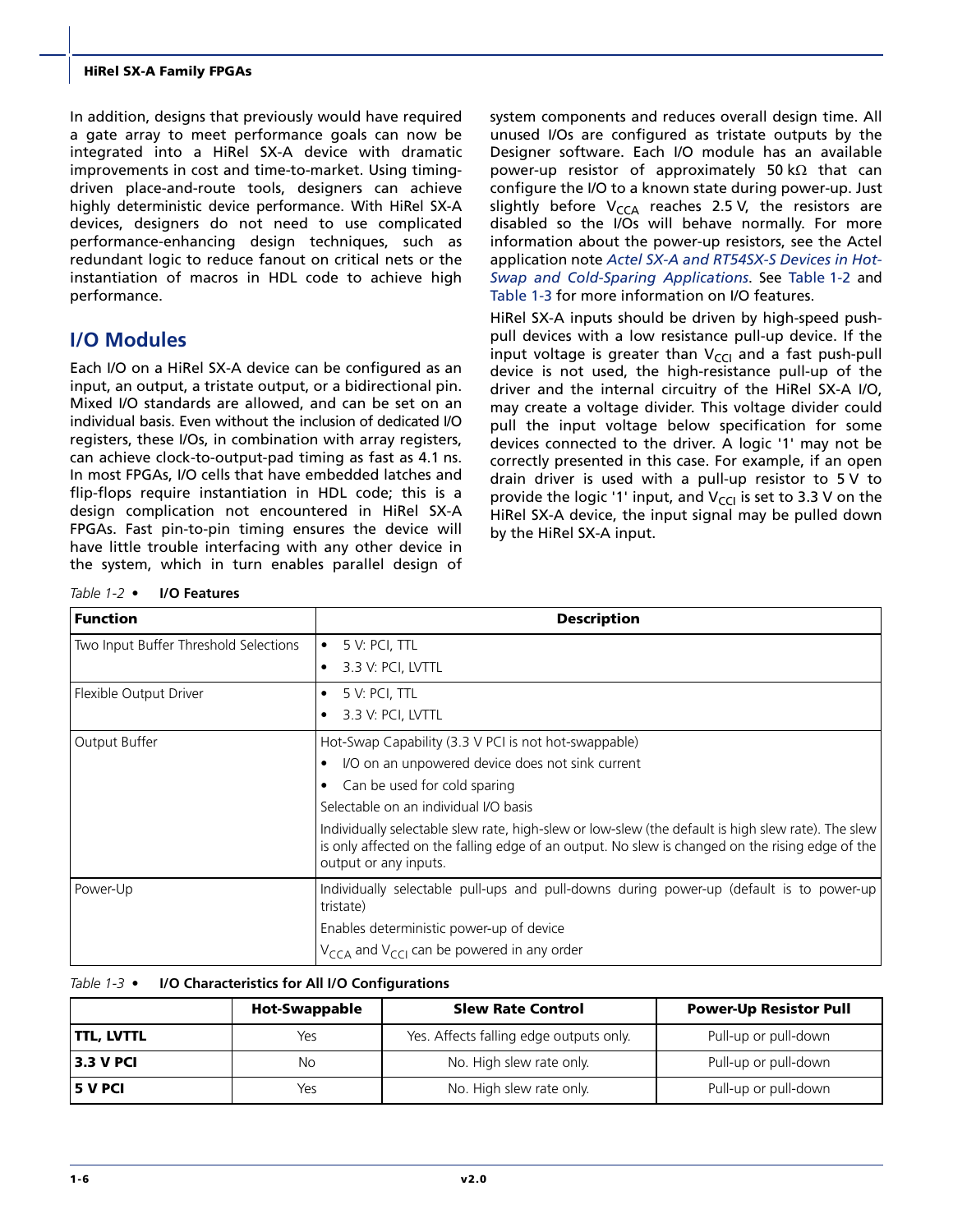

# <span id="page-10-2"></span>**Hot-Swapping**

HiRel SX-A I/Os can be configured to be hot-swappable in compliance with the Compact PCI Specification. However, a 3.3 V PCI device is not hot-swappable. During power-up/down, all I/Os are tristated. V<sub>CCA</sub> and V<sub>CCI</sub> do not have to be stable during power-up/down. After the HiRel SX-A device is plugged into an electrically active system, it will not degrade the reliability of or cause damage to the host system. The device's output pins are driven to a high impedance state until normal chip operating conditions are reached. [Table 1-4](#page-10-0) summarizes the  $V_{CCA}$  voltage at which the I/Os behave according to the user's design for a HiRel SX-A device at room temperature for various ramp-up rates. The data reported assumes a linear ramp-up profile to 2.5 V. Refer to the Actel application note *[Actel SX-A and RT54SX-S](http://www.actel.com/documents/HotSwapColdSparing_AN.pdf) [Devices in Hot-Swap and Cold-Sparing Applications](http://www.actel.com/documents/HotSwapColdSparing_AN.pdf)* for more information on hot-swapping.

| Ramp Rate             | $0.25$ V/us | $0.025$ V/us | 5 V/ms | $2.5$ V/ms | $0.5$ V/ms | $0.25$ V/ms | $0.1$ V/ms | l 0.025 V/ms |
|-----------------------|-------------|--------------|--------|------------|------------|-------------|------------|--------------|
| <b>Units</b>          | μs          | μs           | ms     | ms         | ms         | ms          | ms         | ms           |
| <b>HiRel A54SX32A</b> | 10          | 100          | 0.46   | 0.74       | 2.8        | 5.2         | 12.1       | 47.2         |
| <b>HiRel A54SX72A</b> | 10          | 100          | 0.41   | 0.67       | 2.6        | 5.0         | 12.1       | 47.2         |

<span id="page-10-3"></span><span id="page-10-0"></span>*Table 1-4 •* **Power-Up Time at which I/Os Become Active**

### <span id="page-10-4"></span>**Power Requirements**

The HiRel SX-A family supports 2.5 V/3.3 V/5 V mixedvoltage operation and is designed to tolerate 5 V inputs for all standards except 3.3 V PCI. In PCI mode, I/Os support 3.3 V or 5 V, and input tolerance depends on  $V_{\text{CCl}}$ . Refer to [Table 1-8 on page 1-11](#page-14-0) and [Table 1-10 on](#page-15-1) [page 1-12](#page-15-1) for more information. Power consumption is extremely low due to the very short distances signals are required to travel to complete a circuit. Power requirements are further reduced due to the small number of antifuses in the path and the low-resistance properties of the antifuses. The antifuse architecture does not require active circuitry to hold a charge (as do SRAM or EPROM), making it the lowest-power architecture on the market.

### <span id="page-10-5"></span>**Boundary Scan Testing (BST)**

All HiRel SX-A devices are IEEE 1149.1 compliant. HiRel SX-A devices offer superior diagnostic and testing capabilities by providing BST and probing capabilities. The BST function is controlled through the special JTAG pins (TMS, TDI, TCK, TDO, and TRST). The functionality of the JTAG pins is defined by one of two available modes: Dedicated and Flexible [\(Table 1-5](#page-10-1)). TMS cannot be employed as a user I/O in either mode.

<span id="page-10-1"></span>

| Table 1-5 $\bullet$ |  | <b>Boundary Scan Pin Functionality</b> |
|---------------------|--|----------------------------------------|
|                     |  |                                        |

| <b>Program Fuse Blown</b><br>(Dedicated Test Mode)                               | <b>Program Fuse Not Blown</b><br>(Flexible Mode) |
|----------------------------------------------------------------------------------|--------------------------------------------------|
| TCK, TDI, TDO are dedicated TCK, TDI, TDO are flexible and<br>BST pins.          | may be used as I/Os.                             |
| No need for pull-up resistor for Use a pull-up resistor of 10 k $\Omega$<br>TMS. | on TMS                                           |

# <span id="page-10-6"></span>**Configuring Diagnostic Pins**

The JTAG and probe pins (TDI, TCK, TMS, TDO, PRA, and PRB) are placed in the desired mode by selecting the appropriate check boxes in the **Variation** dialog window. This dialog window is accessible through the Design Setup Wizard under the Tools menu in the Actel Designer software.

If JTAG I/Os (except TMS) are not programmed as dedicated JTAG I/Os, they can be used as regular I/Os.

### <span id="page-10-7"></span>**TRST Pin**

When the **Reserve JTAG Test Reset** box is checked, the TRST pin will become a Boundary Scan Reset pin. In this mode, the TRST pin functions as a dedicated, asynchronous, active low input to initialize or reset the BST circuit. An internal pull-up resistor will be enabled automatically on the TRST pin.

The TRST pin will function as a user I/O when the **Reserve JTAG Test Reset** check box is cleared. The internal pull-up resistor will be disabled in this mode.

### <span id="page-10-8"></span>**Dedicated Test Mode**

When the **Reserve JTAG** box is checked in the Designer software, the HiRel SX-A device is placed in Dedicated Test mode, which configures the TDI, TCK, and TDO pins for BST or in-circuit verification with Silicon Explorer II. An internal pull-up resistor is automatically enabled on both the TMS and TDI pins. In Dedicated Test mode, TCK, TDI, and TDO are dedicated test pins and become unavailable for pin assignment in the Pin Editor. The TMS pin will function as specified in the IEEE 1149.1 (JTAG) specification.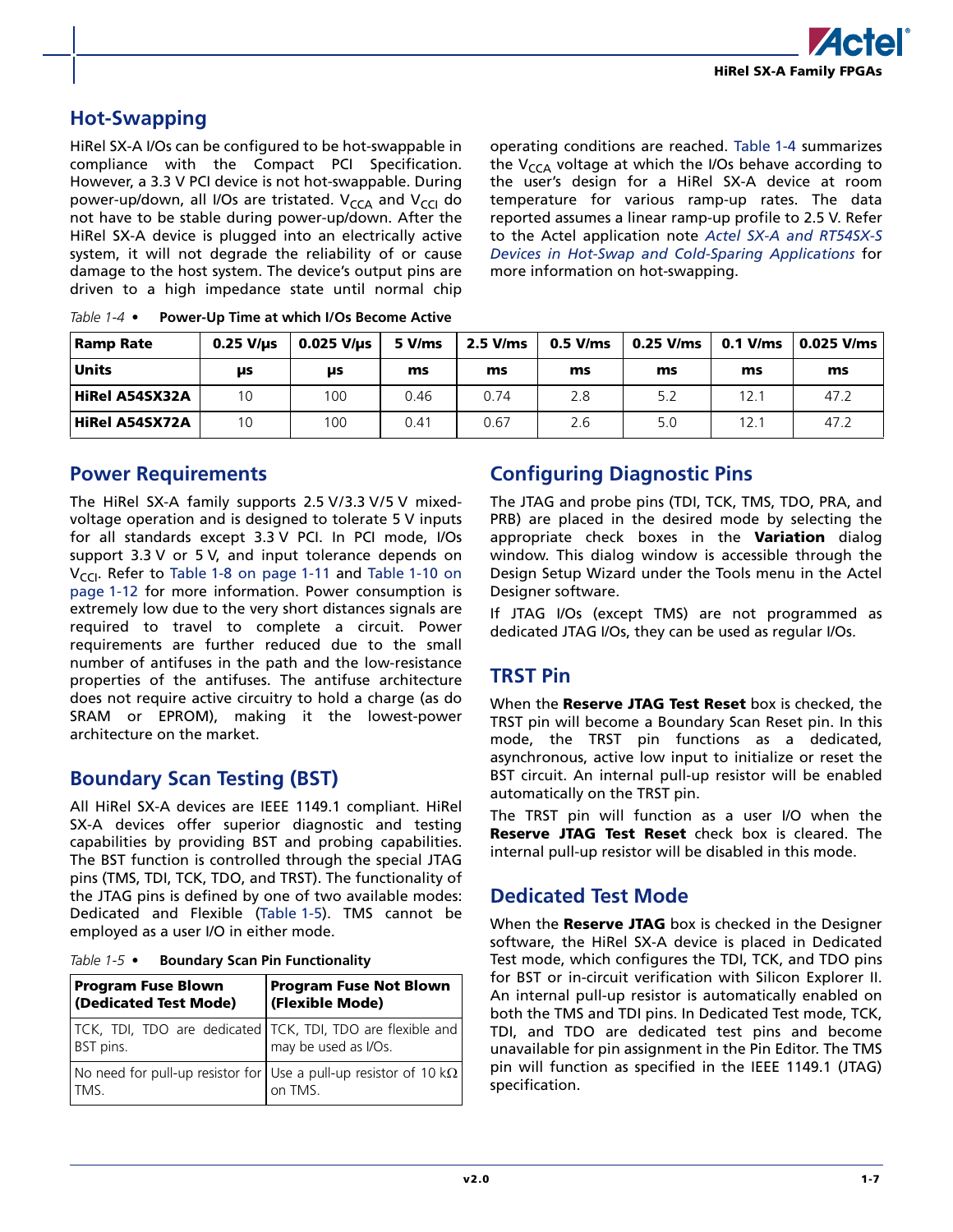# **Flexible Mode**

When the **Reserve JTAG** box is not selected, the HiRel SX-A device is placed in flexible mode, which allows the TDI, TCK, and TDO pins to function as user I/Os or BST pins. In this mode, the internal pull-up resistors on the TMS and TDI pins are disabled. An external 10 kΩ pull-up resistor to  $V_{\text{CCI}}$  is required on the TMS pin.

The TDI, TCK, and TDO pins are transformed from user I/Os to BST pins when a rising edge on TCK is detected while TMS is at logical LOW. Once the BST pins are in test mode, they will remain in BST mode until the internal BST state machine reaches the "logic reset" state. At this point the BST pins will be released and will function as regular I/O pins. The "logic reset" state is reached five TCK cycles after the TMS pin is set to logical HIGH.

# <span id="page-11-3"></span>**Development Tool Support**

HiRel SX-A devices are fully supported by the Actel line of FPGA development tools, including the Actel Designer software and Actel Libero<sup>®</sup> Integrated Design Environment (IDE). Designer software, the Actel suite of FPGA development tools for PCs and Workstations, includes the ACTgen Macro Builder, timing-driven placeand-route, timing analysis tools, and fuse file generation. Libero IDE is a design management environment that integrates the needed design tools, streamlines the design flow, manages all design and log files, and passes necessary design data between tools. Libero IDE includes

Synplify<sup>®</sup>, ViewDraw<sup>®</sup>, the Actel Designer software, Model*Sim*® HDL Simulator, WaveFormer Lite™, and Actel Silicon Explorer II.

### <span id="page-11-4"></span>**HiRel SX-A Probe Circuit Control Pins**

The Silicon Explorer II tool uses the boundary scan ports (TDI, TCK, TMS, and TDO) to select the desired nets for verification. The selected internal nets are assigned to the PRA/PRB pins for observation. [Figure 1-10](#page-11-0) illustrates the interconnection between Silicon Explorer II and the FPGA when performing in-circuit verification. The TRST pin is equipped with an internal pull-up resistor from the reset state during probing. It is recommended that TRST be left floating.

# <span id="page-11-1"></span>**Design Considerations**

Avoid using the TDI, TCK, TDO, PRA, and PRB pins as input or bidirectional ports. Since these pins are active during probing, critical input signals through these pins are not available. In addition, do not program the Security Fuse, as this disables the Probe Circuit. Actel recommends that you use a series 70  $\Omega$  termination resistor on every probe connector (TDI, TCK, TMS, TDO, PRA, and PRB). The 70  $\Omega$  termination is used to prevent data transmission corruption during probing and reading back the checksum.



<span id="page-11-2"></span><span id="page-11-0"></span>*Figure 1-10 •* **Probe Setup**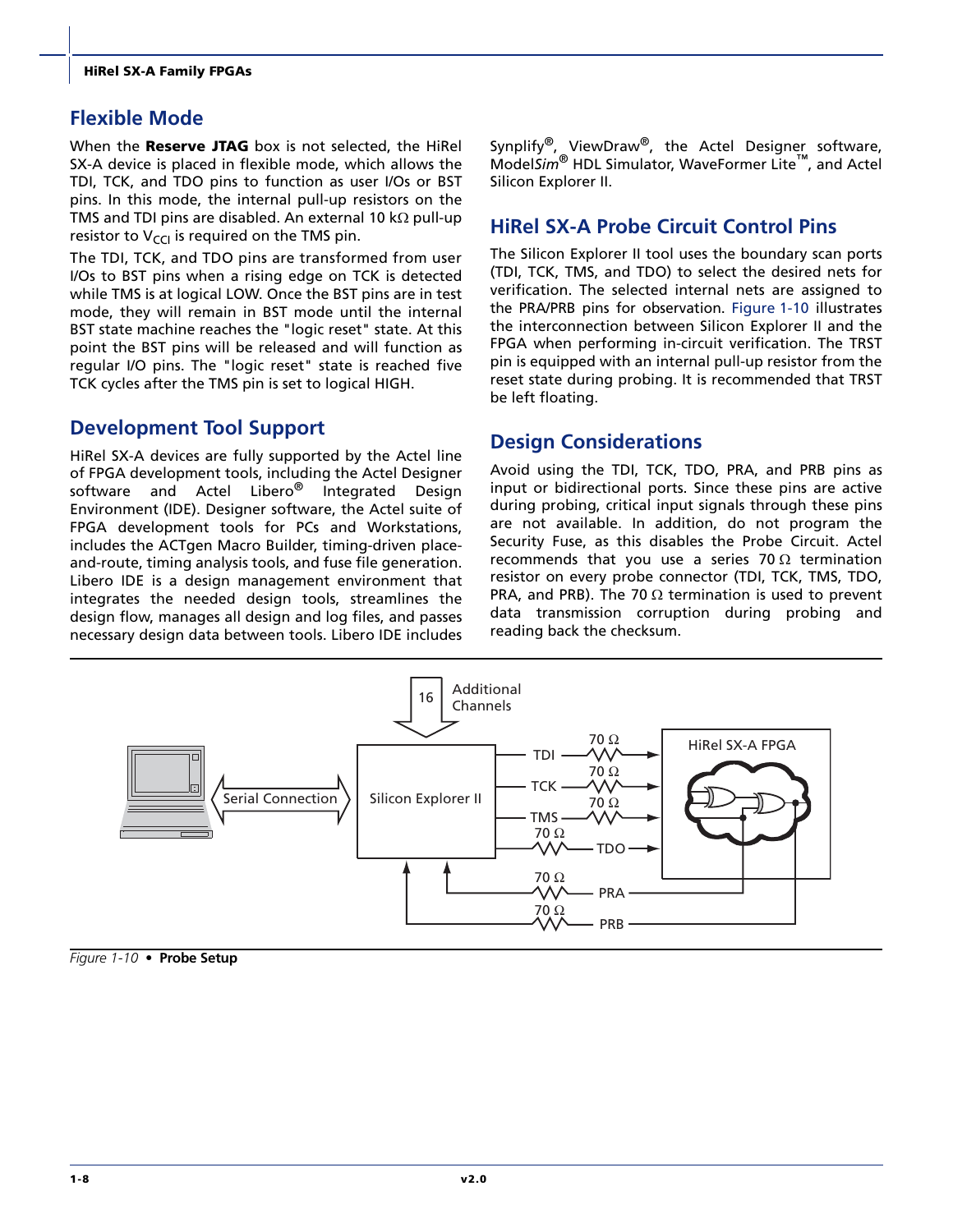

# <span id="page-12-0"></span>**Related Documents**

# **Application Notes**

*[Global Clock Networks in Actel Antifuse Devices](http://www.actel.com/documents/GlobalClk_AN.pdf) [www.actel.com/documents/GlobalClk\\_AN.pdf](http://www.actel.com/documents/GlobalClk_AN.pdf) [Actel SX-A and RT54SX-S Devices in Hot-Swap and Cold-Sparing Applications](http://www.actel.com/documents/HotSwapColdSparing_AN.pdf) [www.actel.com/documents/HotSwapColdSparing\\_AN.pdf](http://www.actel.com/documents/HotSwapColdSparing_AN.pdf)*

# **Datasheets**

*[SX-A Family FPGAs](http://www.actel.com/documents/SXA_DS.pdf) [www.actel.com/documents/SXA\\_DS.pdf](http://www.actel.com/documents/SXA_DS.pdf)*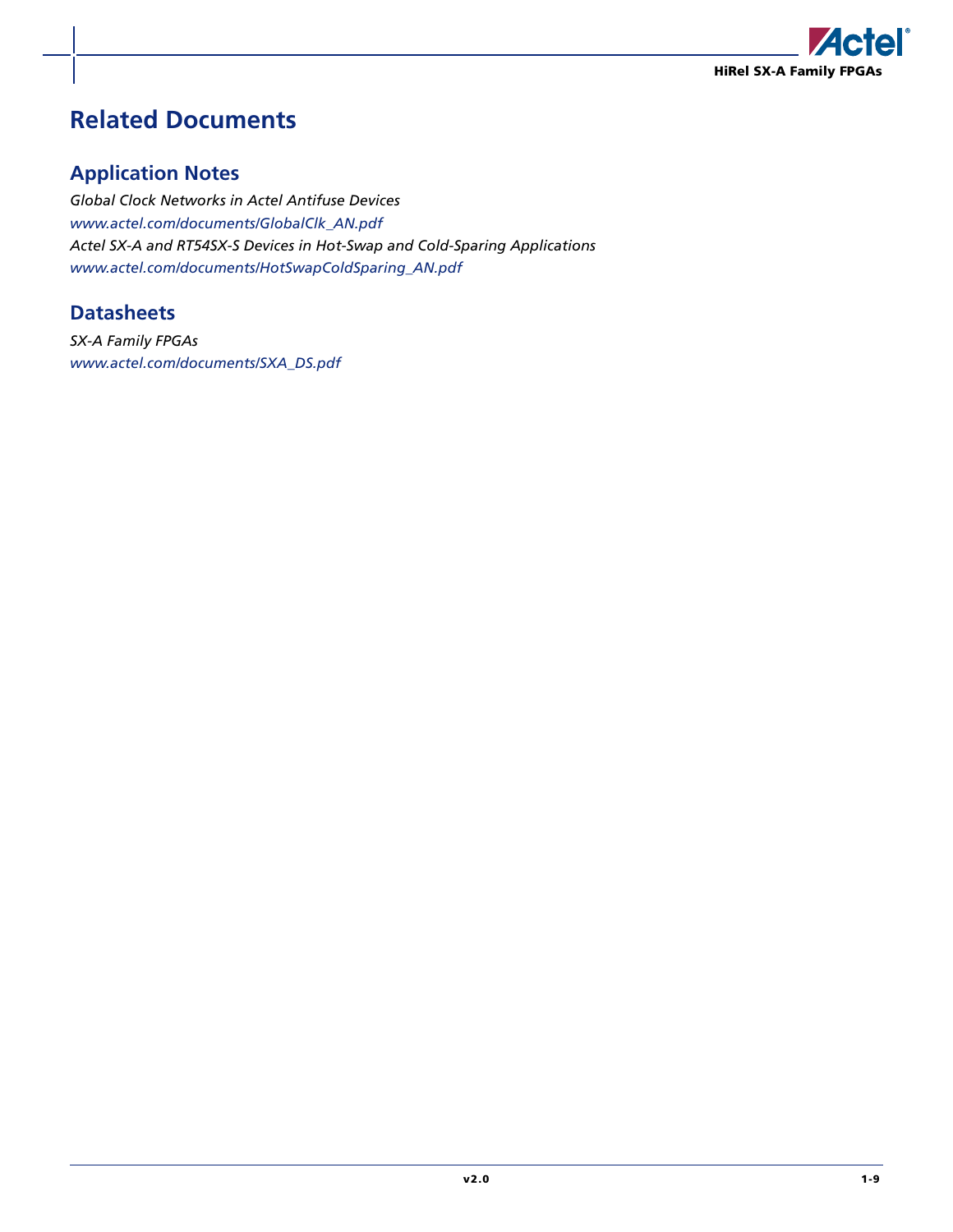# <span id="page-13-0"></span>**Detailed Specifications**

# <span id="page-13-1"></span>**2.5 V/3.3 V/5 V Operating Conditions**

<span id="page-13-3"></span>

| Table 1-6 $\bullet$ |  | <b>Absolute Maximum Ratings1</b> |  |
|---------------------|--|----------------------------------|--|
|---------------------|--|----------------------------------|--|

| Symbol           | <b>Parameter</b>                      |                                  | <b>Units</b> |
|------------------|---------------------------------------|----------------------------------|--------------|
| $V_{\text{CCI}}$ | DC Supply Voltage                     | $-0.3$ to $+6.0$                 |              |
| V <sub>CCA</sub> | AC Supply Voltage<br>$-0.3$ to $+3.5$ |                                  |              |
| $V_{\text{CCA}}$ | DC Supply Voltage                     | $-0.3$ to $+3.0$                 |              |
|                  | Input Voltage                         | $-0.5$ to $+6.0$                 |              |
| $V_0^3$          | Output Voltage                        | $-0.5$ to $+V_{\text{CCl}}$ +0.5 |              |
| l stg            | Storage Temperature                   | $-65$ to $+150$                  | $\circ$      |

*Notes:*

- *1. Stresses beyond those listed under "Absolute maximum Ratings" may cause permanent damage to the device. Exposure to absolute maximum rated conditions for extended periods may affect device reliability. Devices should not be operated outside the Recommended Operating Conditions.*
- 2. The AC transient V<sub>CCA</sub> limit is for transients of less than 10 µs duration and is not intended for repetitive use. Transients must not *exceed 10 hours total duration over the lifetime of the part. Core voltage spikes from a single transient will not negatively impact the reliability of the device if, for this nonrepetitive event, the transient does not exceed 3.5 V at any time and the time that the transient exceeds 2.75 V does not exceed 10 µs in duration.*
- 3. *V*<sub>O</sub> max for 3.3 *V* PCI is  $V_{CG}$  + 0.5 *V*. For other I/O standards  $V_{O}$  max is 6.0 *V*.

#### <span id="page-13-4"></span><span id="page-13-2"></span>*Table 1-7 •* **Recommended Operating Conditions**

| <b>Parameter</b>                          | Military        | <b>Units</b> |
|-------------------------------------------|-----------------|--------------|
| Temperature Range*                        | $-55$ to $+125$ | $\circ$      |
| $V_{CCA}$ 2.5 V Power Supply Range        | 2.25 to 2.75    |              |
| $V_{\text{CCl}}$ 3.3 V Power Supply Range | 3.0 to 3.6      |              |
| $V_{\text{CCl}}$ 5 V Power Supply Range   | 4.5 to 5.5      |              |

*Note:* \*Ambient temperature  $(T_A)$  is used for commercial and industrial; case temperature  $(T_C)$  is used for military.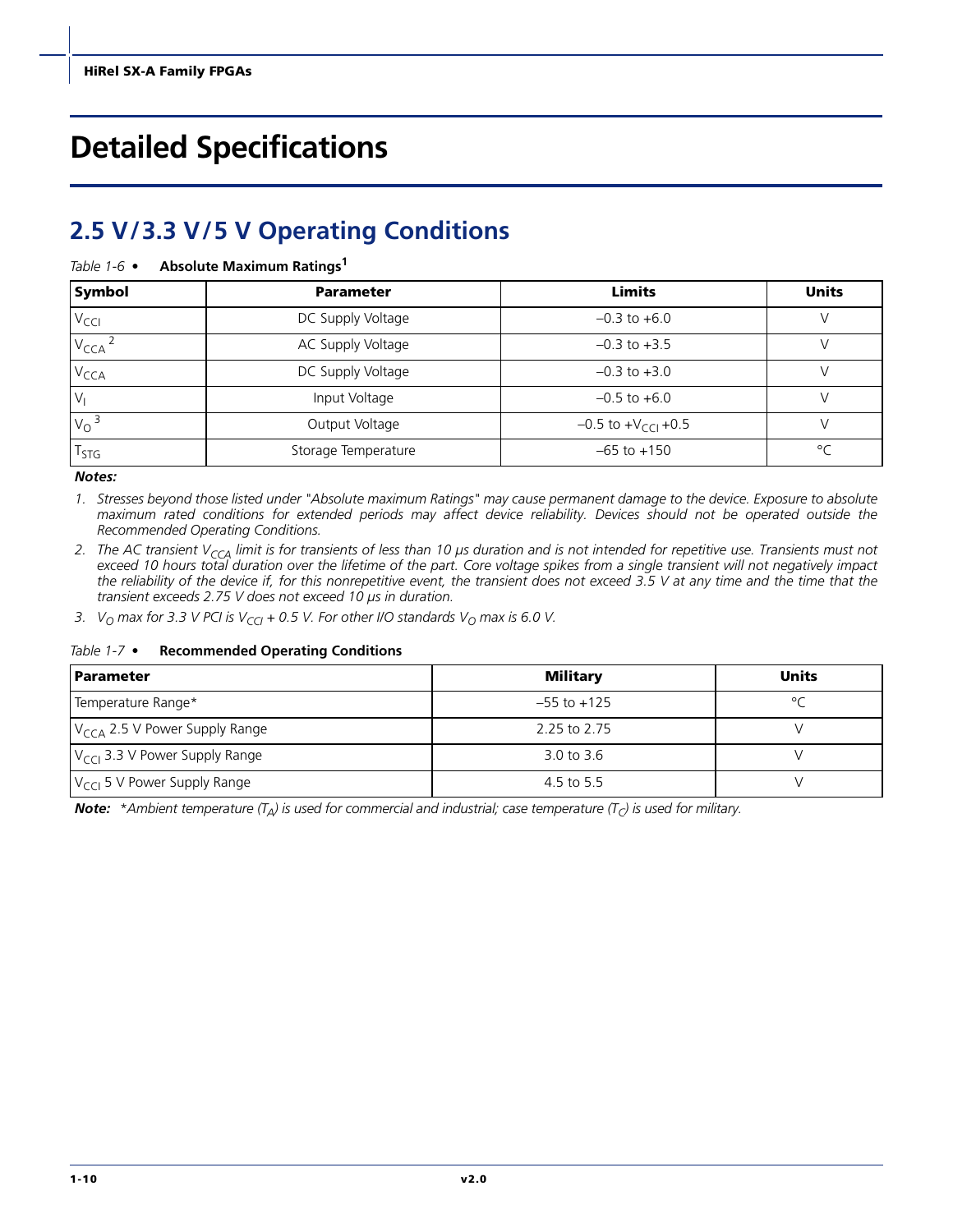<span id="page-14-1"></span><span id="page-14-0"></span>*Table 1-8 •* **3.3 V LVTTL and 5 V TTL Electrical Specifications**

|                       |                                                               |                                   | <b>Military</b>    |                    |              |
|-----------------------|---------------------------------------------------------------|-----------------------------------|--------------------|--------------------|--------------|
| Symbol                | <b>Parameter</b>                                              |                                   | Min.               | Max.               | <b>Units</b> |
| $V_{OH}$              | $V_{DD}$ = MIN, $V_1$ = $V_{IH}$ or $V_{IL}$                  | $(l_{\text{OH}} = -1 \text{ mA})$ | $0.9V_{\text{CC}}$ |                    | V            |
|                       | $V_{DD}$ = MIN, $V_1$ = $V_{IH}$ or $V_{II}$                  | $(I_{OH} = -8$ mA)                | 2.4                |                    | V            |
| $V_{OL}$              | $V_{DD}$ = MIN, $V_I$ = $V_{IH}$ or $V_{IL}$                  | $(I_{OL} = 1$ mA)                 |                    | $0.1V_{\text{CC}}$ | $\vee$       |
|                       | $V_{DD}$ = MIN, $V_1$ = $V_{IH}$ or $V_{II}$                  | $(I_{OL} = 12 \text{ mA})$        |                    | 0.4                | V            |
| $V_{IL}$ <sup>1</sup> | Input Low Voltage                                             |                                   |                    | 0.8                | V            |
| $V_{\text{IH}}^2$     | Input High Voltage                                            |                                   | 2.0                |                    | $\vee$       |
| $I_{IL}/I_{IH}$       | Input Leakage Current, $V_{\text{IN}} = V_{\text{CC}}$ or GND |                                   | $-20$              | $+20$              | μA           |
| $I_{OZ}$              | Tristate Output Leakage Current, $V_{OUT} = V_{CC}$ or GND    |                                   | $-20$              | $+20$              | μA           |
| $t_R$ , $t_F$         | Input Transition Time t <sub>R</sub> , t <sub>F</sub>         |                                   |                    | 10                 | ns           |
| $C_{10}$              | I/O Capacitance                                               |                                   | 20                 | 10                 | pF           |
| $I_{CC}$              | <b>Standby Current</b>                                        |                                   |                    | 25                 | mA           |
| IV Curve <sup>3</sup> | Can be derived from the IBIS model on the web                 |                                   |                    |                    |              |

#### *Notes:*

*1. For AC signals, the input signal may undershoot during transitions to –1.2 V for no longer than 11 ns. Current during the transition must not exceed 95 mA.*

- 2. For AC signals, the input signal may overshoot during transitions to V<sub>CCI</sub> + 1.2 V for no longer than 11 ns. Current during the *transition must not exceed 95 mA.*
- *3. The IBIS model can be found at [www.actel.com/techdocs/models/ibis.html.](http://www.actel.com/techdocs/models/ibis.html)*
- *4. See the [SX-A Family FPGAs](http://www.actel.com/documents/SXA_DS.pdf) datasheet for more information on commercial devices.*

<span id="page-14-2"></span>*Table 1-9 •* **Maximum Source and Sink Currents for All I/O Standards**

|                      |                     | <b>Max. Source Current</b> | <b>Max. Sink Current</b> |             |  |
|----------------------|---------------------|----------------------------|--------------------------|-------------|--|
| <b>II/O Standard</b> | Min. $V_{OH}$       | $I(typ)$ (mA)              | Max. V <sub>OL</sub>     | I(typ) (mA) |  |
| 5 V TTL              | 2.4V                | $-139$                     | 0.4V                     | 46          |  |
|                      | $0.9V_{\text{CCl}}$ | $-35$                      | $0.1V_{\text{CCl}}$      | 56          |  |
| 3.3 V LVTTL          | 2.4V                | $-43$                      | 0.4V                     | 39          |  |
|                      | $0.9V_{\text{CCl}}$ | $-18$                      | $0.1V_{\text{CCl}}$      | 32          |  |
| 5 V PCI              | 2.4V                | $-139$                     | 0.55V                    | 61.5        |  |
| 3.3 V PCI            | $0.9V_{\text{CC}}$  | $-20$                      | $0.1V_{CCI}$             | 38          |  |

*Note: This information is derived from the IBIS model and was taken under typical conditions. The numbers do not include derating for package resistance.*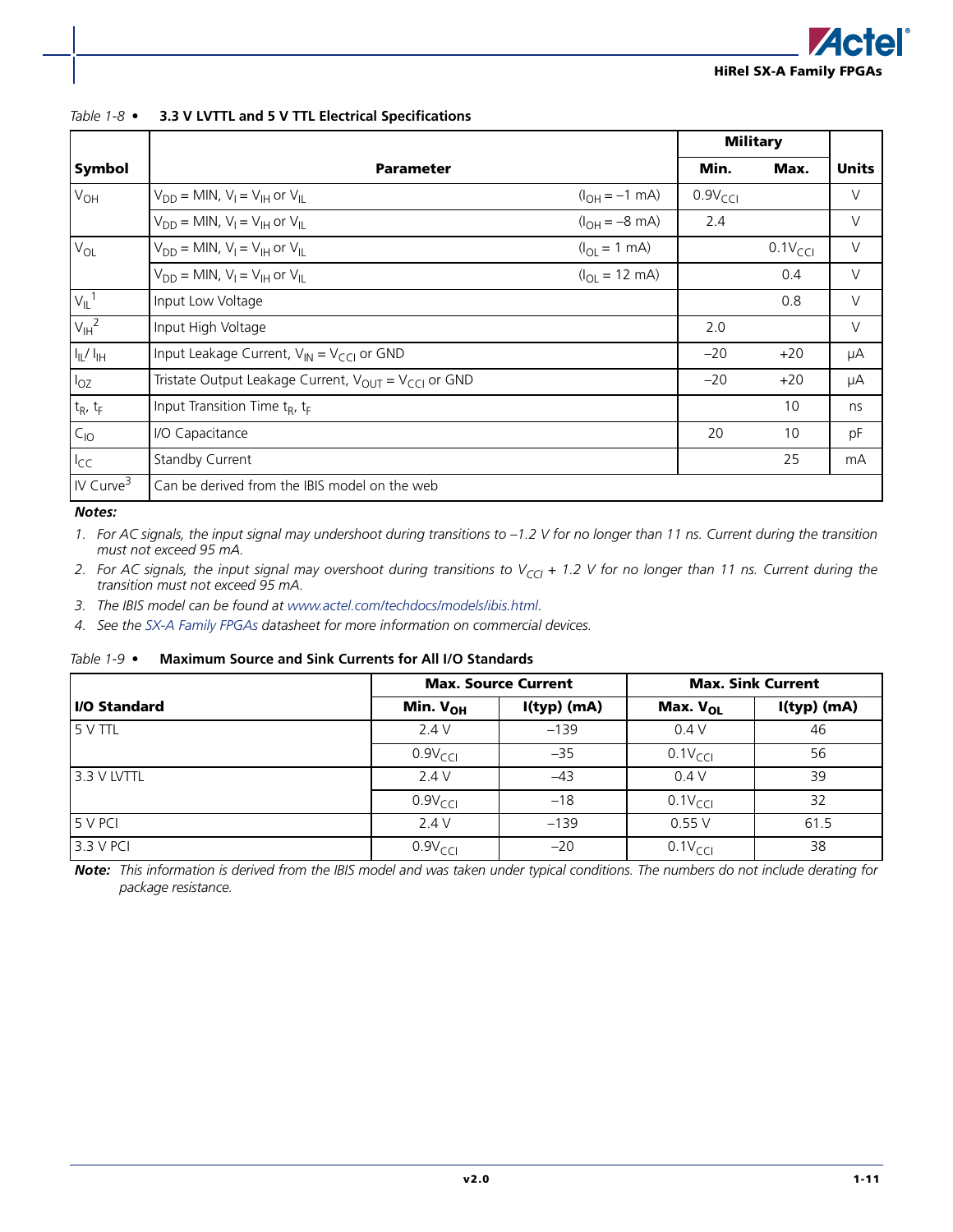# <span id="page-15-0"></span>**5 V PCI Compliance for the HiRel SX-A Family**

The HiRel SX-A family supports 3.3 V and 5 V PCI and is compliant with the PCI Local Bus Specification Rev. 2.1.

<span id="page-15-1"></span>*Table 1-10 •* **DC Specifications, 5 V PCI Operation**

| <b>Symbol</b>    | <b>Parameter</b>                   | <b>Condition</b>                       | Min.   | Max.                   | <b>Units</b> |
|------------------|------------------------------------|----------------------------------------|--------|------------------------|--------------|
| V <sub>CCA</sub> | Supply Voltage for Array           |                                        | 2.25   | 2.75                   | V            |
| $V_{\text{CCI}}$ | Supply Voltage for I/Os            |                                        | 4.5    | 5.5                    | $\vee$       |
| $V_{\text{IH}}$  | Input High Voltage <sup>1</sup>    |                                        | 2.0    | $V_{\text{CCI}} + 0.5$ | $\vee$       |
| $V_{IL}$         | Input Low Voltage <sup>1</sup>     |                                        | $-0.5$ | 0.8                    | $\vee$       |
| $I_{\text{IH}}$  | Input High Leakage Current         | $V_{IN} = 2.7$                         |        | 70                     | μA           |
| $I_{IL}$         | Input Low Leakage Current          | $V_{IN} = 0.5$                         |        | $-70$                  | μA           |
| $V_{OH}$         | Output High Voltage                | $I_{OUT} = -2 mA$                      | 2.4    |                        | $\vee$       |
| $V_{OL}$         | Output Low Voltage <sup>2</sup>    | $I_{\text{OUT}} = 3 \text{ mA}$ , 6 mA |        | 0.55                   | $\vee$       |
| $C_{\text{IN}}$  | Input Pin Capacitance <sup>3</sup> |                                        |        | 10                     | pF           |
| $C_{CLK}$        | <b>CLK Pin Capacitance</b>         |                                        | 5      | 12                     | рF           |

*Notes:*

*1. Input leakage currents include hi-Z output leakage for all bidirectional buffers with tristate outputs.*

*2. Signals without pull-up resistors must have 3 mA low output current. Signals requiring pull-up must have 6 mA; the latter includes FRAME#, IRDY#, TRDY#, DEVSEL#, STOP#, SERR#, PERR#, LOCK#, and when used, AD[63:32], C/BE[7:4]#, PAR64, REQ64#, and ACK64#.*

*3. Absolute maximum pin capacitance for a PCI input is 10 pF (except for CLK).*

[Figure 1-11](#page-15-2) shows the 5 V PCI V/I curve and the minimum and maximum PCI drive characteristics of the HiRel SX-A family.



<span id="page-15-2"></span>*Figure 1-11 •* **5 V PCI Curve for HiRel SX-A Family**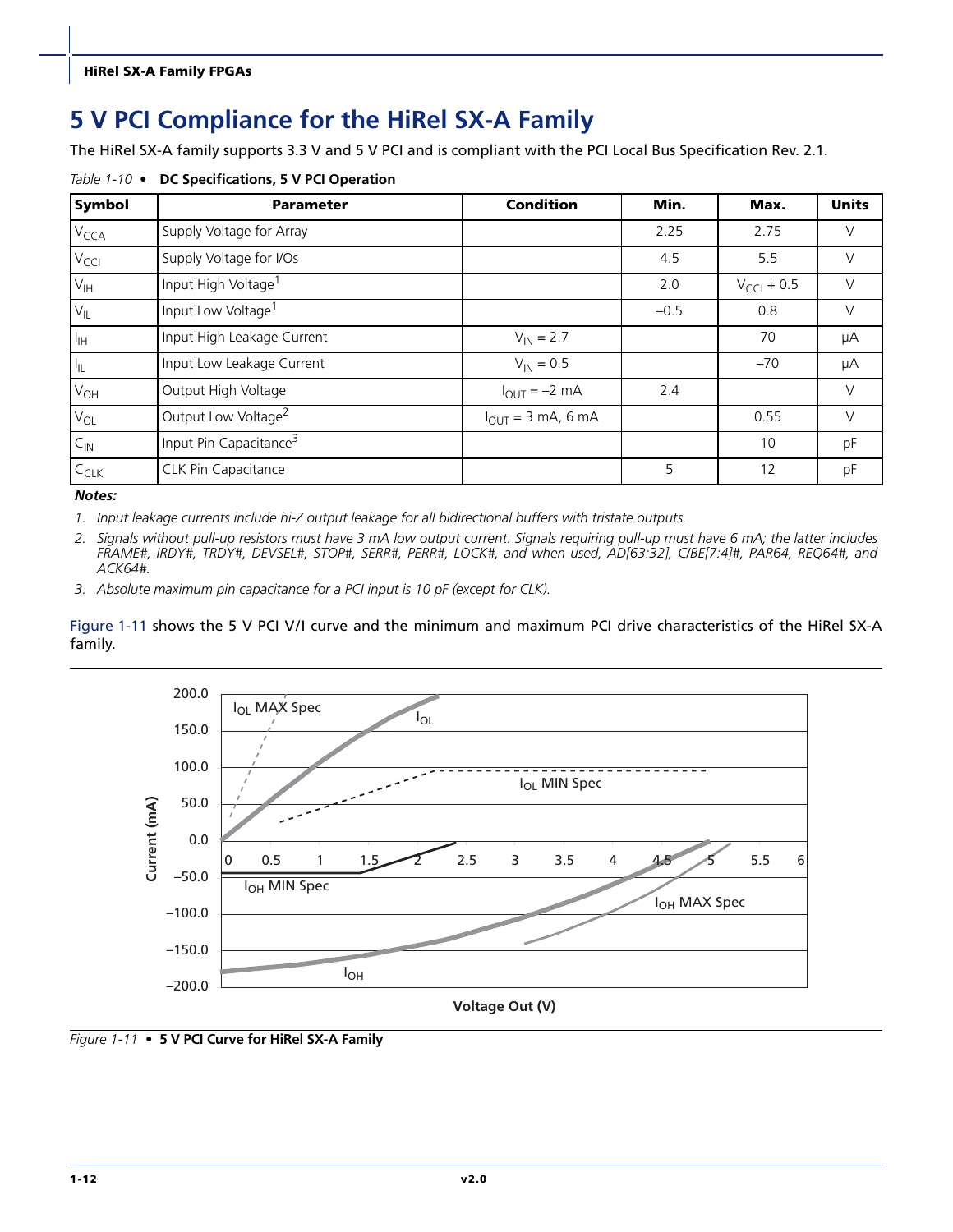| Symbol            | <b>Parameter</b>      | <b>Condition</b>                               | Min.                            | Max.                | <b>Units</b> |
|-------------------|-----------------------|------------------------------------------------|---------------------------------|---------------------|--------------|
| $I_{OH(AC)}$      | Switching             | $0 < V_{\text{OUT}} \leq 1.4$ <sup>1</sup>     | $-44$                           |                     | mA           |
|                   | Current High          | $1.4 \leq V_{\text{OUT}} < 2.4^{1,2}$          | $(-44 + (V_{OUT} - 1.4)/0.024)$ |                     | mA           |
|                   |                       | $3.1 < V_{\text{OUT}} < V_{\text{CCl}}^{-1,3}$ |                                 | EQ 1-1 on page 1-13 |              |
|                   | (Test Point)          | $V_{\text{OUT}} = 3.1^3$                       |                                 | $-142$              | mA           |
| $I_{OL(AC)}$      | Switching             | $V_{\text{OUT}} \geq 2.2^{1}$                  | 95                              |                     | mA           |
|                   | Current Low           | $2.2 > V_{\text{OUT}} > 0.55^{1}$              | $V_{\text{OLIT}}/0.023$         |                     | mA           |
|                   |                       | $0.71 > V_{\text{OUT}} > 0^{1,3}$              |                                 | EQ 1-2 on page 1-13 |              |
|                   | (Test Point)          | $V_{\text{OUT}} = 0.71^{\frac{3}{5}}$          |                                 | 206                 | mA           |
| $I_{CL}$          | Low Clamp Current     | $-5 < V_{IN} \le -1$                           | $-25 + (V_{IN} + 1)/0.015$      |                     | mA           |
| $s$ lew $R$       | Output Rise Slew Rate | 0.4 V – 2.4 V load $4$                         |                                 | 5                   | V/ns         |
| slew <sub>F</sub> | Output Fall Slew Rate | 2.4 V – 0.4 V load $^{4}$                      |                                 | 5                   | V/ns         |

#### *Table 1-11 •* **AC Specifications, 5 V PCI Operation**

#### *Notes:*

*1. Refer to the V/I curves in [Figure 1-11 on page 1-12.](#page-15-2) Switching current characteristics for REQ# and GNT# are permitted to be onehalf of that specified here; i.e., half-size output drivers may be used on these signals. This specification does not apply to CLK and RST#, which are system outputs. "Switching Current High" specifications are not relevant to SERR#, INTA#, INTB#, INTC#, or INTD#, which are open drain outputs.*

*2. Note that this segment of the minimum current curve is drawn from the AC drive point directly to the DC drive point, rather than toward the voltage rail (as is done in the pull-down curve). This difference is intended to allow for an optional N-channel pull-up.*

*3. Maximum current requirements must be met as drivers pull beyond the last step voltage. EQ 1-1 and [EQ 1-2](#page-16-0) define these maxima. The equation defined maximum should be met by the design. In order to facilitate component testing, a maximum current test point is defined for each side of the output driver.*

*4. This parameter is to be interpreted as the cumulative edge rate across the specified range, rather than the instantaneous rate at any point within the transition range. The specified load ([Figure 1-12\)](#page-16-1) is optional; i.e., the designer may elect to meet this parameter with an unloaded output per revision 2.0 of the PCI Local Bus Specification. However, adherence to both maximum and minimum parameters is now required (the maximum is no longer simply a guideline). Since adherence to the maximum slew rate was not required prior to revision 2.1 of the specification, there may be components on the market for some time yet that have faster edge rates. Therefore, motherboard designers must bear in mind that rise and fall times faster than this specification could occur, and they should ensure that signal integrity modeling accounts for this. Rise in slew rate does not apply to open drain outputs.*



#### <span id="page-16-1"></span>*Figure 1-12 •* **5 V PCI Slew Load**

$$
I_{OH} = 11.9 * (V_{OUT} - 5.25) * (V_{OUT} + 2.45)
$$
  
for V<sub>CCI</sub> > V<sub>OUT</sub> > 3.1 V

<span id="page-16-0"></span> $I_{OL}$  = 78.5 \*  $V_{OUT}$  × (4.4 –  $V_{OUT}$ ) for 0  $V < V_{\text{OUT}} < 0.71$  V

*EQ 1-2*

*EQ 1-1*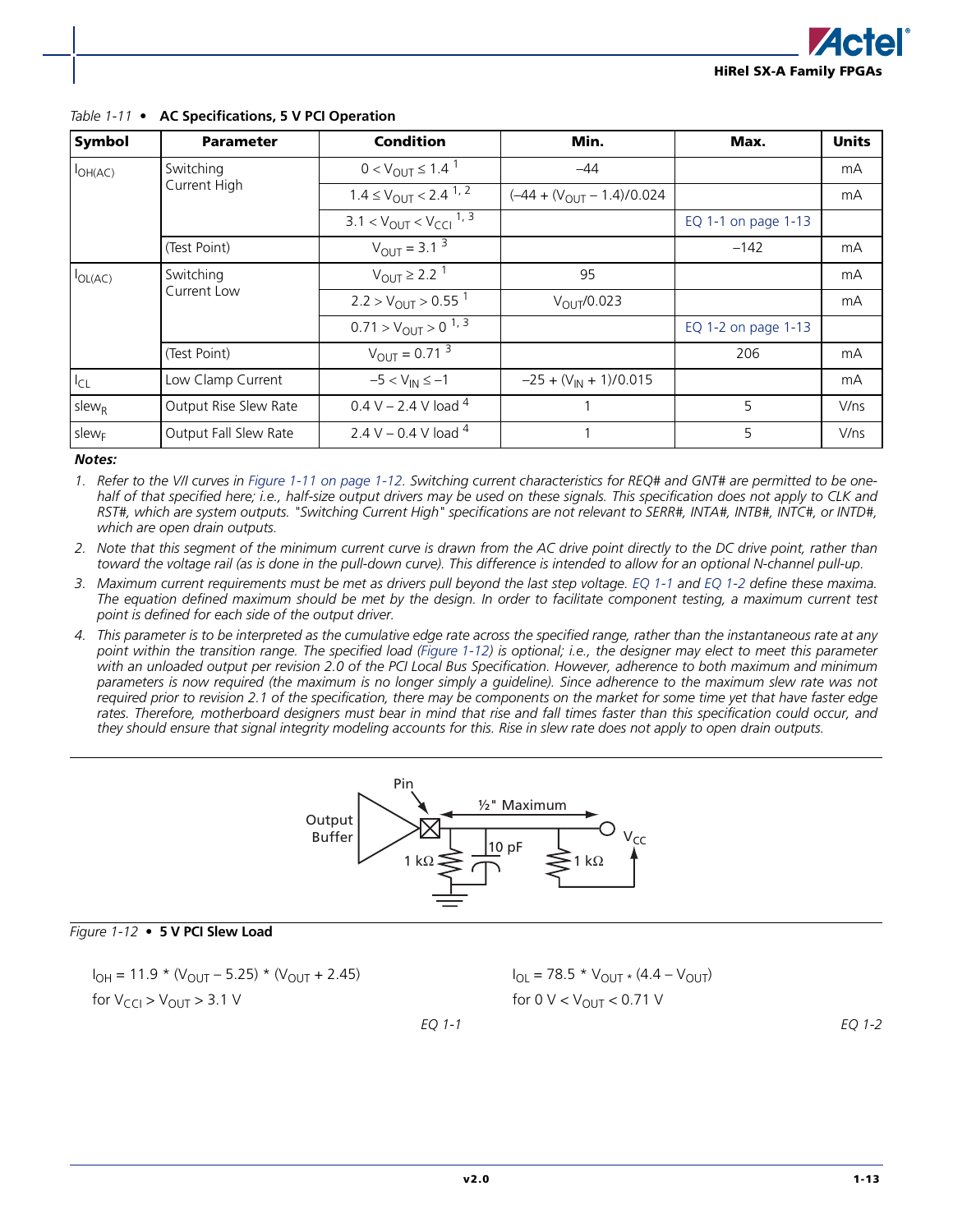# <span id="page-17-0"></span>**3.3 V PCI Compliance for the HiRel SX-A Family**

<span id="page-17-2"></span>The HiRel SX-A family supports 3.3 V and 5 V PCI and is compliant with the PCI Local Bus Specification Rev. 2.1.

*Table 1-12 •* **DC Specifications, 3.3 V PCI Operation**

| Symbol           | <b>Parameter</b>                   | <b>Condition</b>       | Min.                | Max.                   | <b>Units</b> |
|------------------|------------------------------------|------------------------|---------------------|------------------------|--------------|
| V <sub>CCA</sub> | Supply Voltage for Array           |                        | 2.25                | 2.75                   | V            |
| $V_{\text{CCI}}$ | Supply Voltage for I/Os            |                        | 3.0                 | 3.6                    | $\vee$       |
| $V_{\text{IH}}$  | Input High Voltage                 |                        | 0.5V <sub>CCI</sub> | $V_{\text{CCl}} + 0.5$ | $\vee$       |
| $V_{IL}$         | Input Low Voltage                  |                        | $-0.5$              | 0.3V <sub>CCI</sub>    | $\vee$       |
| $I_{IPU}$        | Input Pull-Up Voltage <sup>1</sup> |                        | $0.7V_{\text{CCl}}$ |                        | $\vee$       |
| $I_{IL}$         | Input Leakage Current <sup>2</sup> | $0 < V_{IN} < V_{CCI}$ |                     | ±20                    | μA           |
| $V_{OH}$         | Output High Voltage                | $I_{OUT} = -500 \mu A$ | $0.9V_{\text{CCI}}$ |                        | $\vee$       |
| $V_{OL}$         | Output Low Voltage                 | $I_{OUT} = 1500 \mu A$ |                     | $0.1V_{\text{CC}}$     | $\vee$       |
| $C_{\text{IN}}$  | Input Pin Capacitance <sup>3</sup> |                        |                     | 10                     | pF           |
| $C_{CLK}$        | <b>CLK Pin Capacitance</b>         |                        | 5                   | 12                     | pF           |

*Notes:*

*1. This specification should be guaranteed by design. It is the minimum voltage to which pull-up resistors are calculated to pull a floating network. Applications sensitive to static power utilization should ensure that the input buffer conducts minimal current at this input voltage.*

*2. Input leakage currents include hi-Z output leakage for all bidirectional buffers with tristate outputs.*

*3. Absolute maximum pin capacitance for a PCI input is 10 pF (except for CLK).*

[Figure 1-13](#page-17-1) shows the 3.3 V PCI V-I curve and the minimum and maximum PCI drive characteristics of the HiRel SX-A family.



<span id="page-17-1"></span>*Figure 1-13 •* **3.3 V PCI V-I Curve for HiRel SX-A Family**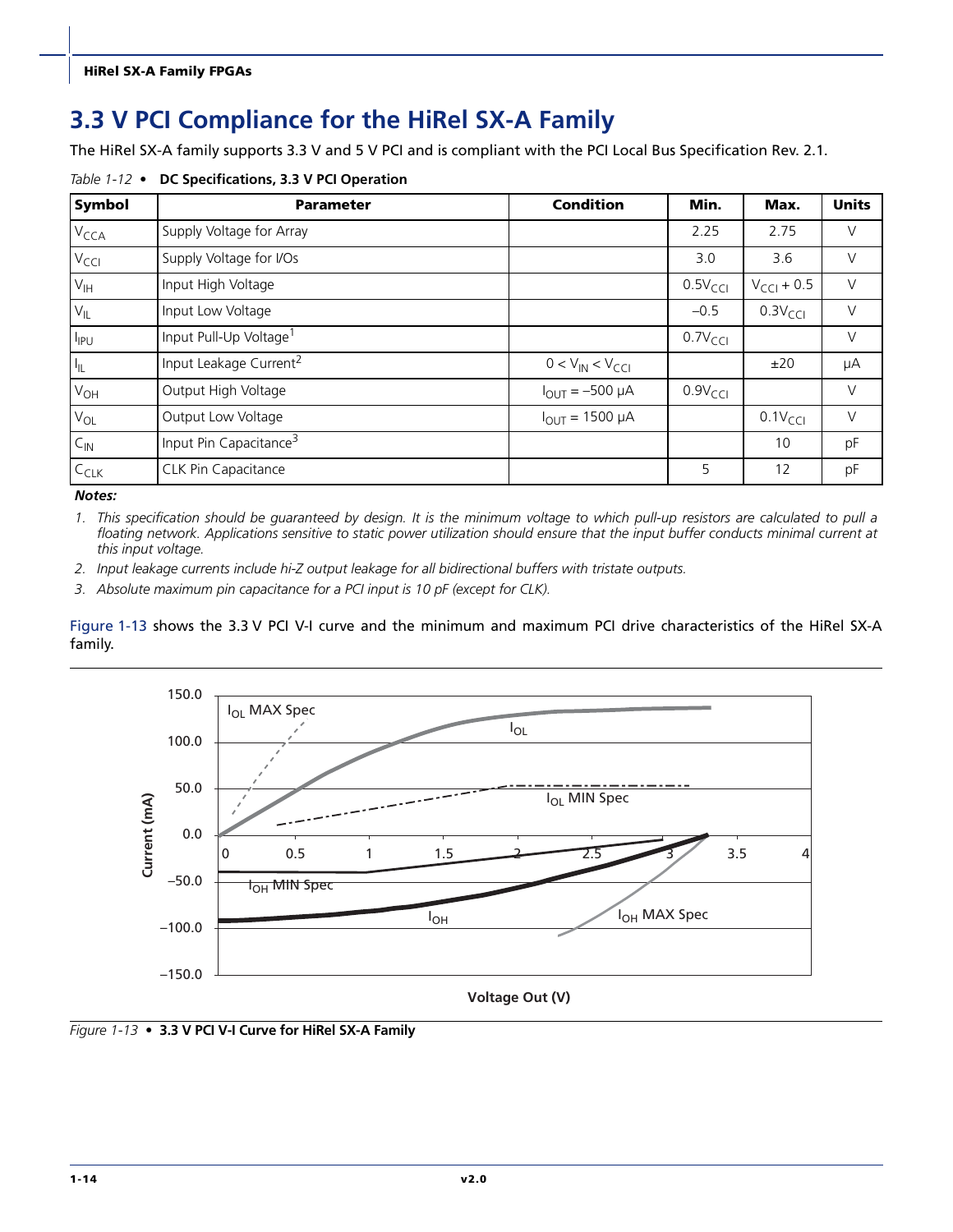

| Symbol            | <b>Parameter</b>       | <b>Condition</b>                                                        | Min.                                        | Max.               | <b>Units</b> |
|-------------------|------------------------|-------------------------------------------------------------------------|---------------------------------------------|--------------------|--------------|
| $I_{OH(AC)}$      | Switching Current High | $0 < V_{\text{OUT}} \leq 0.3 V_{\text{C}}$ <sup>1</sup>                 | $-12VCCI$                                   |                    | mA           |
|                   |                        | $0.3V_{\text{CG}} \leq V_{\text{OUT}} < 0.9V_{\text{CG}}$               | $-17.1 + (V_{\text{CCI}} - V_{\text{OUT}})$ |                    | mA           |
|                   |                        | $0.7V_{\text{CC}} < V_{\text{OUT}} < V_{\text{CC}}$ <sup>1, 2</sup>     |                                             | EQ 1-3             |              |
|                   | (Test Point)           | $V_{\text{OUT}} = 0.7V_{\text{CC}}^2$                                   |                                             | $-32VCCI$          | mA           |
| $I_{OL(AC)}$      | Switching Current Low  | $V_{\text{CCl}}$ > $V_{\text{OUT}}$ ≥ 0.6 $V_{\text{CCl}}$ <sup>1</sup> | 16V <sub>CCI</sub>                          |                    | mA           |
|                   |                        | $0.6V_{\text{CCl}} > V_{\text{OUT}} > 0.1V_{\text{CCl}}^{-1}$           | $26.7V_{\text{OUT}}$                        |                    | mA           |
|                   |                        | $0.18V_{\text{CCl}} > V_{\text{OUT}} > 0^{1,2}$                         |                                             | EQ 1-4             |              |
|                   | (Test Point)           | $V_{\text{OUT}} = 0.18 V_{CC}^{2}$                                      |                                             | 38V <sub>CCI</sub> | mA           |
| $I_{CL}$          | Low Clamp Current      | $-3 < V_{IN} \le -1$                                                    | $-25 + (V_{IN} + 1)/0.015$                  |                    | mA           |
| $I_{CH}$          | High Clamp Current     | $V_{\text{CCl}} + 4 > V_{\text{IN}} \geq V_{\text{CCl}} + 1$            | $25 + (V_{IN} - V_{CCI} - 1)/0.015$         |                    | mA           |
| slew <sub>R</sub> | Output Rise Slew Rate  | 0.2V <sub>CCI</sub> to 0.6V <sub>CCI</sub> load <sup>3</sup>            |                                             | 4                  | V/ns         |
| slew <sub>F</sub> | Output Fall Slew Rate  | $0.6V_{\text{CCl}}$ to $0.2V_{\text{CCl}}$ load <sup>3</sup>            |                                             | $\overline{4}$     | V/ns         |

#### *Table 1-13 •* **AC Specifications, 3.3 V PCI Operation**

#### *Notes:*

*1. Refer to the V-I curves in [Figure 1-13 on page 1-14.](#page-17-1) Switching current characteristics for REQ# and GNT# are permitted to be onehalf of that specified here; i.e., half-size output drivers may be used on these signals. This specification does not apply to CLK and RST#, which are system outputs. "Switching Current High" specifications are not relevant to SERR#, INTA#, INTB#, INTC#, or INTD#, which are open drain outputs.*

*2. Maximum current requirements must be met as drivers pull beyond the last step voltage. EQ 1-3 and [EQ 1-4](#page-18-0) define these maxima. The equation-defined maximum should be met by the design. To facilitate component testing, a maximum current test point is defined for each side of the output driver.*

*3. This parameter is to be interpreted as the cumulative edge rate across the specified range, rather than the instantaneous rate at any point within the transition range. The specified load ([Figure 1-14\)](#page-18-1) is optional; i.e., the designer may elect to meet this parameter with an unloaded output per the latest revision of the PCI Local Bus Specification. However, adherence to both maximum and minimum parameters is required (the maximum is no longer simply a guideline). Rise slew rate does not apply to open drain outputs.*



#### <span id="page-18-1"></span>*Figure 1-14 •* **3.3 V PCI Slew Load**

$$
I_{OH} = (98.0 / V_{CCI}) * (V_{OUT} - V_{CCI}) * (V_{OUT} + 0.4 V_{CCI})
$$
  
for V<sub>CCI</sub> > V<sub>OUT</sub> > 0.7 V<sub>CCI</sub>

<span id="page-18-0"></span>
$$
I_{OL} = (256N_{CCI}) * V_{OUT} * (V_{CCI} - V_{OUT})
$$
  
for 0 V < V<sub>OUT</sub> < 0.18V<sub>CC</sub>

*EQ 1-3*

*EQ 1-4*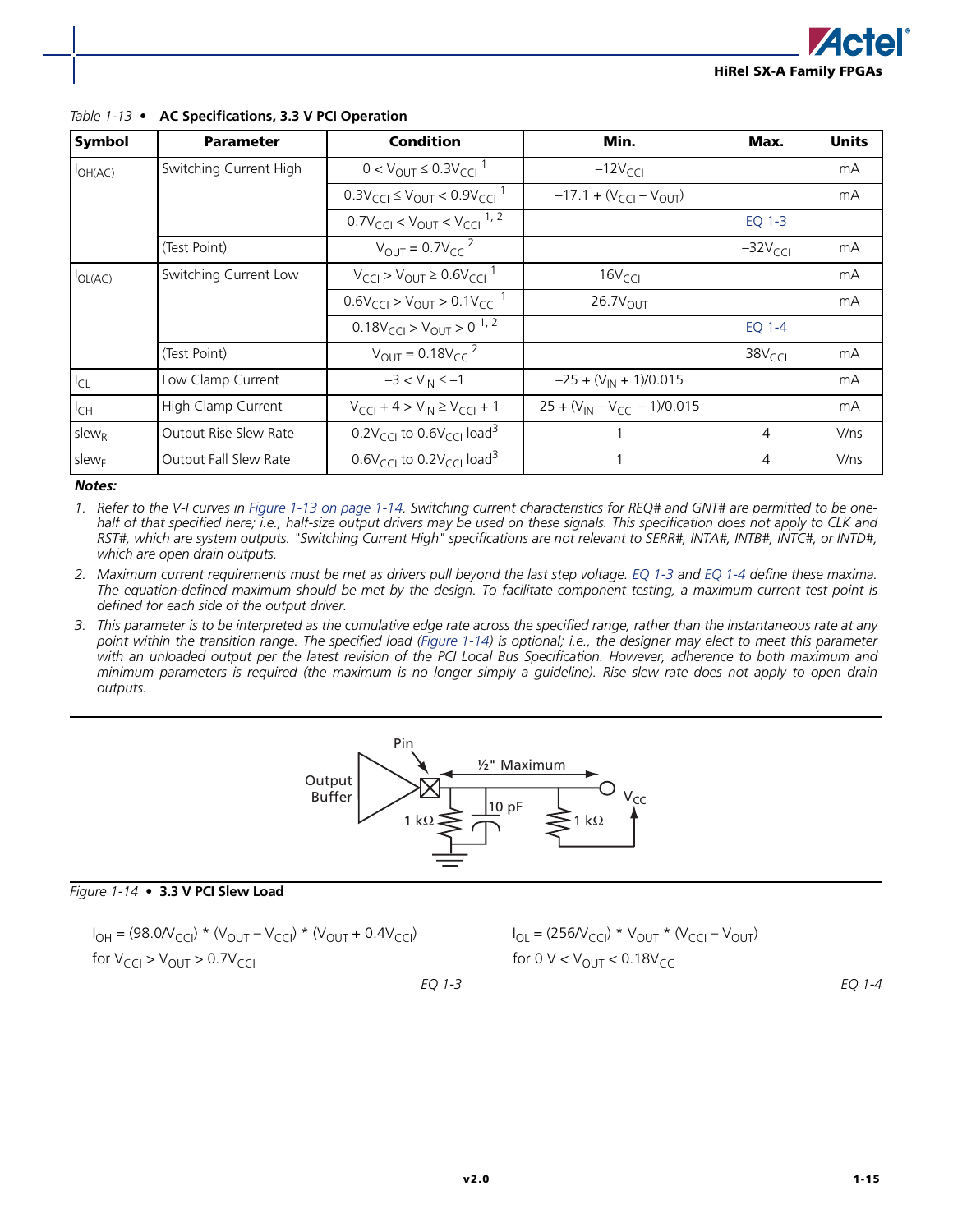# <span id="page-19-0"></span>**Junction Temperature (T<sub>J</sub>)**

The temperature variable selected in the Designer software refers to the junction temperature, not the ambient temperature. This is an important distinction because the heat generated by dynamic power consumption usually produces a temperature hotter than the ambient temperature. [EQ 1-5](#page-19-2) can be used to calculate junction temperature.

Junction Temperature =  $\Delta T + T_a$ 

*EQ 1-5*

#### <span id="page-19-2"></span>where

- $T_a$  = Ambient temperature
- $\Delta T$  = Temperature gradient between junction (silicon) and ambient

<span id="page-19-3"></span>*Table 1-14 •* **Sample Thermal Characteristics**

$$
\Delta T = \theta_{\text{ia}} \star P
$$

where

P = Power

 $\theta_{ia}$  = Junction-to-ambient thermal resistance of package.  $\theta_{ia}$ values are given in [Table 1-14.](#page-19-3)

# <span id="page-19-1"></span>**Package Thermal Characteristics**

The device junction-to-case thermal characteristic is  $\theta_{j\alpha}$ and the junction-to-ambient characteristic is  $\theta_{ia}$ . In [Table 1-14](#page-19-3), the values of  $\theta_{ia}$  are given for two different air flow rates.

| <b>Package Type</b>           | <b>Pin Count</b> | $\theta$ ic | $\theta_{\rm ia}$ Still Air | $\theta_{\mathsf{ia}}$ 300 ft/min | <b>Units</b> |
|-------------------------------|------------------|-------------|-----------------------------|-----------------------------------|--------------|
| Ceramic Quad Flat Pack (CQFP) | 84               |             |                             |                                   | °C/W         |
| Ceramic Quad Flat Pack (CQFP) | 208              | 6.3         | 22                          | 14                                | °C/W         |
| Ceramic Quad Flat Pack (CQFP) | 256              | 6.2         | 20                          |                                   | °C/W         |

The maximum junction temperature is 150°C.

A sample calculation of the absolute maximum power dissipation allowed for a 256-pin CQFP package at commercial temperatures and in still air is given in [EQ](#page-20-1) .

Maximum Power Allowed = 
$$
\frac{\text{Max. junction temp. (^{\circ}C)} - \text{Max. ambient temp. (^{\circ}C)}{\theta_{ja}({^{\circ}C/W})} = \frac{150^{\circ}C - 70^{\circ}C}{20^{\circ}C/W} = 4.0 W
$$

*EQ 1-7*

*EQ 1-6*

For Device Power Calculator information, see the [Software Tools section on the Actel website](http://www.actel.com/products/tools/sw.aspx).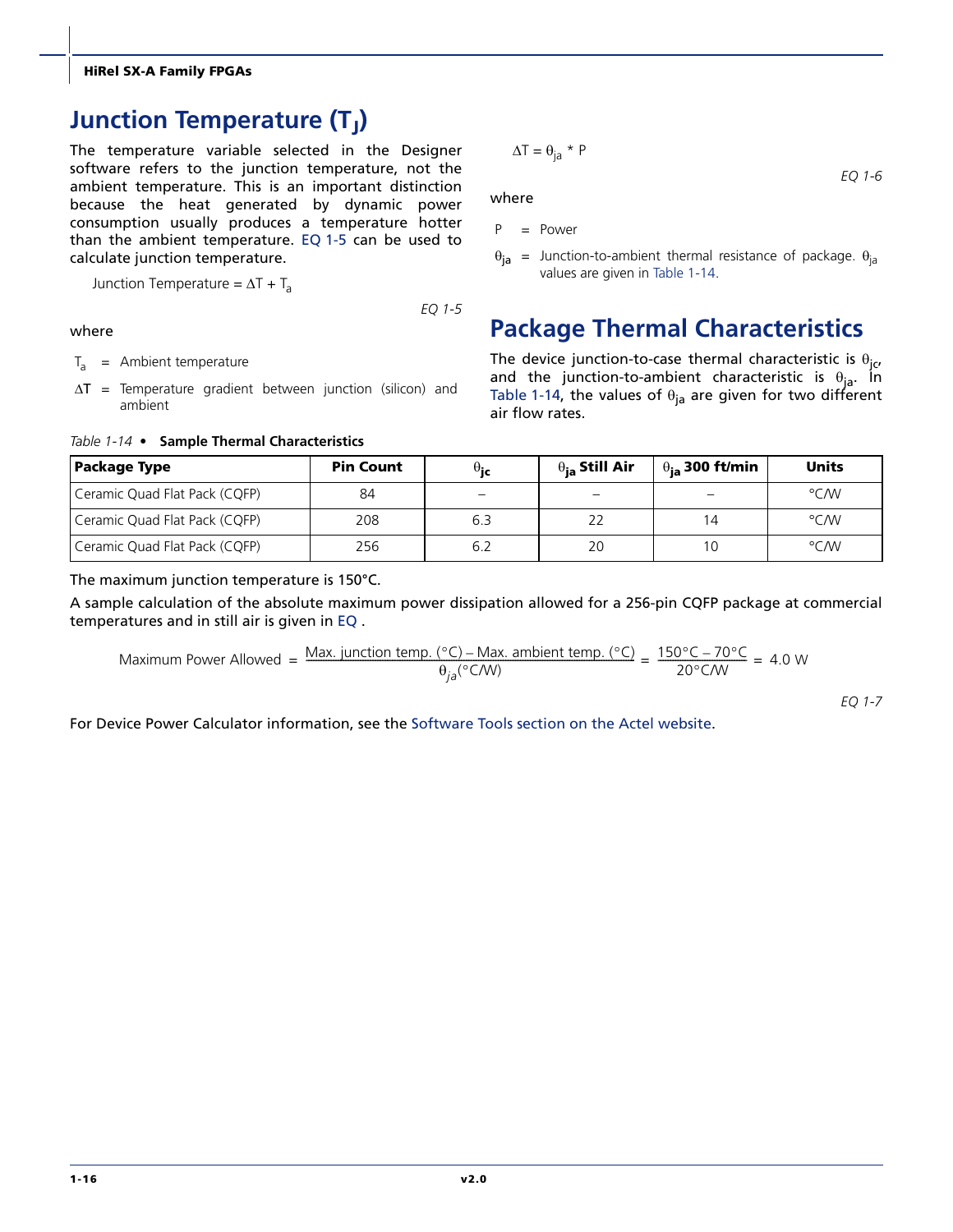

# <span id="page-20-3"></span><span id="page-20-0"></span>**HiRel SX-A Timing Model**



<span id="page-20-2"></span>**Note:** *\*Values shown for are HiRel A54SX72A–1, worst-case military conditions for V<sub>CCI</sub> = 3.0 V. Figure 1-15 •* **HiRel SX-A Timing Model**

# <span id="page-20-4"></span><span id="page-20-1"></span>**Hardwired Clock**

# <span id="page-20-5"></span>**Routed Clock**

| <b>External Setup</b>                     |        | <b>External Setup</b>                                                 |         |
|-------------------------------------------|--------|-----------------------------------------------------------------------|---------|
| $t_{INYH} + t_{RD1} + t_{SUD} - t_{HCKL}$ |        | $t_{\text{INYH}} + t_{\text{RD1}} + t_{\text{SID}} - t_{\text{RCKH}}$ |         |
| $= 1.0 + 0.5 + 1.0 - 2.2 = 0.3$ ns        |        | $= 1.0 + 0.5 + 1.0 - 3.9 = -1.4$ ns                                   |         |
|                                           | EO 1-8 |                                                                       | EO 1-10 |
| Clock-to-Out (Pin-to-Pin)                 |        | Clock-to-Out (Pin-to-Pin)                                             |         |
| $t_{HCKL} + t_{RCO} + t_{RD1} + t_{DHL}$  |        | $t_{RCKH} + t_{RCO} + t_{RD1} + t_{DHL}$                              |         |
| $= 2.2 + 1.0 + 0.5 + 4.5 = 8.2$ ns        |        | $=$ 3.9 + 1.0 + 0.5 + 4.5 = 9.9 ns                                    |         |
|                                           | EO 1-9 |                                                                       | EO 1-11 |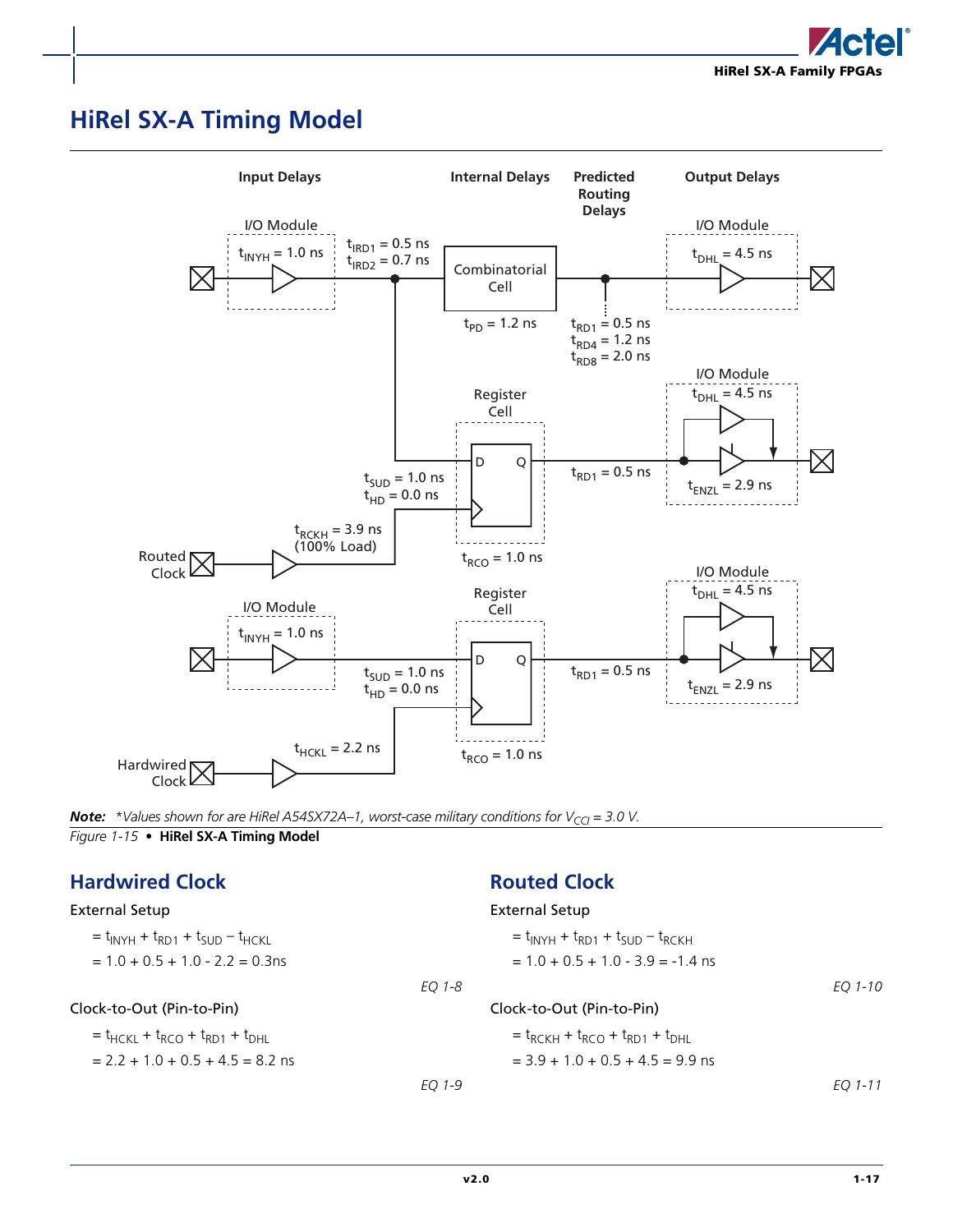



*Figure 1-19 •* **C-Cell Delays**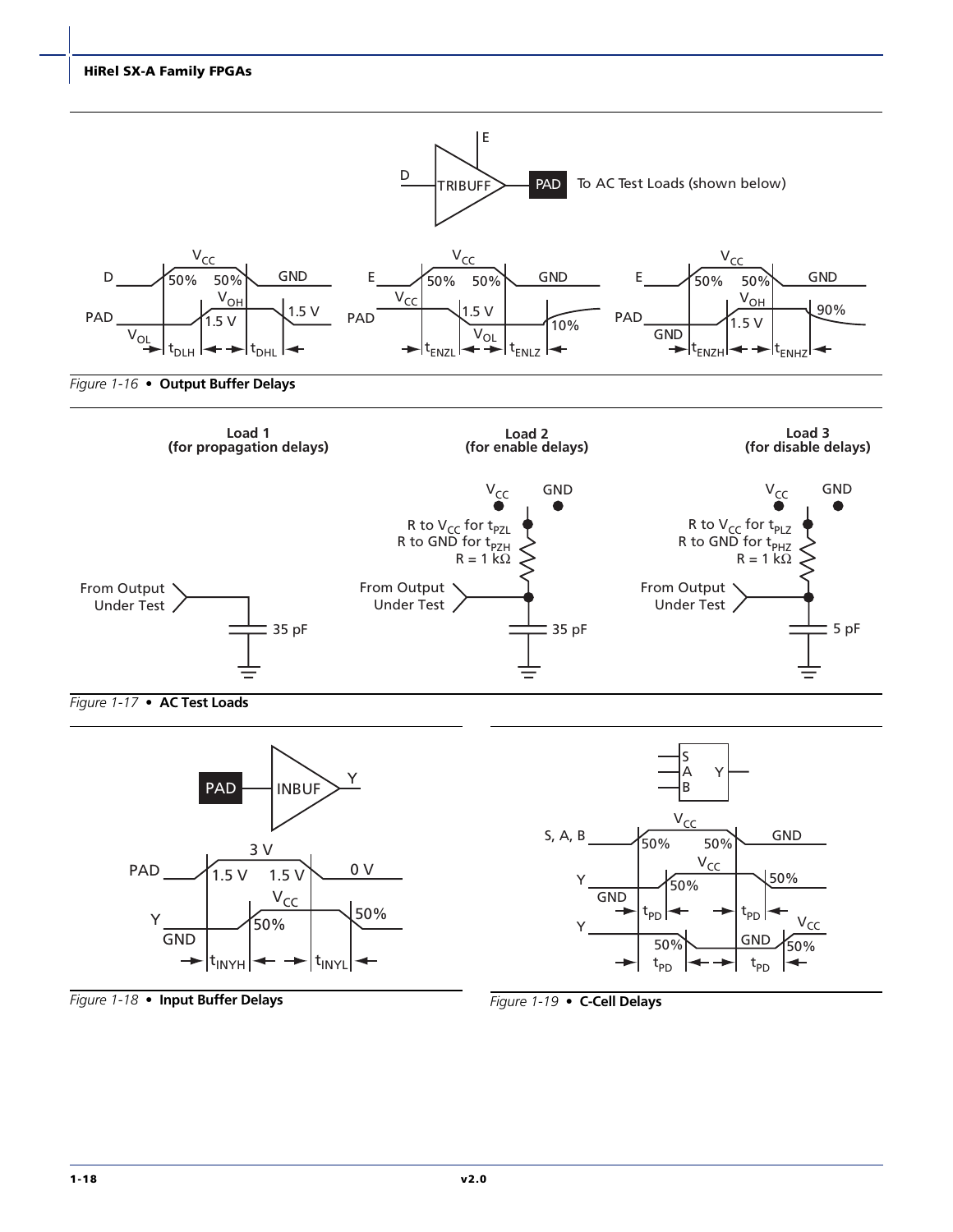



*Figure 1-20 •* **Cell Timing Characteristics**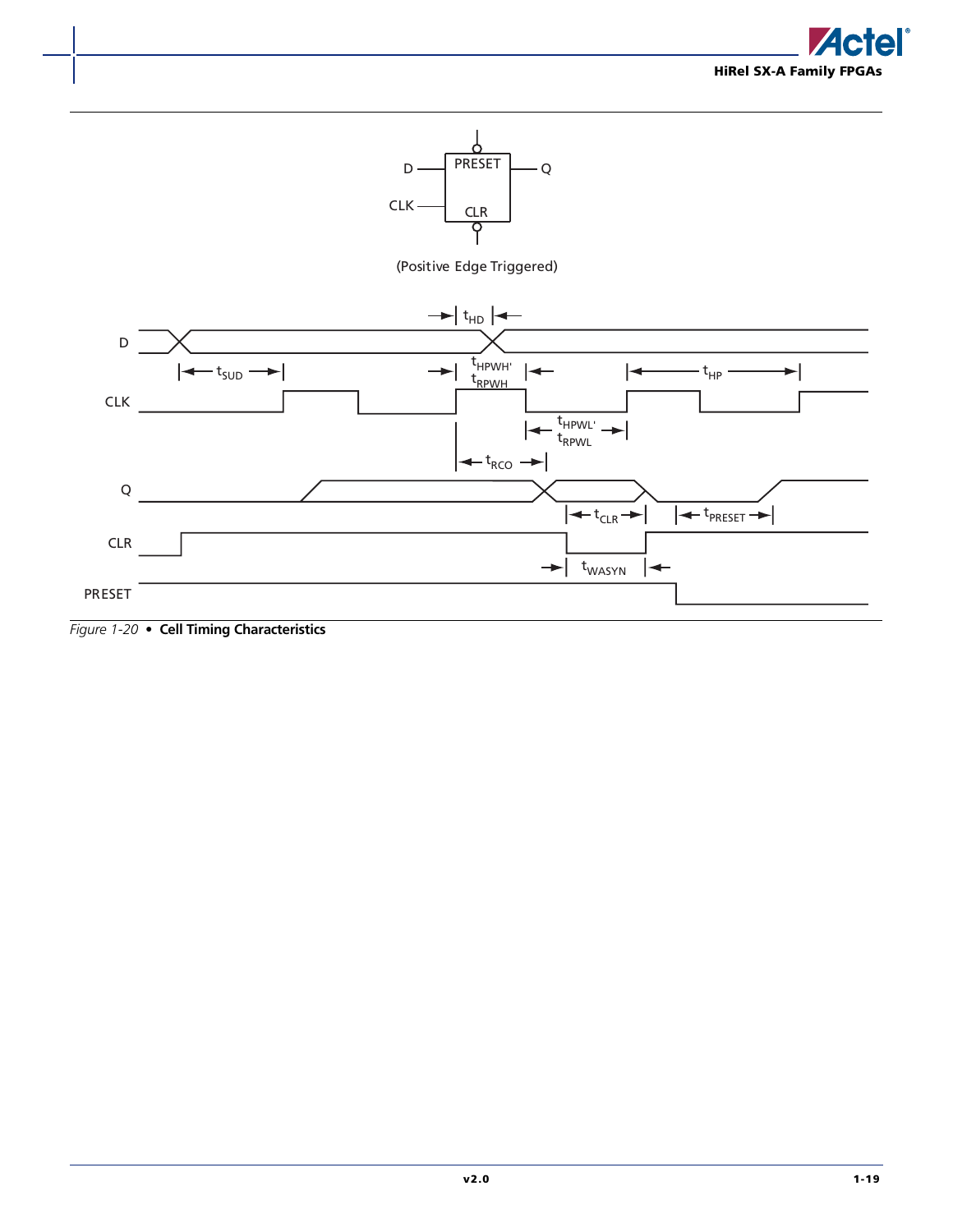# <span id="page-23-0"></span>**Timing Characteristics**

Timing characteristics for HiRel SX-A devices fall into three categories: family-dependent, device-dependent, and design-dependent. The input and output buffer characteristics are common to all HiRel SX-A family members. Internal routing delays are device-dependent. Design dependency means actual delays are not determined until after place-and-route of the user's design is complete. Delay values may then be determined by using the Timer utility or performing simulation with post-layout delays.

# **Critical Nets and Typical Nets**

Propagation delays are expressed only for typical nets, which are used for initial design performance evaluation. Critical net delays can then be applied to the most timing-critical paths. Critical nets are determined by net property assignment prior to place-and-route. Up to six percent of the nets in a design may be designated as critical, whereas 90 percent of the nets in a design are typical.

# **Long Tracks**

Some nets in the design use long tracks. Long tracks are special routing resources that span multiple rows, columns, or modules. Long tracks employ three to five antifuse connections. This increases capacitance and resistance, resulting in longer net delays for macros connected to long tracks. Typically, up to six percent of nets in a fully utilized device require long tracks. Long tracks contribute approximately 4 to 8.4 ns of delay. This additional delay is represented statistically in higherfanout (FO = 24) routing delays. See [Table 1-16 on](#page-24-0) [page 1-21](#page-24-0) to [Table 1-25 on page 1-30](#page-33-0).

# **Timing Derating**

HiRel SX-A devices are manufactured with a CMOS process. Therefore, device performance varies according to temperature, voltage, and process changes. Minimum timing parameters reflect maximum operating voltage, minimum operating temperature, and best-case process characteristics. Maximum timing parameters reflect minimum operating voltage, maximum operating temperature, and worst-case processing.

*Table 1-15 •* **Temperature and Voltage Derating Factors Normalized to Worst-Case Military, T<sub>J</sub> = 125°C, V<sub>CCA</sub> = 2.25 V** 

|          |       | Junction Temperature (T <sub>I</sub> ) |      |                |      |                 |               |  |  |  |
|----------|-------|----------------------------------------|------|----------------|------|-----------------|---------------|--|--|--|
| $V_{CC}$ | –55°C | $-40^{\circ}$ C                        | 0°C  | $25^{\circ}$ C | 70°C | 85 $^{\circ}$ C | $125^\circ C$ |  |  |  |
| 2.25     | 0.73  | 0.74                                   | 0.80 | 0.82           | 0.90 | 0.93            | 1.00          |  |  |  |
| 2.50     | 0.68  | 0.69                                   | 0.75 | 0.76           | 0.84 | 0.87            | 0.94          |  |  |  |
| 2.75     | 0.63  | 0.64                                   | 0.70 | 0.71           | 0.78 | 0.81            | 0.87          |  |  |  |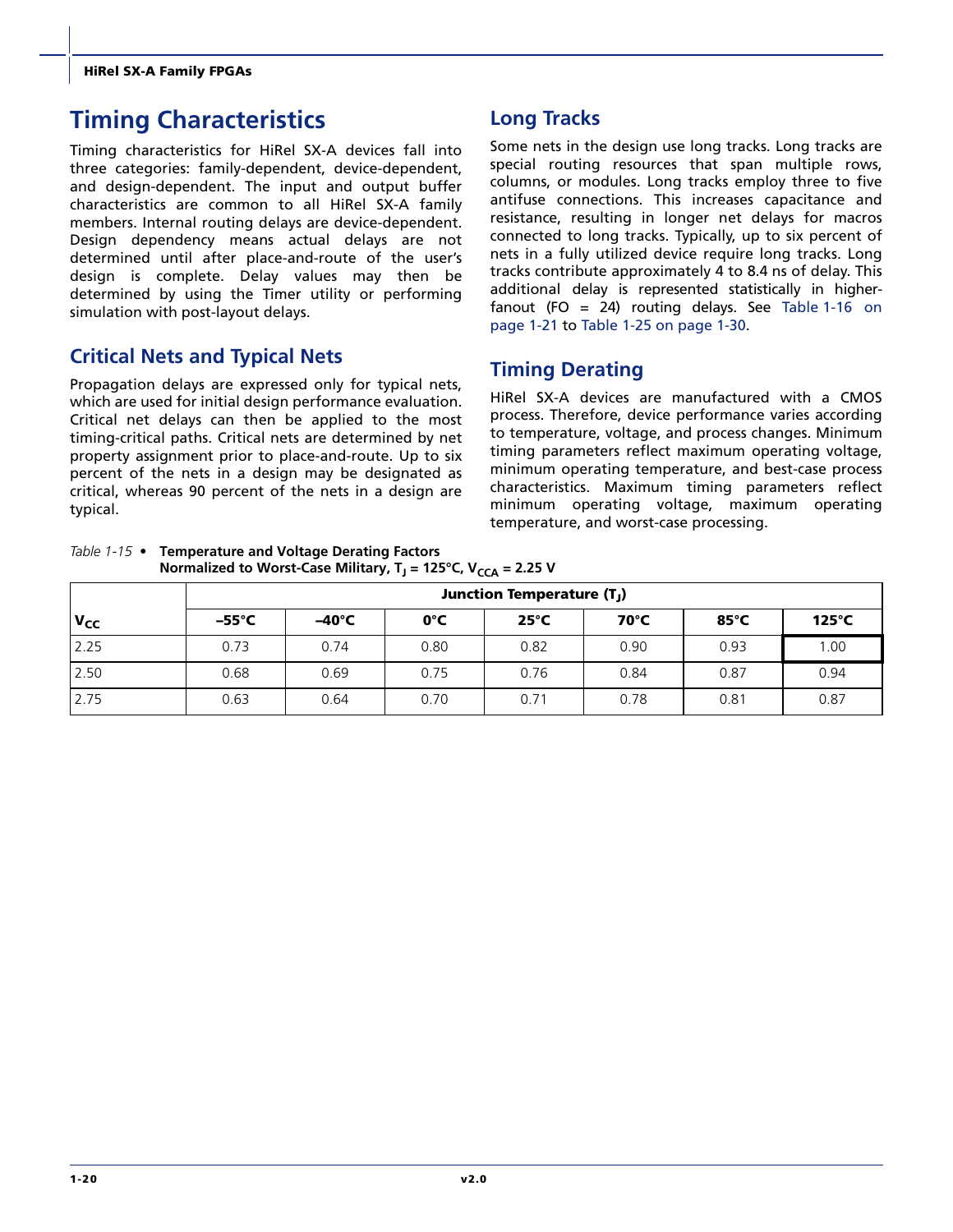#### <span id="page-24-0"></span>*Table 1-16 •* **HiRel A54SX32A Timing Characteristics**

**Worst-Case Military Conditions, V<sub>CCA</sub> = 2.25 V, V<sub>CCI</sub> = 3.0 V, T<sub>J</sub> = 125°C** 

|                                              |                                               |      | '-1' Speed     |      | 'Std' Speed  |              |
|----------------------------------------------|-----------------------------------------------|------|----------------|------|--------------|--------------|
| <b>Parameter</b>                             | <b>Description</b>                            | Min. | Max.           | Min. | Max.         | <b>Units</b> |
| <b>C-Cell Propagation Delays<sup>1</sup></b> |                                               |      |                |      |              |              |
| t <sub>PD</sub>                              | Internal Array Module                         |      | 1.2            |      | 1.4          | ns           |
| <b>Predicted Routing Delays<sup>2</sup></b>  |                                               |      |                |      |              |              |
| $t_{DC}$                                     | FO = 1 Routing Delay, DirectConnect           |      | 0.1            |      | 0.1          | ns           |
| $t_{FC}$                                     | FO = 1 Routing Delay, FastConnect             |      | 0.2            |      | 0.2          | ns           |
| $t_{RD1}$                                    | $FO = 1$ Routing Delay                        |      | 0.5            |      | 0.6          | ns           |
| $t_{RD2}$                                    | $FO = 2$ Routing Delay                        |      | 0.7            |      | 0.8          | ns           |
| $t_{RD3}$                                    | $FO = 3$ Routing Delay                        |      | 0.9            |      | $\mathbf{1}$ | ns           |
| $t_{RD4}$                                    | $FO = 4$ Routing Delay                        |      | 1.2            |      | 1.3          | ns           |
| $t_{RDS}$                                    | $FO = 8$ Routing Delay                        |      | $\overline{2}$ |      | 2.4          | ns           |
| $t_{RD12}$                                   | $FO = 12$ Routing Delay                       |      | 2.9            |      | 3.5          | ns           |
| <b>R-Cell Timing</b>                         |                                               |      |                |      |              |              |
| $t_{RCO}$                                    | Sequential Clock to Q                         |      | 0.9            |      | 1.1          | ns           |
| $t_{CLR}$                                    | Asynchronous Clear to Q                       |      | 0.7            |      | 0.8          | ns           |
| t <sub>PRESET</sub>                          | Asynchronous Preset to Q                      |      | 0.8            |      | 0.9          | ns           |
| t <sub>SUD</sub>                             | Flip-Flop Data Input Setup                    | 0.8  |                | 1.0  |              | ns           |
| $t_{HD}$                                     | Flip-Flop Data Input Hold                     | 0.0  |                | 0.0  |              | ns           |
| t <sub>WASYN</sub>                           | Asynchronous Pulse Width                      | 1.7  |                | 2.0  |              | ns           |
| t <sub>RECASYN</sub>                         | Asynchronous Recovery                         |      | 0.7            |      | 0.9          | ns           |
| t <sub>HASYN</sub>                           | Asynchronous Hold Time                        |      | 0.7            |      | 0.9          | ns           |
| $t_{MPW}$                                    | Clock Pulse Width                             | 2.0  |                | 2.3  |              | ns           |
|                                              | <b>Input Module Propagation Delays</b>        |      |                |      |              |              |
| $t_{\text{INYH}}$                            | Input Data Pad to Y HIGH 3.3 V PCI            |      | 0.8            |      | 0.9          | ns           |
| t <sub>INYL</sub>                            | Input Data Pad to Y LOW 3.3 V PCI             |      | 0.8            |      | 1.0          | ns           |
| t <sub>INYH</sub>                            | Input Data Pad to Y HIGH 3.3 V LVTTL          |      | 2.3            |      | 2.7          | ns           |
| t <sub>INYL</sub>                            | Input Data Pad to Y LOW 3.3 V LVTTL           |      | 1.1            |      | 1.3          | ns           |
| t <sub>INYH</sub>                            | Input Data Pad to Y HIGH 5 V PCI              |      | 1.1            |      | 1.2          | ns           |
| $t_{\text{INV}L}$                            | Input Data Pad to Y LOW 5 V PCI               |      | 1.3            |      | 1.5          | ns           |
| $t_{\text{INYH}}$                            | Input Data Pad to Y HIGH 5 V TTL              |      | 2.2            |      | 2.6          | ns           |
| t <sub>INYL</sub>                            | Input Data Pad to Y LOW 5 V TTL               |      | 1.3            |      | 1.5          | ns           |
|                                              | <b>Input Module Predicted Routing Delays2</b> |      |                |      |              |              |
| $t_{IRD1}$                                   | FO=1 Routing Delay                            |      | 0.5            |      | 0.6          | ns           |
| $t_{IRD2}$                                   | FO=2 Routing Delay                            |      | 0.7            |      | 0.8          | ns           |
| $t_{IRD3}$                                   | FO=3 Routing Delay                            |      | 0.9            |      | $\mathbf{1}$ | ns           |
| $t_{IRD4}$                                   | FO=4 Routing Delay                            |      | 1.2            |      | 1.3          | ns           |
| $t_{IRD8}$                                   | FO=8 Routing Delay                            |      | 2              |      | 2.4          | ns           |
| $t_{IRD12}$                                  | FO=12 Routing Delay                           |      | 2.9            |      | 3.5          | ns           |

*Notes:*

1. For dual-module macros, use  $t_{PD}$  +  $t_{RD1}$  +  $t_{PDn}$ ,  $t_{RCD}$  +  $t_{RD1}$  +  $t_{PD1}$  +  $t_{RD1}$  +  $t_{SUD}$ , whichever is appropriate.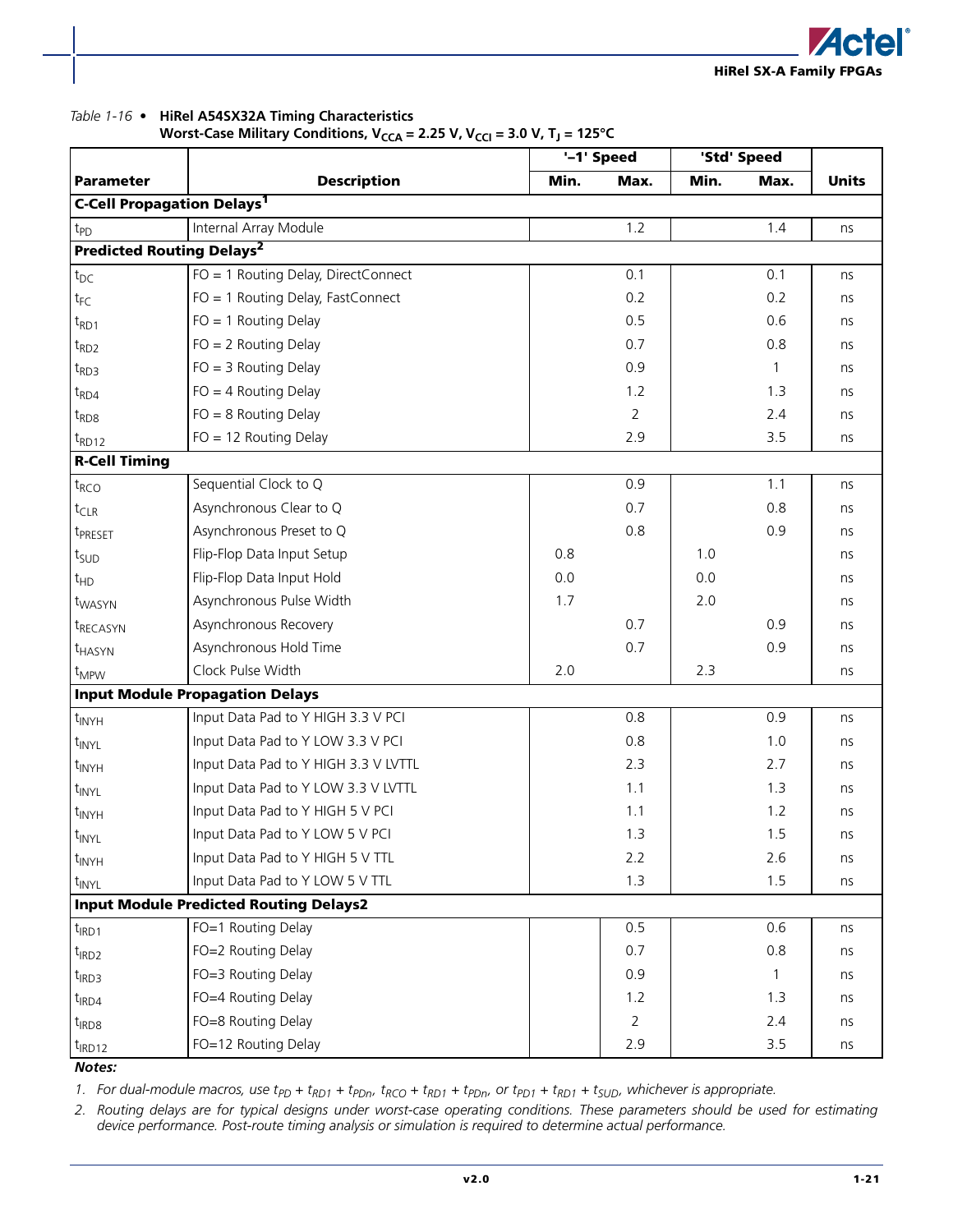#### *Table 1-17 •* **HiRel A54SX32A Timing Characteristics**

#### **Worst-Case Military Conditions, V<sub>CCA</sub> = 2.25 V, V<sub>CCI</sub> = 3.0 V, T<sub>J</sub> = 125°C**

|                                    |                                                     |      | '-1' Speed |      | 'Std' Speed |              |
|------------------------------------|-----------------------------------------------------|------|------------|------|-------------|--------------|
| <b>Parameter</b>                   | <b>Description</b>                                  | Min. | Max.       | Min. | Max.        | <b>Units</b> |
|                                    | <b>Dedicated (hardwired) Array Clock Network</b>    |      |            |      |             |              |
| $t$ <sub>HCKH</sub>                | Input Low to High (pad to R-Cell input)             |      | 2.5        |      | 3.0         | ns           |
| t <sub>HCKL</sub>                  | Input High to Low (pad to R-Cell input)             |      | 2.3        |      | 2.7         | ns           |
| t <sub>HPWH</sub>                  | Minimum Pulse Width High                            | 2.0  |            | 2.3  |             | ns           |
| t <sub>HPWL</sub>                  | Minimum Pulse Width Low                             | 2.0  |            | 2.3  |             | ns           |
| t <sub>HCKSW</sub>                 | Maximum Skew                                        |      | 1.3        |      | 1.5         | ns           |
| $t_{HP}$                           | Minimum Period                                      | 4.0  |            | 4.6  |             | ns           |
| $f_{HMAX}$                         | Maximum Frequency                                   |      | 250        |      | 217         | <b>MHz</b>   |
| <b>Routed Array Clock Networks</b> |                                                     |      |            |      |             |              |
| $t_{RCKH}$                         | Input Low to High (pad to R-Cell input, light load) |      | 3.3        |      | 3.8         | ns           |
| $t_{RCKL}$                         | Input High to Low (pad to R-Cell input, light load) |      | 2.9        |      | 3.4         | ns           |
| t <sub>RCKH</sub>                  | Input Low to High (pad to R-Cell input, 50% load)   |      | 3.5        |      | 4.2         | ns           |
| t <sub>RCKL</sub>                  | Input High to Low (pad to R-Cell input, 50% load)   |      | 3.0        |      | 3.5         | ns           |
| t <sub>RCKH</sub>                  | Input Low to High (pad to R-Cell input, 100% load)  |      | 3.7        |      | 4.3         | ns           |
| $t_{RCKL}$                         | Input High to Low (pad to R-Cell input, 100% load)  |      | 3.2        |      | 3.8         | ns           |
| t <sub>RPWH</sub>                  | Minimum Pulse Width High                            | 2.0  |            | 2.3  |             | ns           |
| t <sub>RPWL</sub>                  | Minimum Pulse Width Low                             | 2.0  |            | 2.3  |             | ns           |
| t <sub>RCKSW</sub>                 | Maximum Skew (light load)                           |      | 2.5        |      | 2.9         | ns           |
| t <sub>RCKSW</sub>                 | Maximum Skew (50% load)                             |      | 2.7        |      | 3.2         | ns           |
| t <sub>RCKSW</sub>                 | Maximum Skew (100% load)                            |      | 2.7        |      | 3.2         | ns           |

*Notes:*

1. For dual-module macros, use  $t_{PD}$  +  $t_{RD1}$  +  $t_{PDn}$ ,  $t_{RCD}$  +  $t_{RD1}$  +  $t_{PD1}$  +  $t_{RD1}$  +  $t_{SUD}$ , whichever is appropriate.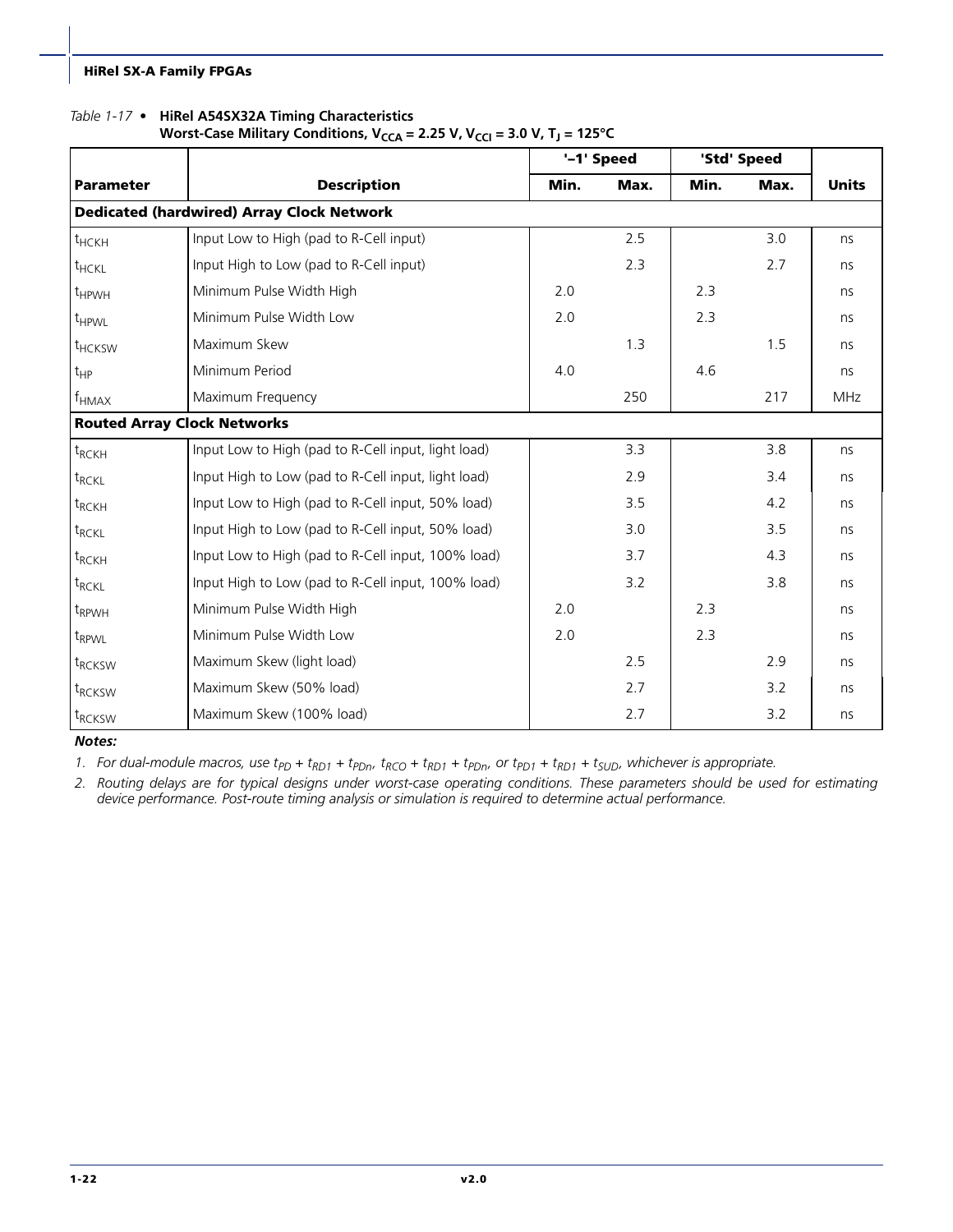#### *Table 1-18 •* **HiRel A54SX32A Timing Characteristics**

Worst-Case Military Conditions, V<sub>CCA</sub> = 2.25 V, V<sub>CCI</sub> = 4.75 V, T<sub>J</sub> = 125°C

|                    |                                                     | '-1' Speed<br>'Std' Speed |      |      |      |              |
|--------------------|-----------------------------------------------------|---------------------------|------|------|------|--------------|
| <b>Parameter</b>   | <b>Description</b>                                  | Min.                      | Max. | Min. | Max. | <b>Units</b> |
|                    | <b>Dedicated (hardwired) Array Clock Network</b>    |                           |      |      |      |              |
| t <sub>HCKH</sub>  | Input Low to High (pad to R-Cell input)             |                           | 2.5  |      | 3.0  | ns           |
| t <sub>HCKL</sub>  | Input High to Low (pad to R-Cell input)             |                           | 2.3  |      | 2.7  | ns           |
| t <sub>HPWH</sub>  | Minimum Pulse Width High                            | 2.0                       |      | 2.3  |      | ns           |
| $t_{HPWL}$         | Minimum Pulse Width Low                             | 2.0                       |      | 2.3  |      | ns           |
| t <sub>HCKSW</sub> | Maximum Skew                                        |                           | 1.4  |      | 1.7  | ns           |
| $t_{HP}$           | Minimum Period                                      | 4.0                       |      | 4.6  |      | ns           |
| $f_{HMAX}$         | Maximum Frequency                                   |                           | 250  |      | 217  | <b>MHz</b>   |
|                    | <b>Routed Array Clock Networks</b>                  |                           |      |      |      |              |
| $t_{RCKH}$         | Input Low to High (pad to R-Cell input, light load) |                           | 3.4  |      | 3.9  | ns           |
| t <sub>RCKL</sub>  | Input High to Low (pad to R-Cell input, light load) |                           | 2.9  |      | 3.4  | ns           |
| $t_{RCKH}$         | Input Low to High (pad to R-Cell input, 50% load)   |                           | 3.6  |      | 4.3  | ns           |
| t <sub>RCKL</sub>  | Input High to Low (pad to R-Cell input, 50% load)   |                           | 3.1  |      | 3.6  | ns           |
| t <sub>RCKH</sub>  | Input Low to High (pad to R-Cell input, 100% load)  |                           | 3.8  |      | 4.4  | ns           |
| $t_{RCKL}$         | Input High to Low (pad to R-Cell input, 100% load)  |                           | 3.3  |      | 3.9  | ns           |
| t <sub>RPWH</sub>  | Minimum Pulse Width High                            | 2.0                       |      | 2.3  |      | ns           |
| t <sub>RPWL</sub>  | Minimum Pulse Width Low                             | 2.0                       |      | 2.3  |      | ns           |
| t <sub>RCKSW</sub> | Maximum Skew (light load)                           |                           | 2.5  |      | 3.0  | ns           |
| t <sub>RCKSW</sub> | Maximum Skew (50% load)                             |                           | 2.7  |      | 3.2  | ns           |
| t <sub>RCKSW</sub> | Maximum Skew (100% load)                            |                           | 2.8  |      | 3.3  | ns           |

*Notes:*

1. For dual-module macros, use  $t_{PD}$  +  $t_{RD1}$  +  $t_{PDn}$ ,  $t_{RCD}$  +  $t_{RD1}$  +  $t_{PD1}$  +  $t_{RD1}$  +  $t_{SUD}$ , whichever is appropriate.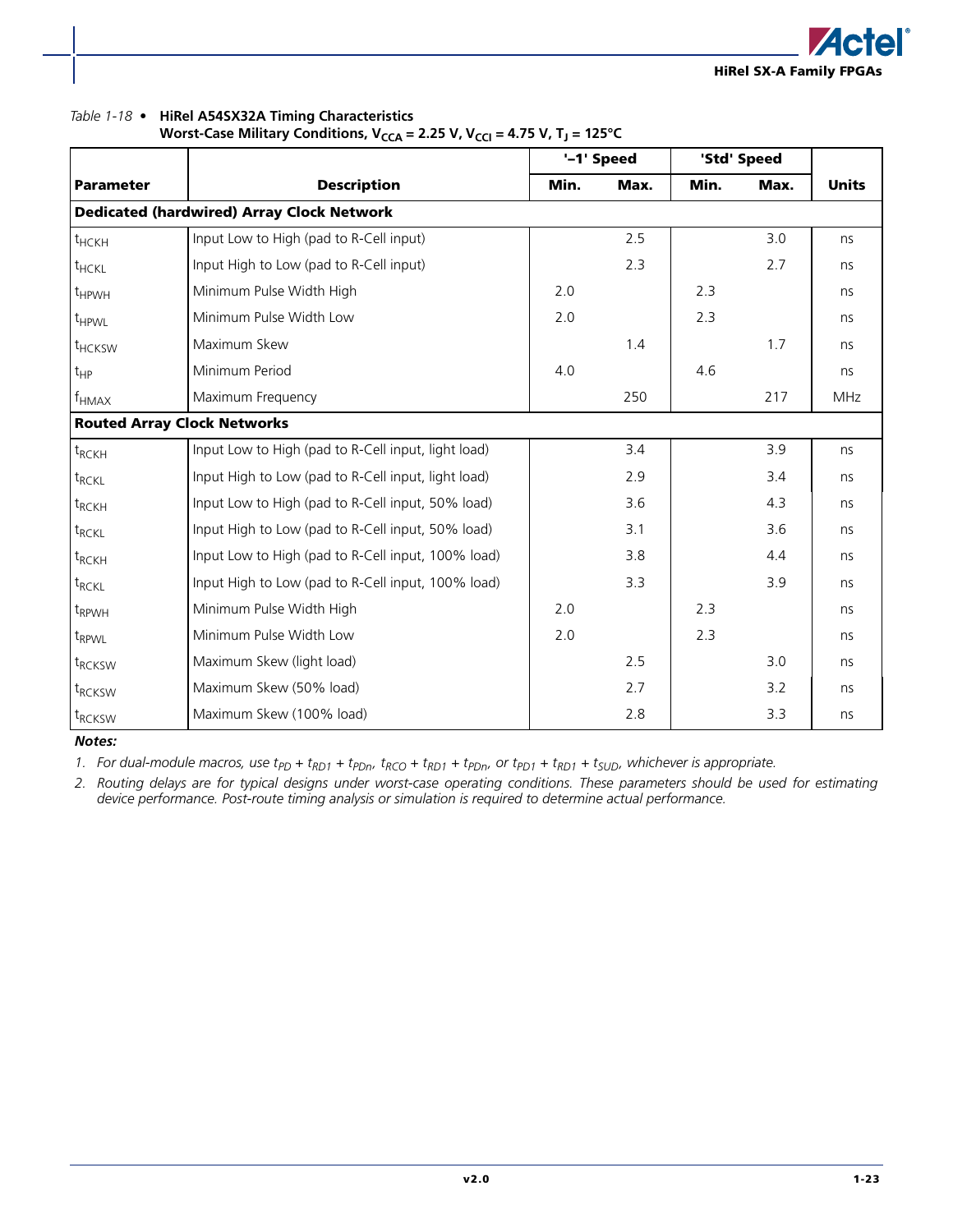#### *Table 1-19 •* **A54SX32A Timing Characteristics**

| (Worst-Case Military Conditions $V_{CCA}$ = 2.25 V, $V_{CG}$ = 3.0 V, T <sub>J</sub> = 125 °C) |  |  |
|------------------------------------------------------------------------------------------------|--|--|
|------------------------------------------------------------------------------------------------|--|--|

|                   |                                               | -1 Speed |      |      | <b>Std. Speed</b> |              |
|-------------------|-----------------------------------------------|----------|------|------|-------------------|--------------|
| <b>Parameter</b>  | <b>Description</b>                            | Min.     | Max. | Min. | Max.              | <b>Units</b> |
|                   | 3.3 V PCI Output Module Timing <sup>1</sup>   |          |      |      |                   |              |
| $t_{DLH}$         | Data-to-Pad Low to High                       |          | 3.1  |      | 3.6               | ns           |
| $t_{DHL}$         | Data-to-Pad High to Low                       |          | 3.6  |      | 4.2               | ns           |
| t <sub>ENZL</sub> | Enable-to-Pad, Z to L                         |          | 2.0  |      | 2.3               | ns           |
| $t_{ENZH}$        | Enable-to-Pad, Z to H                         |          | 3.1  |      | 3.6               | ns           |
| $t_{ENLZ}$        | Enable-to-Pad, L to Z                         |          | 3.8  |      | 4.5               | ns           |
| $t_{ENHZ}$        | Enable-to-Pad, H to Z                         |          | 2.8  |      | 3.3               | ns           |
| $d_{TLH}^2$       | Delta Low to High                             |          | 0.02 |      | 0.04              | ns/pF        |
| $d_{THL}^2$       | Delta High to Low                             |          | 0.05 |      | 0.05              | ns/pF        |
|                   | 3.3 V LVTTL Output Module Timing <sup>3</sup> |          |      |      |                   |              |
| $t_{D L H}$       | Data-to-Pad Low to High                       |          | 4.3  |      | 5.1               | ns           |
| $t_{DHL}$         | Data-to-Pad High to Low                       |          | 3.6  |      | 4.2               | ns           |
| $t_{ENZL}$        | Enable-to-Pad, Z to L                         |          | 3.9  |      | 4.6               | ns           |
| $t_{ENZH}$        | Enable-to-Pad, Z to H                         |          | 4.3  |      | 5.1               | ns           |
| t <sub>ENLZ</sub> | Enable-to-Pad, L to Z                         |          | 4.2  |      | 4.9               | ns           |
| $t_{ENHZ}$        | Enable-to-Pad, H to Z                         |          | 3.6  |      | 4.2               | ns           |
| $d_{TLH}^2$       | Delta Low to High                             |          | 0.02 |      | 0.04              | ns/pF        |
| $d_{THL}^2$       | Delta High to Low                             |          | 0.05 |      | 0.05              | ns/pF        |

*Notes:*

*1. Delays based on 10 pF loading and 25* Ω *resistance.*

2. To obtain the slew rate, substitute the appropriate Delta value, load capacitance, and the V<sub>CCI</sub> value into the following equation: *Slew Rate [VIns]* =  $(0.1 * V_{CG} - 0.9 * V_{CG}) / (C_{load} * d_{T[LH|HL|HLS})$ 

where C<sub>load</sub> is the load capacitance driven by the I/O in pF *dT[LH|HL|HLS] is the worst case delta value from the datasheet in ns/pF.*

*3. Delays based on 35 pF loading.*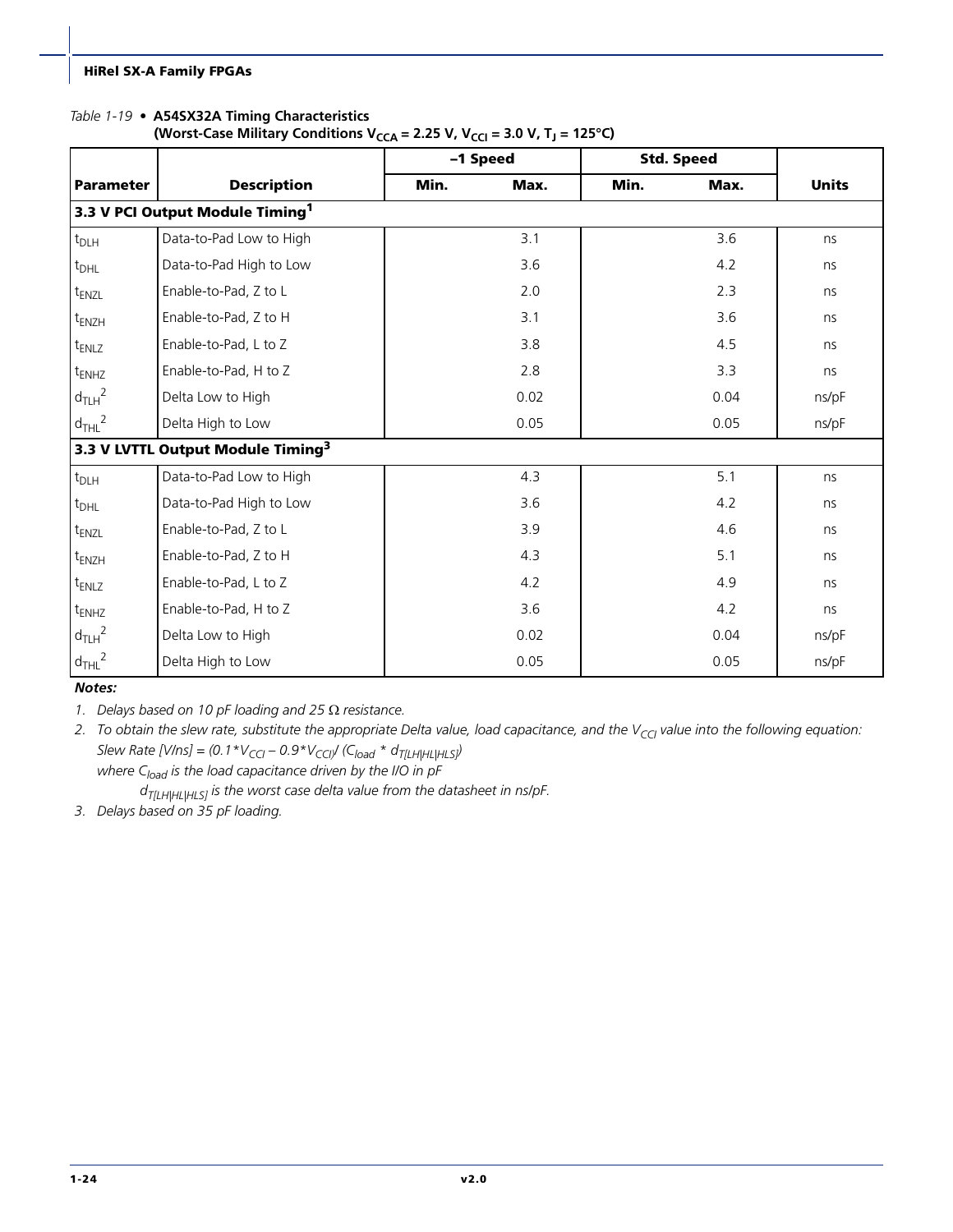

#### *Table 1-20 •* **A54SX32A Timing Characteristics**

| (Worst-Case Military Conditions V <sub>CCA</sub> = 2.25 V, V <sub>CCI</sub> = 4.75 V, T <sub>J</sub> = 125°C) |  |  |  |
|---------------------------------------------------------------------------------------------------------------|--|--|--|
|---------------------------------------------------------------------------------------------------------------|--|--|--|

|                   |                                               |      | -1 Speed |      | <b>Std. Speed</b> |              |
|-------------------|-----------------------------------------------|------|----------|------|-------------------|--------------|
| <b>Parameter</b>  | <b>Description</b>                            | Min. | Max.     | Min. | Max.              | <b>Units</b> |
|                   | 5.0 V PCI Output Module Timing <sup>1</sup>   |      |          |      |                   |              |
| $t_{DLH}$         | Data-to-Pad Low to High                       |      | 3.6      |      | 4.2               | ns           |
| $t_{DHL}$         | Data-to-Pad High to Low                       |      | 3.7      |      | 4.4               | ns           |
| $t_{ENZL}$        | Enable-to-Pad, Z to L                         |      | 2.0      |      | 2.3               | ns           |
| $t_{ENZH}$        | Enable-to-Pad, Z to H                         |      | 3.6      |      | 4.2               | ns           |
| t <sub>ENLZ</sub> | Enable-to-Pad, L to Z                         |      | 4.1      |      | 4.8               | ns           |
| $t_{ENHZ}$        | Enable-to-Pad, H to Z                         |      | 3.7      |      | 4.4               | ns           |
| $d_{TLH}^2$       | Delta Low to High                             |      | 0.02     |      | 0.04              | ns/pF        |
| $d_{THL}^2$       | Delta High to Low                             |      | 0.05     |      | 0.05              | ns/pF        |
|                   | 5.0 V LVTTL Output Module Timing <sup>3</sup> |      |          |      |                   |              |
| $t_{DLH}$         | Data-to-Pad Low to High                       |      | 3.2      |      | 3.8               | ns           |
| $t_{DHL}$         | Data-to-Pad High to Low                       |      | 3.4      |      | 4.0               | ns           |
| t <sub>ENZL</sub> | Enable-to-Pad, Z to L                         |      | 3.9      |      | 4.6               | ns           |
| $t_{ENZH}$        | Enable-to-Pad, Z to H                         |      | 3.2      |      | 3.8               | ns           |
| $t_{ENLZ}$        | Enable-to-Pad, L to Z                         |      | 5.1      |      | 6.0               | ns           |
| $t_{ENHZ}$        | Enable-to-Pad, H to Z                         |      | 3.4      |      | 4.0               | ns           |
| $d_{TLH}^2$       | Delta Low to High                             |      | 0.02     |      | 0.04              | ns/pF        |
| $d_{THL}^2$       | Delta High to Low                             |      | 0.05     |      | 0.05              | ns/pF        |

*Notes:*

*1. Delays based on 10 pF loading and 25* Ω *resistance.*

2. To obtain the slew rate, substitute the appropriate Delta value, load capacitance, and the V<sub>CCI</sub> value into the following equation: *Slew Rate [VIns]* =  $(0.1 * V_{CG} - 0.9 * V_{CG}) / (C_{load} * d_{T[LH|HL|HLS})$ 

where C<sub>load</sub> is the load capacitance driven by the I/O in pF *dT[LH|HL|HLS] is the worst case delta value from the datasheet in ns/pF.*

*3. Delays based on 35 pF loading.*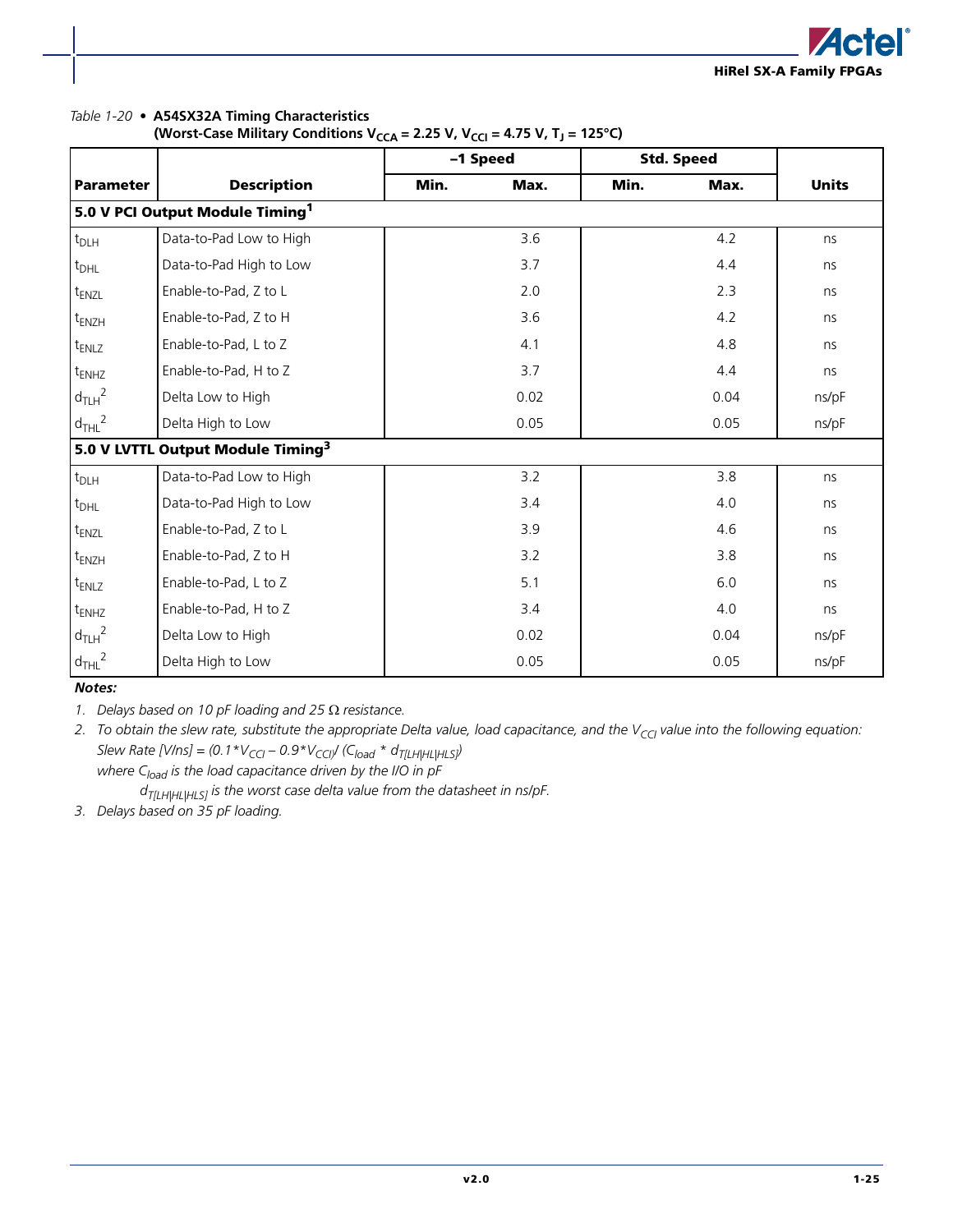#### *Table 1-21 •* **HiRel A54SX72A Timing Characteristics**

**Worst-Case Military Conditions, V<sub>CCA</sub> = 2.25 V, V<sub>CCI</sub> = 3.0 V, T<sub>J</sub> = 125°C** 

|                                              |                                               |      | $-1$ ' Speed |      | 'Std' Speed |              |
|----------------------------------------------|-----------------------------------------------|------|--------------|------|-------------|--------------|
| <b>Parameter</b>                             | <b>Description</b>                            | Min. | Max.         | Min. | Max.        | <b>Units</b> |
| <b>C-Cell Propagation Delays<sup>1</sup></b> |                                               |      |              |      |             |              |
| t <sub>PD</sub>                              | Internal Array Module                         |      | 1.2          |      | 1.4         | ns           |
| <b>Predicted Routing Delays<sup>2</sup></b>  |                                               |      |              |      |             |              |
| $t_{DC}$                                     | FO = 1 Routing Delay, DirectConnect           |      | 0.1          |      | 0.1         | ns           |
| $t_{FC}$                                     | FO = 1 Routing Delay, FastConnect             |      | 0.2          |      | 0.2         | ns           |
| $t_{RD1}$                                    | $FO = 1$ Routing Delay                        |      | 0.5          |      | 0.6         | ns           |
| $t_{RD2}$                                    | $FO = 2$ Routing Delay                        |      | 0.7          |      | 0.8         | ns           |
| $t_{RD3}$                                    | $FO = 3$ Routing Delay                        |      | 0.9          |      | 1           | ns           |
| $t_{RD4}$                                    | $FO = 4$ Routing Delay                        |      | 1.2          |      | 1.3         | ns           |
| $t_{RDS}$                                    | $FO = 8$ Routing Delay                        |      | 2            |      | 2.4         | ns           |
| $t_{RD12}$                                   | $FO = 12$ Routing Delay                       |      | 2.9          |      | 3.5         | ns           |
| <b>R-Cell Timing</b>                         |                                               |      |              |      |             |              |
| $t_{RCO}$                                    | Sequential Clock to Q                         |      | 1.0          |      | 1.2         | ns           |
| $t_{CLR}$                                    | Asynchronous Clear to Q                       |      | 0.8          |      | 0.9         | ns           |
| t <sub>PRESET</sub>                          | Asynchronous Preset to Q                      |      | 0.9          |      | 1.1         | ns           |
| t <sub>SUD</sub>                             | Flip-Flop Data Input Setup                    | 1.0  |              | 1.1  |             | ns           |
| $t_{HD}$                                     | Flip-Flop Data Input Hold                     | 0.0  |              | 0.0  |             | ns           |
| t <sub>WASYN</sub>                           | Asynchronous Pulse Width                      | 1.9  |              | 2.2  |             | ns           |
| t <sub>RECASYN</sub>                         | Asynchronous Recovery                         |      | 0.8          |      | 1.0         | ns           |
| t <sub>HASYN</sub>                           | Asynchronous Hold Time                        |      | 0.8          |      | 1.0         | ns           |
| $t_{MPW}$                                    | Clock Pulse Width                             | 2.2  |              | 2.6  |             | ns           |
|                                              | <b>Input Module Propagation Delays</b>        |      |              |      |             |              |
| $t_{\text{INVH}}$                            | Input Data Pad to Y HIGH 3.3 V PCI            |      | 0.9          |      | 1.1         | ns           |
| t <sub>INYL</sub>                            | Input Data Pad to Y LOW 3.3 V PCI             |      | 1.0          |      | 1.1         | ns           |
| $t_{\text{INYH}}$                            | Input Data Pad to Y HIGH 3.3 V LVTTL          |      | 1.0          |      | 1.2         | ns           |
| t <sub>INYL</sub>                            | Input Data Pad to Y LOW 3.3 V LVTTL           |      | 1.4          |      | 1.7         | ns           |
| $t_{\text{INYH}}$                            | Input Data Pad to Y HIGH 5 V PCI              |      | 0.8          |      | 1.0         | ns           |
| t <sub>INYL</sub>                            | Input Data Pad to Y LOW 5 V PCI               |      | 1.1          |      | 1.2         | ns           |
| $t_{\text{INVH}}$                            | Input Data Pad to Y HIGH 5 V TTL              |      | 1.1          |      | 1.2         | ns           |
| t <sub>INYL</sub>                            | Input Data Pad to Y LOW 5 V TTL               |      | 1.1          |      | 1.3         | ns           |
|                                              | <b>Input Module Predicted Routing Delays2</b> |      |              |      |             |              |
| $t_{IRD1}$                                   | FO=1 Routing Delay                            |      | 0.5          |      | 0.6         | ns           |
| $t_{IRD2}$                                   | FO=2 Routing Delay                            |      | 0.7          |      | 0.8         | ns           |
| $t_{IRD3}$                                   | FO=3 Routing Delay                            |      | 0.9          |      | -1          | ns           |
| $t_{IRD4}$                                   | FO=4 Routing Delay                            |      | 1.2          |      | 1.3         | ns           |
| $t_{IRD8}$                                   | FO=8 Routing Delay                            |      | 2            |      | 2.4         | ns           |
| $t_{IRD12}$                                  | FO=12 Routing Delay                           |      | 2.9          |      | 3.5         | ns           |

*Notes:*

1. For dual-module macros, use  $t_{PD}$  +  $t_{RD1}$  +  $t_{PDn}$ ,  $t_{RCD}$  +  $t_{RD1}$  +  $t_{PD1}$  +  $t_{RD1}$  +  $t_{SUD}$ , whichever is appropriate.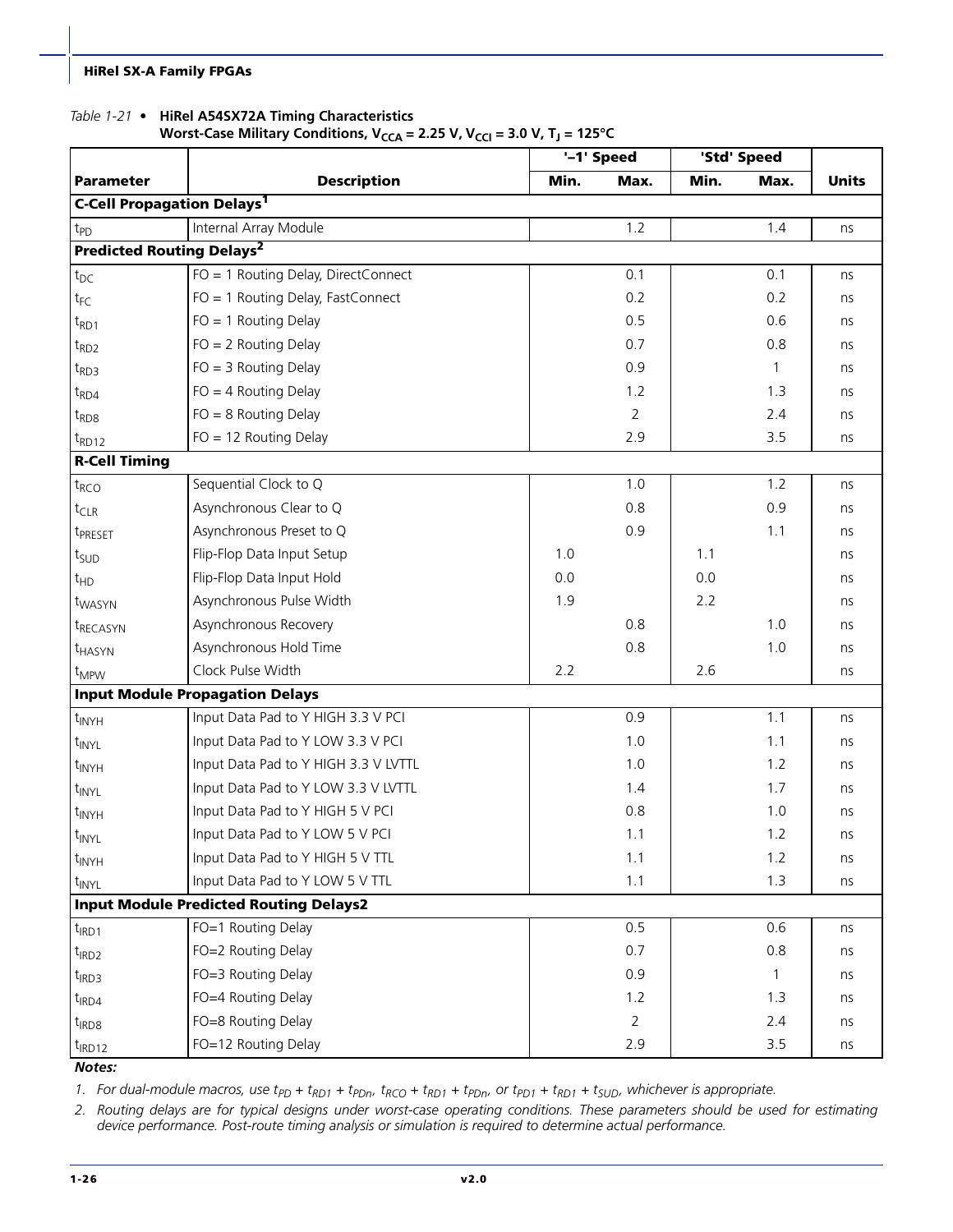

#### *Table 1-22 •* **HiRel A54SX72A Timing Characteristics**

**Worst-Case Military Conditions,**  $V_{CCA} = 2.25$  **V,**  $V_{CG} = 3.0$  **V, T<sub>J</sub> = 125°C** 

|                     |                                                         |      | '-1' Speed     |      | 'Std' Speed    |              |
|---------------------|---------------------------------------------------------|------|----------------|------|----------------|--------------|
| <b>Parameter</b>    | <b>Description</b>                                      | Min. | Max.           | Min. | Max.           | <b>Units</b> |
|                     | <b>Dedicated (hardwired) Array Clock Network</b>        |      |                |      |                |              |
| $t$ <sub>HCKH</sub> | Input Low to High (pad to R-Cell input)                 |      | 2.4            |      | 2.8            | ns           |
| t <sub>HCKL</sub>   | Input High to Low (pad to R-Cell input)                 |      | 2.2            |      | 2.6            | ns           |
| t <sub>HPWH</sub>   | Minimum Pulse Width High                                | 2.2  |                | 2.6  |                | ns           |
| t <sub>HPWL</sub>   | Minimum Pulse Width Low                                 | 2.2  |                | 2.6  |                | ns           |
| t <sub>HCKSW</sub>  | Maximum Skew                                            |      | $\overline{2}$ |      | 2.4            | ns           |
| t <sub>HP</sub>     | Minimum Period                                          | 4.4  |                | 5.2  |                | ns           |
| f <sub>нмах</sub>   | Maximum Frequency                                       |      | 227            |      | 192            | MHz          |
|                     | <b>Routed Array Clock Networks</b>                      |      |                |      |                |              |
| $t_{RCKH}$          | Input Low to High (pad to R-Cell input, light load)     |      | 3.3            |      | 3.9            | ns           |
| $t_{RCKL}$          | Input High to Low (pad to R-Cell input, light load)     |      | 3.8            |      | 4.5            | ns           |
| $t_{RCKH}$          | Input Low to High (pad to R-Cell input, 50% load)       |      | 3.6            |      | 4.2            | ns           |
| $t_{RCKL}$          | Input High to Low (pad to R-Cell input, 50% load)       |      | 3.9            |      | 4.6            | ns           |
| t <sub>RCKH</sub>   | Input Low to High (pad to R-Cell input, 100% load)      |      | 3.9            |      | 4.6            | ns           |
| $t_{RCKL}$          | Input High to Low (pad to R-Cell input, 100% load)      |      | 4.2            |      | 4.9            | ns           |
| t <sub>RPWH</sub>   | Minimum Pulse Width High                                | 2.2  |                | 2.6  |                | ns           |
| t <sub>RPWL</sub>   | Minimum Pulse Width Low                                 | 2.2  |                | 2.6  |                | ns           |
| t <sub>RCKSW</sub>  | Maximum Skew (light load)                               |      | 3.3            |      | 3.9            | ns           |
| t <sub>RCKSW</sub>  | Maximum Skew (50% load)                                 |      | 3.4            |      | 3.9            | ns           |
| t <sub>RCKSW</sub>  | Maximum Skew (100% load)                                |      | 3.5            |      | 4.1            | ns           |
|                     | <b>Quadrant Array Clock Networks</b>                    |      |                |      |                |              |
| $t_{QCKH}$          | Input Low to High (Light Load)<br>(Pad to R-cell Input) |      | 2.0            |      | 2.3            | ns           |
| t <sub>QCHKL</sub>  | Input High to Low (Light Load)<br>(Pad to R-cell Input) |      | 1.8            |      | 2.1            | ns           |
| t <sub>QCKH</sub>   | Input Low to High (50% Load)<br>(Pad to R-cell Input)   |      | 2.3            |      | 2.7            | ns           |
| t <sub>QCHKL</sub>  | Input High to Low (50% Load)<br>(Pad to R-cell Input)   |      | 2.1            |      | 2.4            | ns           |
| $t_{QCKH}$          | Input Low to High (100% Load)<br>(Pad to R-cell Input)  |      | 2.6            |      | 3.0            | ns           |
| t <sub>QCHKL</sub>  | Input High to Low (100% Load)<br>(Pad to R-cell Input)  |      | 2.3            |      | 2.7            | ns           |
| $t_{Q\text{PWH}}$   | Minimum Pulse Width High                                | 2.2  |                | 2.6  |                | ns           |
| t <sub>QPWL</sub>   | Minimum Pulse Width Low                                 | 2.2  |                | 2.6  |                | ns           |
| t <sub>QCKSW</sub>  | Maximum Skew (Light Load)                               |      | 1.5            |      | 1.8            | ns           |
| t <sub>QCKSW</sub>  | Maximum Skew (50% Load)                                 |      | 1.7            |      | $\overline{2}$ | ns           |
| t <sub>QCKSW</sub>  | Maximum Skew (100% Load)                                |      | 1.9            |      | 2.2            | ns           |

*Notes:*

1. For dual-module macros, use  $t_{PD}$  +  $t_{RD1}$  +  $t_{PDn}$ ,  $t_{RCD}$  +  $t_{RD1}$  +  $t_{PD1}$  +  $t_{RD1}$  +  $t_{SUD}$ , whichever is appropriate.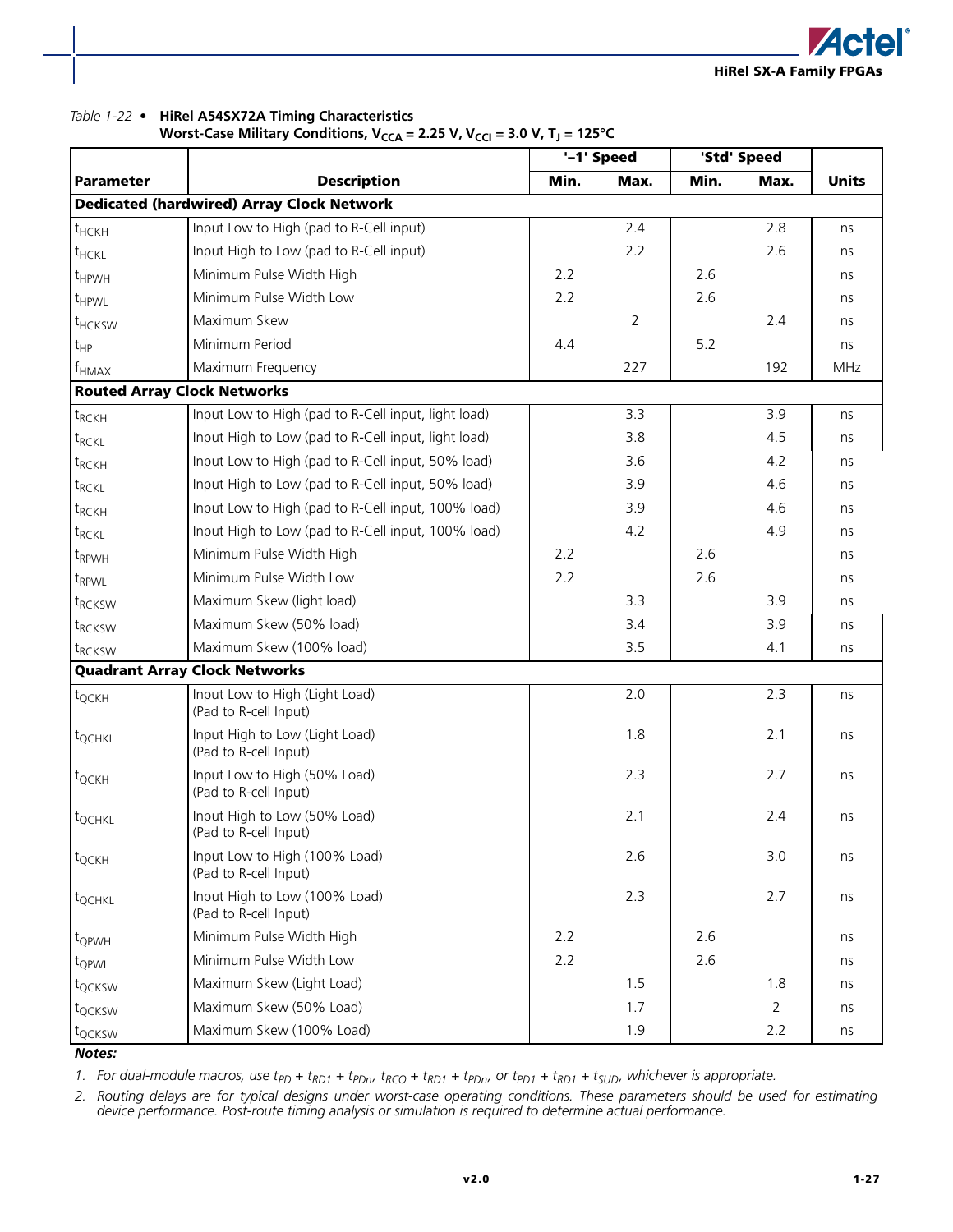#### *Table 1-23 •* **HiRel A54SX72A Timing Characteristics**

#### Worst-Case Military Conditions, V<sub>CCA</sub> = 2.25 V, V<sub>CCI</sub> = 4.75 V, T<sub>J</sub> = 125°C

|                     |                                                         | '-1' Speed |      | 'Std' Speed |      |              |
|---------------------|---------------------------------------------------------|------------|------|-------------|------|--------------|
| <b>Parameter</b>    | <b>Description</b>                                      | Min.       | Max. | Min.        | Max. | <b>Units</b> |
|                     | <b>Dedicated (hardwired) Array Clock Network</b>        |            |      |             |      |              |
| $t$ <sub>HCKH</sub> | Input Low to High (pad to R-Cell input)                 |            | 2.4  |             | 2.8  | ns           |
| t <sub>HCKL</sub>   | Input High to Low (pad to R-Cell input)                 |            | 2.2  |             | 2.6  | ns           |
| t <sub>HPWH</sub>   | Minimum Pulse Width High                                | 2.2        |      | 2.6         |      | ns           |
| t <sub>HPWL</sub>   | Minimum Pulse Width Low                                 | 2.2        |      | 2.6         |      | ns           |
| t <sub>HCKSW</sub>  | Maximum Skew                                            |            | 2.1  |             | 2.4  | ns           |
| $t_{HP}$            | Minimum Period                                          | 4.4        |      | 5.2         |      | ns           |
| $f_{HMAX}$          | Maximum Frequency                                       |            | 227  |             | 192  | MHz          |
|                     | <b>Routed Array Clock Networks</b>                      |            |      |             |      |              |
| $t_{RCKH}$          | Input Low to High (pad to R-Cell input, light load)     |            | 3.5  |             | 4.1  | ns           |
| $t_{RCKL}$          | Input High to Low (pad to R-Cell input, light load)     |            | 3.8  |             | 4.5  | ns           |
| t <sub>RCKH</sub>   | Input Low to High (pad to R-Cell input, 50% load)       |            | 3.7  |             | 4.4  | ns           |
| t <sub>RCKL</sub>   | Input High to Low (pad to R-Cell input, 50% load)       |            | 4.1  |             | 4.8  | ns           |
| t <sub>RCKH</sub>   | Input Low to High (pad to R-Cell input, 100% load)      |            | 3.9  |             | 4.6  | ns           |
| t <sub>RCKL</sub>   | Input High to Low (pad to R-Cell input, 100% load)      |            | 4.3  |             | 5.1  | ns           |
| t <sub>RPWH</sub>   | Minimum Pulse Width High                                | 2.2        |      | 2.6         |      | ns           |
| t <sub>RPWL</sub>   | Minimum Pulse Width Low                                 | 2.2        |      | 2.6         |      | ns           |
| t <sub>RCKSW</sub>  | Maximum Skew (light load)                               |            | 3.3  |             | 3.9  | ns           |
| t <sub>RCKSW</sub>  | Maximum Skew (50% load)                                 |            | 3.4  |             | 4.0  | ns           |
| t <sub>RCKSW</sub>  | Maximum Skew (100% load)                                |            | 3.6  |             | 4.2  | ns           |
|                     | <b>Quadrant Array Clock Networks</b>                    |            |      |             |      |              |
| $t_{QCKH}$          | Input Low to High (Light Load)<br>(Pad to R-cell Input) |            | 1.9  |             | 2.2  | ns           |
| t <sub>QCHKL</sub>  | Input High to Low (Light Load)<br>(Pad to R-cell Input) |            | 1.7  |             | 2.0  | ns           |
| $t_{QCKH}$          | Input Low to High (50% Load)<br>(Pad to R-cell Input)   |            | 2.2  |             | 2.6  | ns           |
| t <sub>QCHKL</sub>  | Input High to Low (50% Load)<br>(Pad to R-cell Input)   |            | 2.0  |             | 2.3  | ns           |
| $t_{QCKH}$          | Input Low to High (100% Load)<br>(Pad to R-cell Input)  |            | 2.5  |             | 2.9  | ns           |
| t <sub>QCHKL</sub>  | Input High to Low (100% Load)<br>(Pad to R-cell Input)  |            | 2.3  |             | 2.6  | ns           |
| t <sub>QPWH</sub>   | Minimum Pulse Width High                                | 2.2        |      | 2.6         |      | ns           |
| t <sub>QPWL</sub>   | Minimum Pulse Width Low                                 | 2.2        |      | 2.6         |      | ns           |
| t <sub>QCKSW</sub>  | Maximum Skew (Light Load)                               |            | 1.3  |             | 1.5  | ns           |
| t <sub>QCKSW</sub>  | Maximum Skew (50% Load)                                 |            | 1.5  |             | 1.8  | ns           |
| t <sub>QCKSW</sub>  | Maximum Skew (100% Load)                                |            | 1.7  |             | 2.0  | ns           |

*Notes:*

1. For dual-module macros, use  $t_{PD}$  +  $t_{RD1}$  +  $t_{PDn}$ ,  $t_{RCD}$  +  $t_{RD1}$  +  $t_{PD1}$  +  $t_{RD1}$  +  $t_{SUD}$ , whichever is appropriate.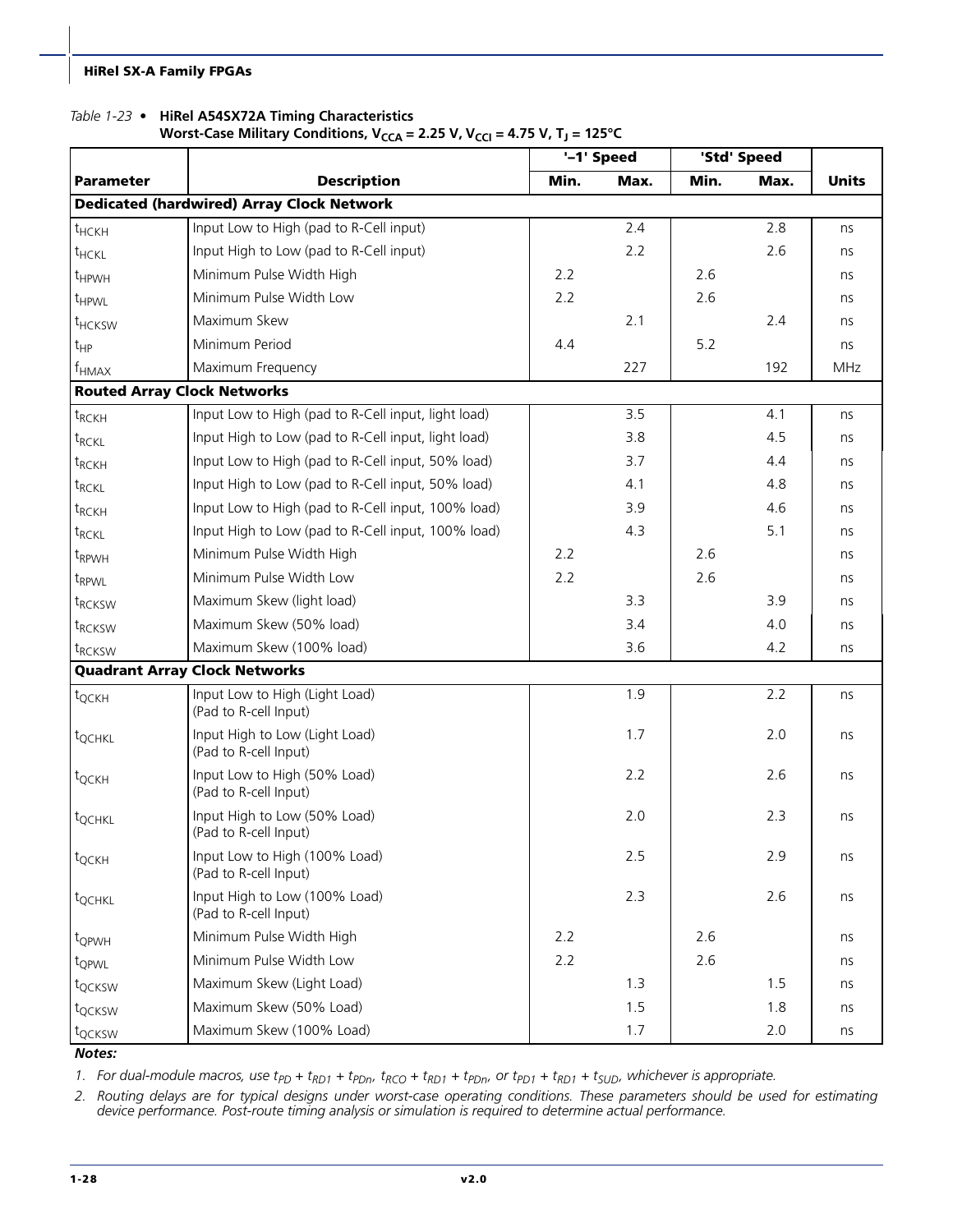

#### *Table 1-24 •* **A54SX72A Timing Characteristics**

| (Worst-Case Military Conditions V <sub>CCA</sub> = 2.25 V, V <sub>CCI</sub> = 3.0 V, T <sub>J</sub> = 125°C) |  |  |
|--------------------------------------------------------------------------------------------------------------|--|--|
|--------------------------------------------------------------------------------------------------------------|--|--|

|                   |                                               | -1 Speed |      | <b>Std. Speed</b> |      |              |
|-------------------|-----------------------------------------------|----------|------|-------------------|------|--------------|
| <b>Parameter</b>  | <b>Description</b>                            | Min.     | Max. | Min.              | Max. | <b>Units</b> |
|                   | 3.3 V PCI Output Module Timing <sup>1</sup>   |          |      |                   |      |              |
| $t_{DLH}$         | Data-to-Pad Low to High                       |          | 3.5  |                   | 4.1  | ns           |
| $t_{DHL}$         | Data-to-Pad High to Low                       |          | 3.8  |                   | 4.5  | ns           |
| $t_{ENZL}$        | Enable-to-Pad, Z to L                         |          | 1.9  |                   | 2.2  | ns           |
| t <sub>ENZH</sub> | Enable-to-Pad, Z to H                         |          | 3.5  |                   | 4.1  | ns           |
| $t_{ENLZ}$        | Enable-to-Pad, L to Z                         |          | 3.2  |                   | 3.8  | ns           |
| $t_{ENHZ}$        | Enable-to-Pad, H to Z                         |          | 3.8  |                   | 4.5  | ns           |
| $d_{TLH}^2$       | Delta Low to High                             |          | 0.02 |                   | 0.04 | ns/pF        |
| $d_{THL}^2$       | Delta High to Low                             |          | 0.05 |                   | 0.05 | ns/pF        |
|                   | 3.3 V LVTTL Output Module Timing <sup>3</sup> |          |      |                   |      |              |
| $t_{DLH}$         | Data-to-Pad Low to High                       |          | 5.1  |                   | 5.9  | ns           |
| $t_{DHL}$         | Data-to-Pad High to Low                       |          | 4.5  |                   | 5.3  | ns           |
| t <sub>ENZL</sub> | Enable-to-Pad, Z to L                         |          | 2.9  |                   | 3.4  | ns           |
| $t_{ENZH}$        | Enable-to-Pad, Z to H                         |          | 5.1  |                   | 5.9  | ns           |
| $t_{ENLZ}$        | Enable-to-Pad, L to Z                         |          | 3.7  |                   | 4.4  | ns           |
| $t_{ENHZ}$        | Enable-to-Pad, H to Z                         |          | 4.5  |                   | 5.3  | ns           |
| $d_{TLH}^2$       | Delta Low to High                             |          | 0.02 |                   | 0.04 | ns/pF        |
| $d_{THL}^2$       | Delta High to Low                             |          | 0.05 |                   | 0.05 | ns/pF        |

*Notes:*

*1. Delays based on 10 pF loading and 25* Ω *resistance.*

2. To obtain the slew rate, substitute the appropriate Delta value, load capacitance, and the V<sub>CCI</sub> value into the following equation: *Slew Rate [VIns]* =  $(0.1 * V_{CG} - 0.9 * V_{CG}) / (C_{load} * d_{T[LH|HL|HLS})$ 

where C<sub>load</sub> is the load capacitance driven by the I/O in pF *dT[LH|HL|HLS] is the worst case delta value from the datasheet in ns/pF.*

*3. Delays based on 35 pF loading.*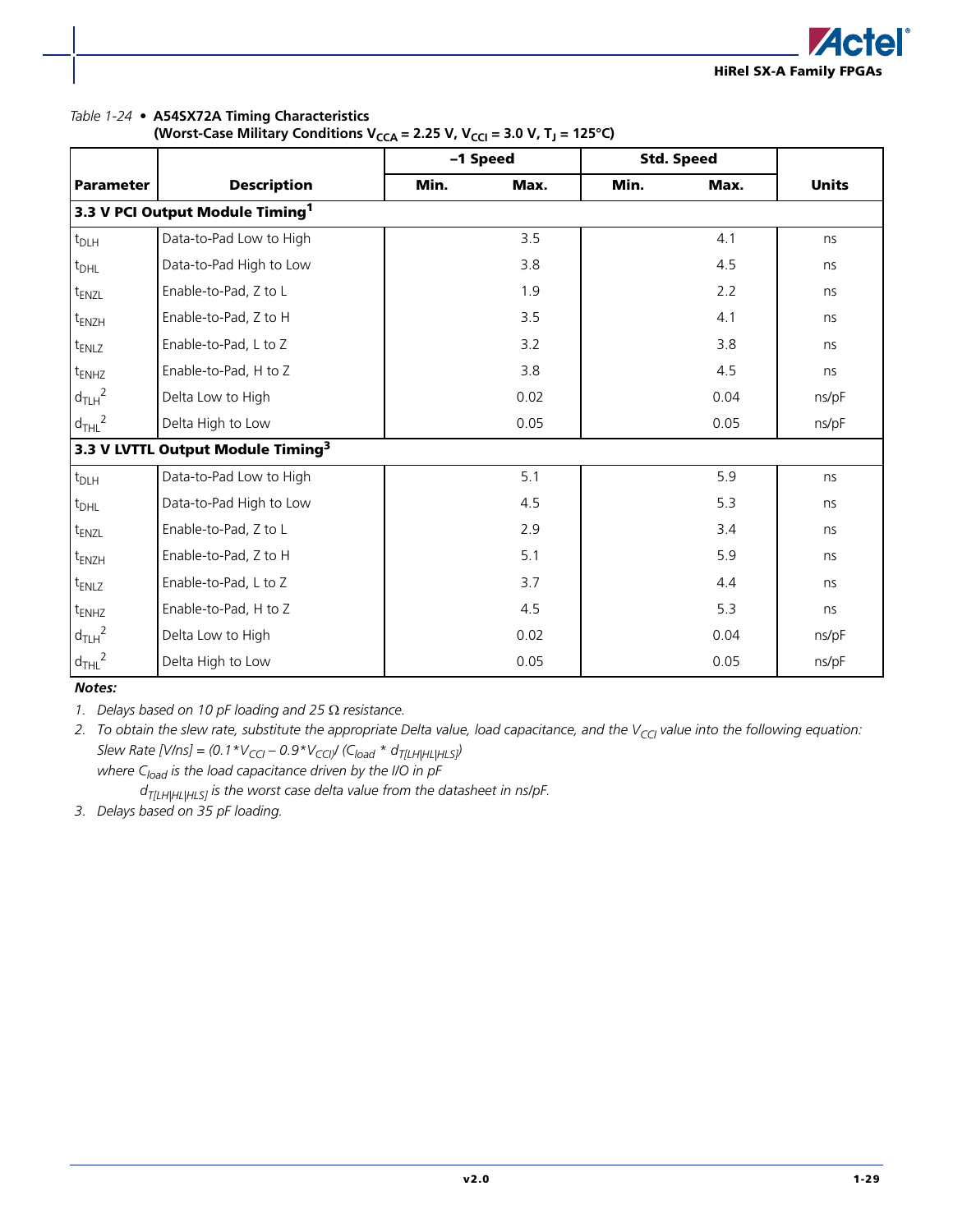#### <span id="page-33-0"></span>*Table 1-25 •* **A54SX72A Timing Characteristics**

| (Worst-Case Military Conditions V <sub>CCA</sub> = 2.25 V, V <sub>CCI</sub> = 4.75 V, T <sub>J</sub> = 125°C) |  |  |
|---------------------------------------------------------------------------------------------------------------|--|--|
|---------------------------------------------------------------------------------------------------------------|--|--|

|                   |                                               | -1 Speed |      |      | <b>Std. Speed</b> |              |
|-------------------|-----------------------------------------------|----------|------|------|-------------------|--------------|
| <b>Parameter</b>  | <b>Description</b>                            | Min.     | Max. | Min. | Max.              | <b>Units</b> |
|                   | 5.0 V PCI Output Module Timing <sup>1</sup>   |          |      |      |                   |              |
| $t_{DLH}$         | Data-to-Pad Low to High                       |          | 4.2  |      | 4.9               | ns           |
| $t_{DHL}$         | Data-to-Pad High to Low                       |          | 4.3  |      | 5.0               | ns           |
| t <sub>ENZL</sub> | Enable-to-Pad, Z to L                         |          | 1.7  |      | 2.0               | ns           |
| $t_{ENZH}$        | Enable-to-Pad, Z to H                         |          | 4.2  |      | 4.9               | ns           |
| t <sub>ENLZ</sub> | Enable-to-Pad, L to Z                         |          | 3.9  |      | 4.6               | ns           |
| $t_{ENHZ}$        | Enable-to-Pad, H to Z                         |          | 4.3  |      | 5.0               | ns           |
| $d_{TLH}^2$       | Delta Low to High                             |          | 0.02 |      | 0.04              | ns/pF        |
| $d_{THL}^2$       | Delta High to Low                             |          | 0.05 |      | 0.05              | ns/pF        |
|                   | 5.0 V LVTTL Output Module Timing <sup>3</sup> |          |      |      |                   |              |
| $t_{DLH}$         | Data-to-Pad Low to High                       |          | 3.9  |      | 4.6               | ns           |
| $t_{DHL}$         | Data-to-Pad High to Low                       |          | 4.2  |      | 4.9               | ns           |
| t <sub>ENZL</sub> | Enable-to-Pad, Z to L                         |          | 2.7  |      | 3.2               | ns           |
| $t_{ENZH}$        | Enable-to-Pad, Z to H                         |          | 3.9  |      | 4.6               | ns           |
| $t_{ENLZ}$        | Enable-to-Pad, L to Z                         |          | 4.7  |      | 5.6               | ns           |
| $t_{ENHZ}$        | Enable-to-Pad, H to Z                         |          | 4.2  |      | 4.9               | ns           |
| $d_{TLH}^2$       | Delta Low to High                             |          | 0.02 |      | 0.04              | ns/pF        |
| $d_{THL}^2$       | Delta High to Low                             |          | 0.05 |      | 0.05              | ns/pF        |

#### *Notes:*

*1. Delays based on 10 pF loading and 25* Ω *resistance.*

2. To obtain the slew rate, substitute the appropriate Delta value, load capacitance, and the V<sub>CCI</sub> value into the following equation: *Slew Rate [VIns]* =  $(0.1 * V_{CG} - 0.9 * V_{CG}) / (C_{load} * d_{T[LH|HL|HLS})$ 

where C<sub>load</sub> is the load capacitance driven by the I/O in pF *dT[LH|HL|HLS] is the worst case delta value from the datasheet in ns/pF.*

*3. Delays based on 35 pF loading.*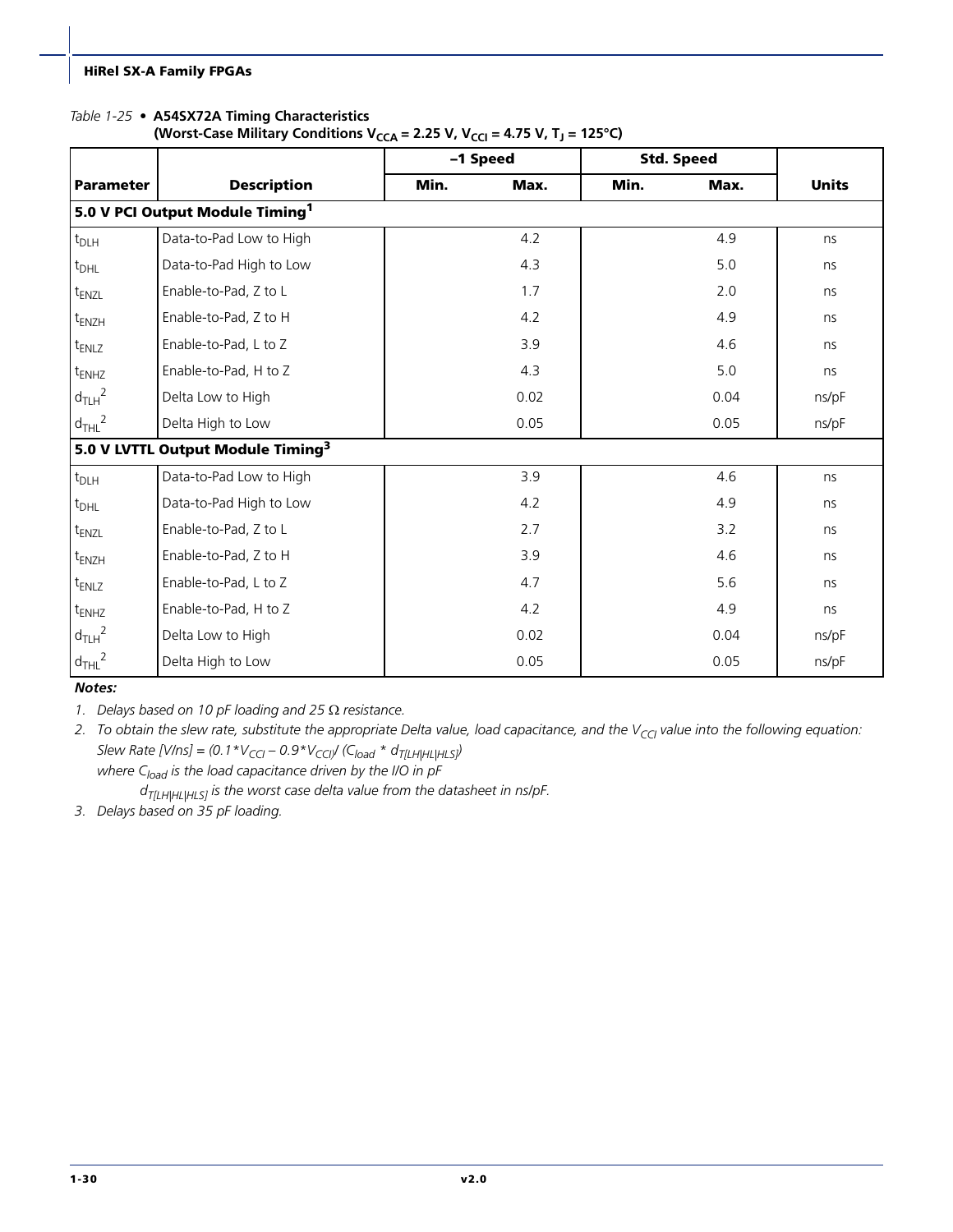

# <span id="page-34-1"></span><span id="page-34-0"></span>**Pin Description**

#### **CLKA/B Clock A/B**

These pins are clock inputs for clock distribution networks. Input levels are compatible with standard TTL, LVTTL, 3.3 V PCI, or 5 V PCI specifications. The clock input is buffered prior to clocking the R-cells. If unused, these pins must be fixed LOW or HIGH on the board. They must not be left floating (for HiRel A54SX72A, these clocks can be configured as user I/O).

#### **QCLKA/B/C/D, I/O Quadrant Clock A/B/C/D, I/O**

These four pins are the clock inputs for the quadrant clock distribution networks and only exist on HiRel A54SX72A. Input levels are compatible with standard TTL, LVTTL, 3.3 V PCI, or 5 V PCI specifications. Each of these clock inputs can drive up to a quarter of the chip, or they can be grouped together to drive multiple quadrants. The clock input is buffered prior to clocking the R-cells. If not used as a clock, each input will behave as a regular I/O.

#### **GND Ground**

LOW supply voltage.

#### **HCLK Dedicated (hardwired) Array Clock**

This pin is the clock input for sequential modules. Input levels are compatible with standard TTL, LVTTL, 3.3 V PCI, or 5 V PCI specifications. This input is wired directly to each R-cell and offers clock speeds independent of the number of R-cells being driven. If not used, this pin must set LOW or HIGH on the board. It must not be left floating.

#### **I/O Input/Output**

The I/O pin functions as an input, output, tristate, or bidirectional buffer. Based on certain configurations, input and output levels are compatible with standard TTL, LVTTL, 3.3 V PCI, or 5 V PCI specifications. Unused I/O pins are automatically tristated by the Designer software.

#### **NC** No Connection

This pin is not connected to circuitry within the device. These pins can be driven to any voltage or left floating with no effect on the operation of the device.

#### **PRA/B, I/O<sup>1</sup> Probe A/B**

The Probe pin is used to put out data from any userdefined design node within the device. This independent diagnostic pin can be used in conjunction with the other Probe pin to allow real-time diagnostic output of any signal path within the device. A Probe pin can be used as a user-defined I/O when verification has been completed. The pin's probe capabilities can be disabled permanently to protect programmed design confidentiality.

#### **TCK, I/O<sup>1</sup> Test Clock**

Test clock input for diagnostic probe and device programming. In Flexible mode, TCK becomes active when the TMS pin is set LOW (refer to [Table 1-5 on](#page-10-1) [page 1-7\)](#page-10-1). This pin functions as an I/O when the boundary scan state machine reaches the "logic reset" state.

*1. 70* Ω *series termination should be placed on the board to enable probing capability.*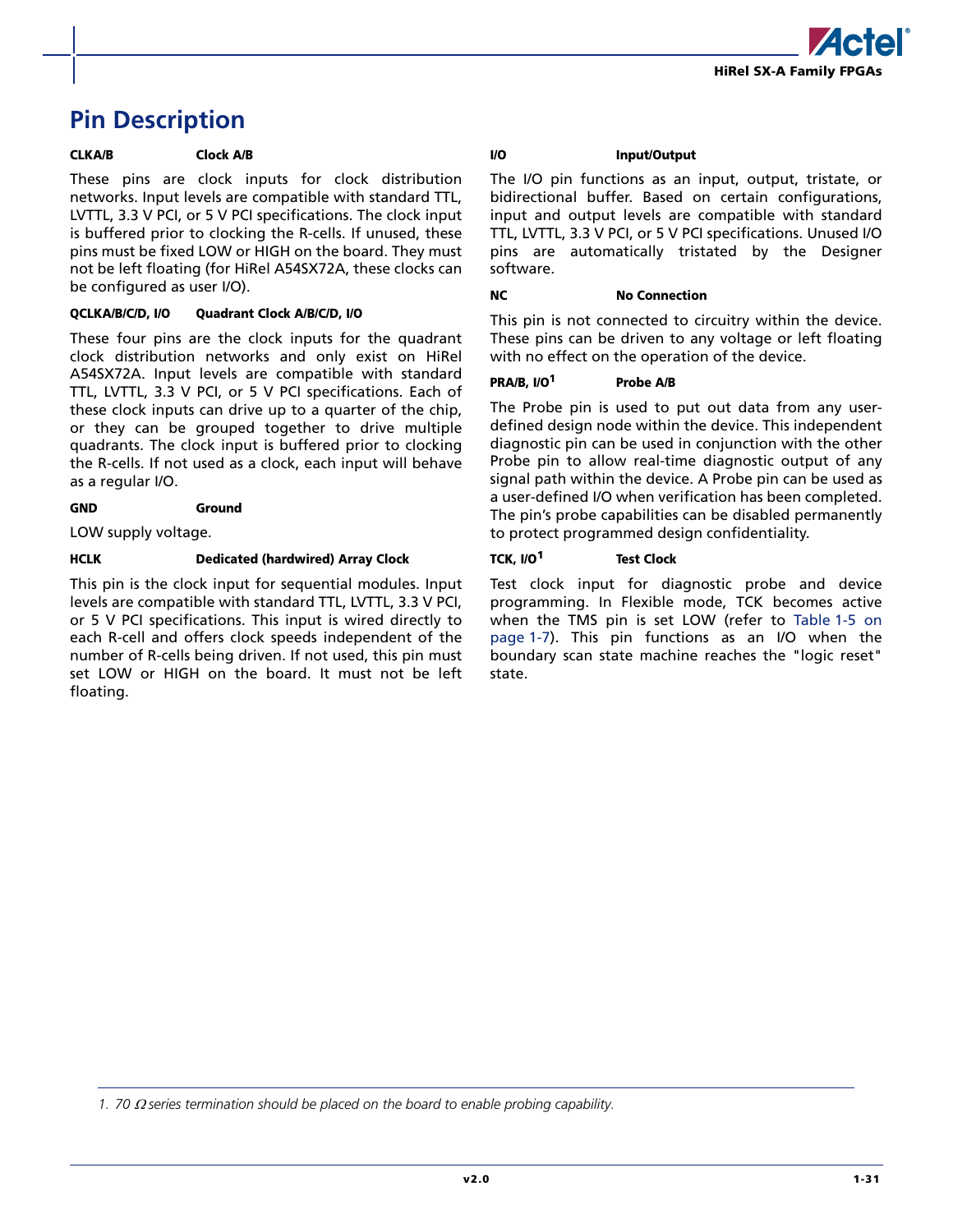#### **TDI, I/O<sup>1</sup> Test Data Input**

Serial input for boundary scan testing and diagnostic probe. In Flexible mode, TDI is active when the TMS pin is set LOW [\(Table 1-5 on page 1-7\)](#page-10-1). This pin functions as an I/O when the boundary scan state machine reaches the "logic reset" state.

#### **TDO, I/O<sup>1</sup> Test Data Output**

Serial output for boundary scan testing. In Flexible mode, TDO is active when the TMS pin is set LOW (refer to [Table 1-5 on page 1-7](#page-10-1)). This pin functions as an I/O when the boundary scan state machine reaches the "logic reset" state. When Silicon Explorer is being used, TDO acts as an output when the checksum command is run. It will return to a user I/O when the checksum is complete.

#### **TMS<sup>1</sup> Test Mode Select**

The TMS pin controls the use of the IEEE 1149.1 Boundary Scan pins (TCK, TDI, TDO, and TRST). In Flexible mode, when the TMS pin is set LOW, the TCK, TDI, and TDO pins are boundary scan pins (refer to [Table 1-5 on](#page-10-1) [page 1-7\)](#page-10-1). Once the boundary scan pins are in test mode, they remain in that mode until the internal boundary scan state machine reaches the "logic reset" state. At this point, the boundary scan pins are released and will function as regular I/O pins. The "logic reset" state is reached five TCK cycles after the TMS pin is set HIGH. In dedicated test mode, TMS functions as specified in the IEEE 1149.1 specification.

#### **TRST, I/O Boundary Scan Reset Pin**

Once it is configured as the JTAG Reset pin, the TRST pin functions as an active low input that may be used to asynchronously initialize or reset the boundary scan circuitry. The TRST pin is equipped with an internal pullup resistor. This pin functions as an I/O when the **Reserve JTAG Test Reset Pin** check box is cleared in the Actel Designer software.

#### **V<sub>CCI</sub> Supply Voltage**

Supply voltage for I/Os. See [Table 1-7 on page 1-10](#page-13-2). All  $V_{\text{CCI}}$  power pins in the device should be connected.

#### **V<sub>CCA</sub> Supply Voltage**

Supply voltage for array. See [Table 1-7 on page 1-10.](#page-13-2) All  $V_{CCA}$  power pins in the device should be connected.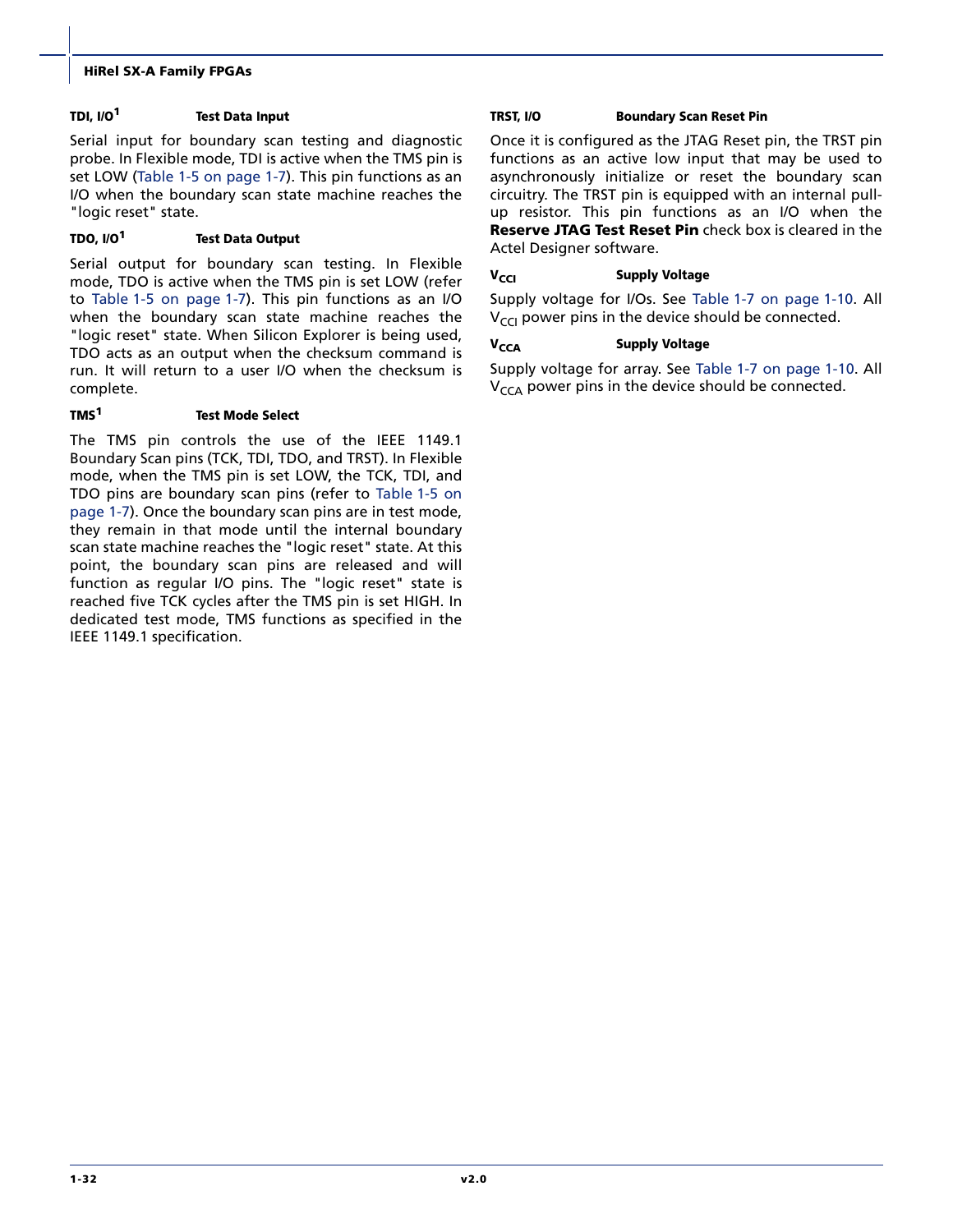

# <span id="page-36-0"></span>**Package Pin Assignments**

# <span id="page-36-1"></span>**84-Pin CQFP**



*Figure 2-1 •* **208-Pin CQFP (Top View)**

### **Note**

For Package Manufacturing and Environmental information, visit the Package Resource Center at <www.actel.com/products/rescenter/package/index.html>.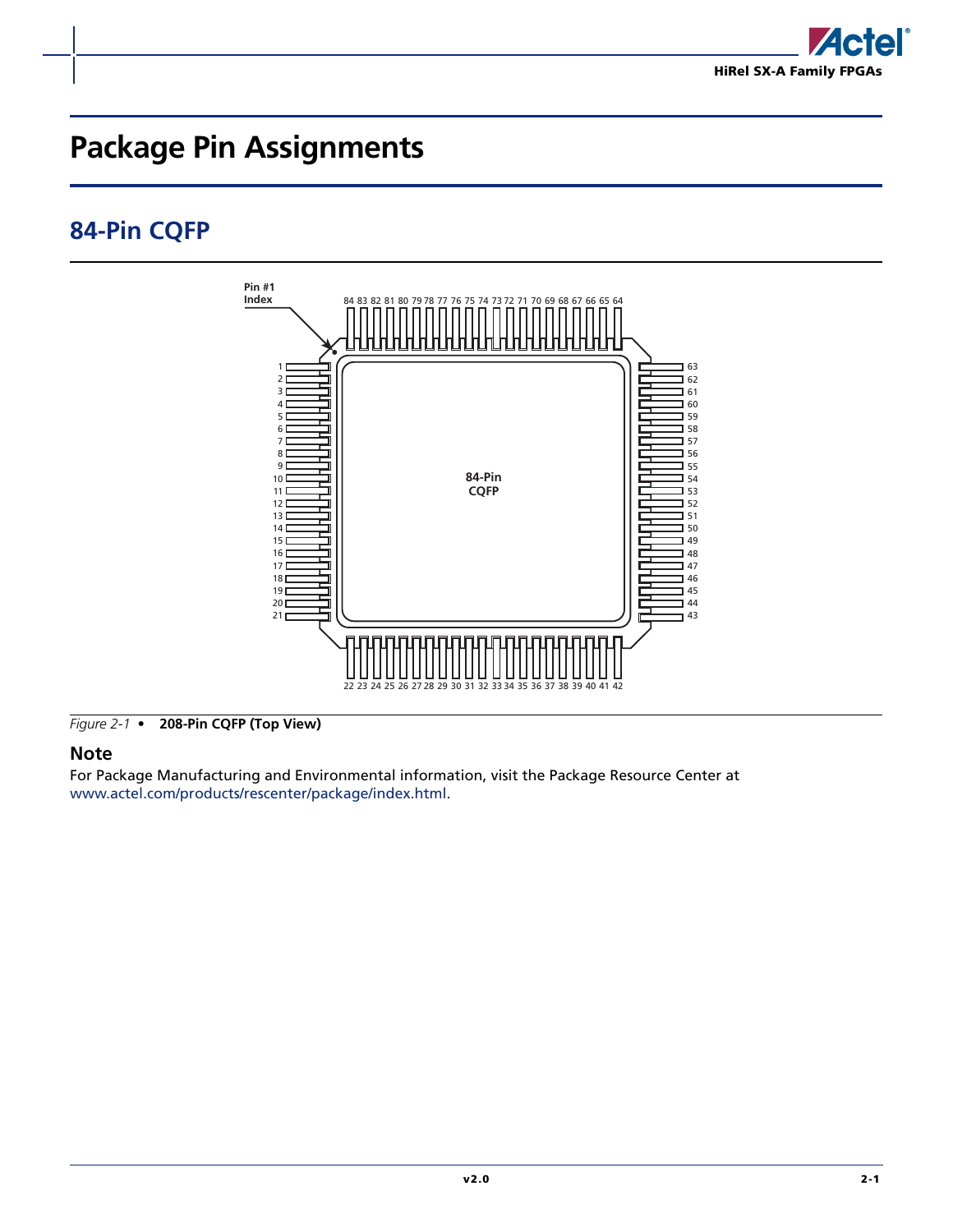| 84-Pin CQFP       |                                   |  |
|-------------------|-----------------------------------|--|
| <b>Pin Number</b> | HiRel A54SX32A<br><b>Function</b> |  |
| 1                 | 1/O                               |  |
| $\overline{2}$    | 1/O                               |  |
| 3                 | <b>TMS</b>                        |  |
| 4                 | 1/O                               |  |
| 5                 | V <sub>CCI</sub>                  |  |
| 6                 | <b>GND</b>                        |  |
| 7                 | 1/O                               |  |
| 8                 | 1/O                               |  |
| 9                 | 1/O                               |  |
| 10                | 1/O                               |  |
| 11                | <b>TRST</b>                       |  |
| 12                | 1/O                               |  |
| 13                | 1/O                               |  |
| 14                | 1/O                               |  |
| 15                | V <sub>CCA</sub>                  |  |
| 16                | <b>GND</b>                        |  |
| 17                | $\mathsf{I}/\mathsf{O}$           |  |
| 18                | V <sub>CCA</sub>                  |  |
| 19                | 1/O                               |  |
| 20                | 1/O                               |  |
| 21                | 1/O                               |  |
| 22                | 1/O                               |  |
| 23                | 1/O                               |  |
| 24                | 1/O                               |  |
| 25                | 1/O                               |  |
| 26                | <b>GND</b>                        |  |
| 27                | V <sub>CCI</sub>                  |  |
| 28                | 1/O                               |  |
| 29                | 1/O                               |  |
| 30                | 1/O                               |  |
| 31                | 1/O                               |  |
| 32                | PRB, I/O                          |  |
| 33                | <b>HCLK</b>                       |  |
| 34                | 1/O                               |  |
| 35                | 1/O                               |  |
|                   |                                   |  |

| 84-Pin CQFP       |                                          |  |  |
|-------------------|------------------------------------------|--|--|
| <b>Pin Number</b> | <b>HiRel A54SX32A</b><br><b>Function</b> |  |  |
| 36                | V <sub>CCA</sub>                         |  |  |
| 37                | <b>GND</b>                               |  |  |
| 38                | 1/2                                      |  |  |
| 39                | TDO, I/O                                 |  |  |
| 40                | 1/O                                      |  |  |
| 41                | 1/O                                      |  |  |
| 42                | 1/O                                      |  |  |
| 43                | 1/O                                      |  |  |
| 44                | 1/O                                      |  |  |
| 45                | 1/O                                      |  |  |
| 46                | $V_{\text{CCA}}$                         |  |  |
| 47                | V <sub>CCI</sub>                         |  |  |
| 48                | <b>GND</b>                               |  |  |
| 49                | 1/O                                      |  |  |
| 50                | 1/2                                      |  |  |
| 51                | 1/O                                      |  |  |
| 52                | 1/O                                      |  |  |
| 53                | 1/O                                      |  |  |
| 54                | 1/O                                      |  |  |
| 55                | 1/O                                      |  |  |
| 56                | 1/O                                      |  |  |
| 57                | V <sub>CCA</sub>                         |  |  |
| 58                | <b>GND</b>                               |  |  |
| 59                | $\overline{1}/\overline{O}$              |  |  |
| 60                | V <sub>CCA</sub>                         |  |  |
| 61                | <b>GND</b>                               |  |  |
| 62                | 1/O                                      |  |  |
| 63                | $\overline{1}/\overline{O}$              |  |  |
| 64                | 1/O                                      |  |  |
| 65                | 1/O                                      |  |  |
| 66                | 1/O                                      |  |  |
| 67                | I/O                                      |  |  |
| 68                | V <sub>CCI</sub>                         |  |  |
| 69                | <b>GND</b>                               |  |  |
| 70                | $\overline{1}/\overline{O}$              |  |  |

| 84-Pin CQFP       |                                          |  |  |
|-------------------|------------------------------------------|--|--|
| <b>Pin Number</b> | <b>HiRel A54SX32A</b><br><b>Function</b> |  |  |
| 71                | VO                                       |  |  |
| 72                | CLKA                                     |  |  |
| 73                | <b>CLKB</b>                              |  |  |
| 74                | PRA, I/O                                 |  |  |
| 75                | I/O                                      |  |  |
| 76                | V <sub>O</sub>                           |  |  |
| 77                | VO                                       |  |  |
| 78                | <b>GND</b>                               |  |  |
| 79                | V <sub>CCA</sub>                         |  |  |
| 80                | I/O                                      |  |  |
| 81                | I/O                                      |  |  |
| 82                | TCK, I/O                                 |  |  |
| 83                | TDI, I/O                                 |  |  |
| 84                | I/O                                      |  |  |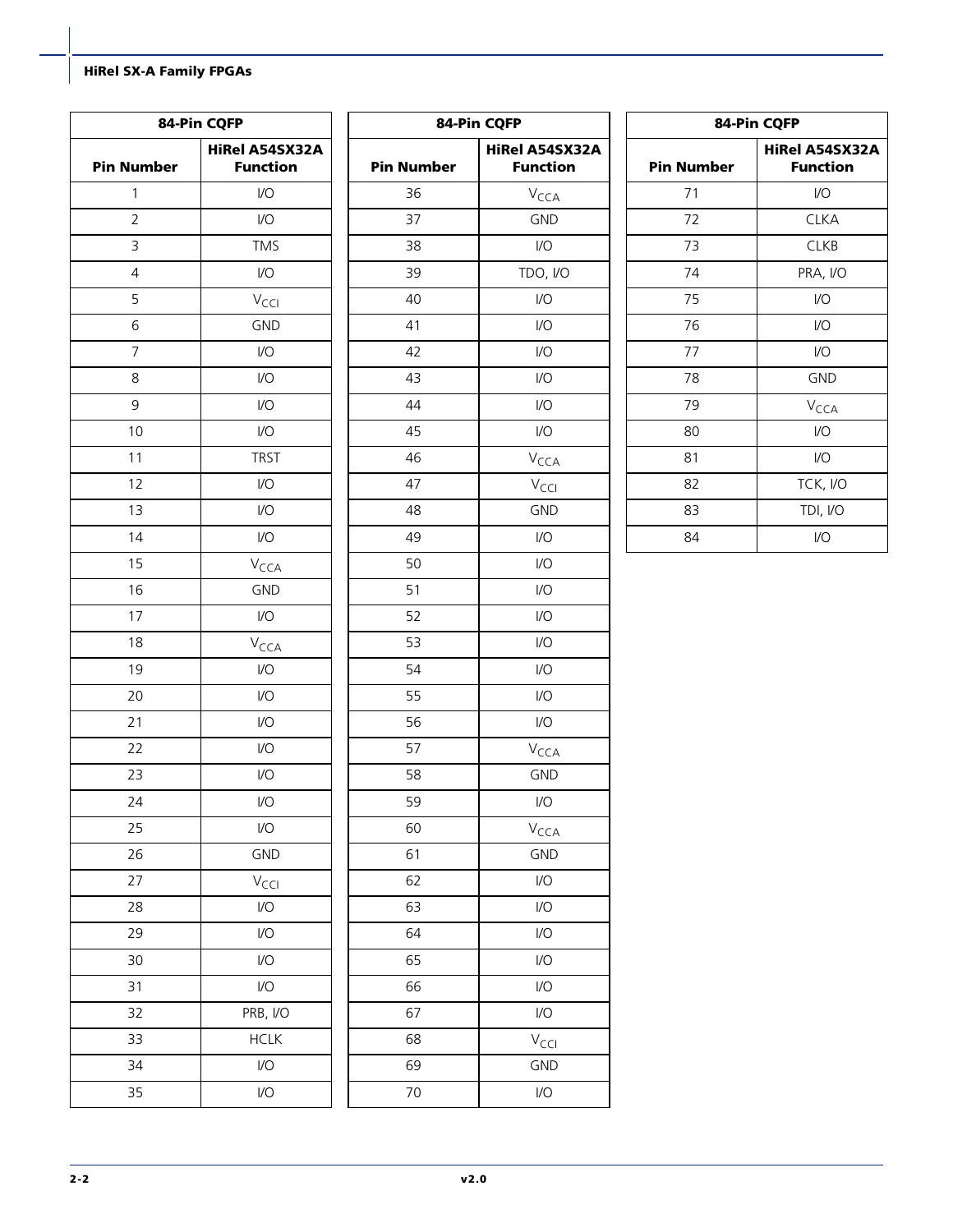

# <span id="page-38-0"></span>**208-Pin CQFP**



*Figure 2-2 •* **208-Pin CQFP (Top View)**

### **Note**

For Package Manufacturing and Environmental information, visit the Package Resource Center at <www.actel.com/products/rescenter/package/index.html>.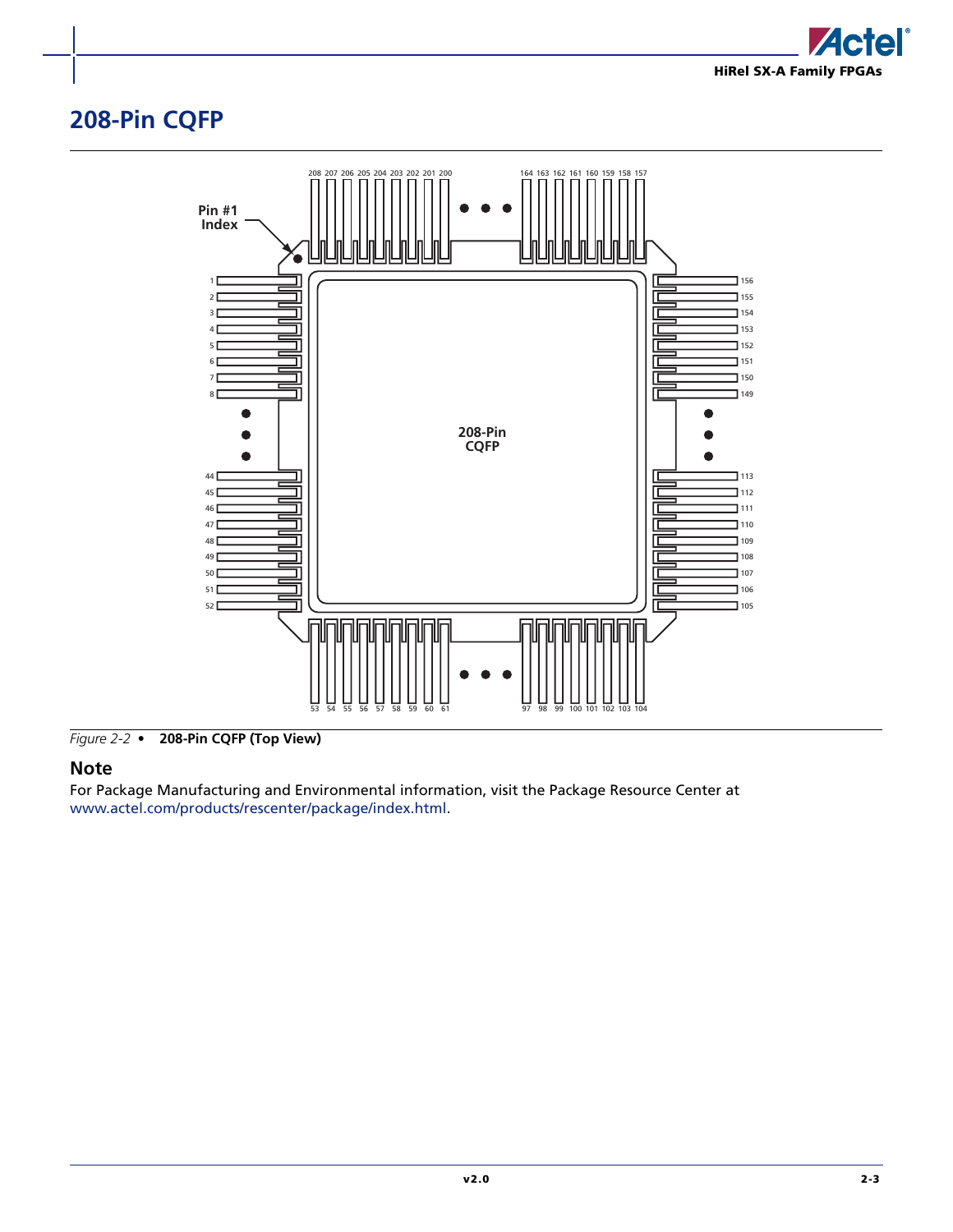|                      | 208-Pin CQFP                                |                                                    | 208-Pin CQFP         |                                                   | 208-Pin CQFP                                       |                      |                                             |                                                    |
|----------------------|---------------------------------------------|----------------------------------------------------|----------------------|---------------------------------------------------|----------------------------------------------------|----------------------|---------------------------------------------|----------------------------------------------------|
| Pin<br><b>Number</b> | <b>HiRel</b><br>A54SX32A<br><b>Function</b> | <b>HiRel</b><br><b>A54SX72A</b><br><b>Function</b> | Pin<br><b>Number</b> | <b>HiRel</b><br>A54SX32A<br><b>Function</b>       | <b>HiRel</b><br><b>A54SX72A</b><br><b>Function</b> | Pin<br><b>Number</b> | <b>HiRel</b><br>A54SX32A<br><b>Function</b> | <b>HiRel</b><br><b>A54SX72A</b><br><b>Function</b> |
| $\mathbf{1}$         | <b>GND</b>                                  | GND                                                | 38                   | 1/O                                               | $\mathsf{U}\mathsf{O}$                             | 75                   | $\mathsf{U}\mathsf{O}$                      | $\mathsf{IO}$                                      |
| $\overline{2}$       | TDI, I/O                                    | TDI, I/O                                           | 39                   | $\mathsf{I}/\mathsf{O}$                           | $\mathsf{I}/\mathsf{O}$                            | 76                   | PRB, I/O                                    | PRB, I/O                                           |
| $\mathsf{3}$         | $\mathsf{U}\mathsf{O}$                      | $\mathsf{U}\mathsf{O}$                             | 40                   | $V_{\text{CCI}}$                                  | $V_{\text{CCI}}$                                   | 77                   | <b>GND</b>                                  | GND                                                |
| $\overline{4}$       | $\mathsf{U}\mathsf{O}$                      | $\mathsf{U}\mathsf{O}$                             | 41                   | V <sub>CCA</sub>                                  | $V_{\text{CCA}}$                                   | 78                   | $V_{\text{CCA}}$                            | $V_{\text{CCA}}$                                   |
| 5                    | I/O                                         | $\mathsf{U}\mathsf{O}$                             | 42                   | 1/O                                               | $\mathsf{I}/\mathsf{O}$                            | 79                   | <b>GND</b>                                  | <b>GND</b>                                         |
| 6                    | I/O                                         | $\mathsf{U}\mathsf{O}$                             | 43                   | $\mathsf{I}/\mathsf{O}$                           | $\mathsf{I}/\mathsf{O}$                            | 80                   | $NC$                                        | NC                                                 |
| $\overline{7}$       | $\mathsf{U}\mathsf{O}$                      | $\mathsf{U}\mathsf{O}$                             | 44                   | 1/O                                               | $\mathsf{I}/\mathsf{O}$                            | 81                   | $\mathsf{U}\mathsf{O}$                      | $\mathsf{U}\mathsf{O}$                             |
| 8                    | I/O                                         | $\mathsf{U}\mathsf{O}$                             | 45                   | 1/O                                               | $\mathsf{I}/\mathsf{O}$                            | 82                   | <b>HCLK</b>                                 | <b>HCLK</b>                                        |
| $\mathsf 9$          | I/O                                         | $\mathsf{U}\mathsf{O}$                             | 46                   | 1/O                                               | $\mathsf{I}/\mathsf{O}$                            | 83                   | $\mathsf{U}\mathsf{O}$                      | $V_{\text{CCl}}$                                   |
| $10$                 | $\mathsf{U}\mathsf{O}$                      | $\mathsf{U}\mathsf{O}$                             | 47                   | 1/O                                               | $\mathsf{I}/\mathsf{O}$                            | 84                   | $\mathsf{U}\mathsf{O}$                      | QCLKB                                              |
| 11                   | <b>TMS</b>                                  | <b>TMS</b>                                         | 48                   | 1/O                                               | $\mathsf{I}/\mathsf{O}$                            | 85                   | $\mathsf{U}\mathsf{O}$                      | $\mathsf{U}\mathsf{O}$                             |
| 12                   | $V_{\text{CCl}}$                            | $V_{\text{CCl}}$                                   | 49                   | 1/O                                               | $\mathsf{I}/\mathsf{O}$                            | 86                   | I/O                                         | $\mathsf{U}\mathsf{O}$                             |
| 13                   | $\mathsf{I}/\mathsf{O}$                     | $\mathsf{I}/\mathsf{O}$                            | 50                   | 1/O                                               | $\mathsf{I}/\mathsf{O}$                            | 87                   | $IVO$                                       | $\mathsf{U}\mathsf{O}$                             |
| 14                   | I/O                                         | $\mathsf{U}\mathsf{O}$                             | 51                   | $\mathsf{I}/\mathsf{O}$                           | $\mathsf{I}/\mathsf{O}$                            | 88                   | $\mathsf{U}\mathsf{O}$                      | $\mathsf{I}/\mathsf{O}$                            |
| 15                   | I/O                                         | $\mathsf{U}\mathsf{O}$                             | 52                   | <b>GND</b>                                        | <b>GND</b>                                         | 89                   | I/O                                         | $\mathsf{U}\mathsf{O}$                             |
| 16                   | $\mathsf{I}/\mathsf{O}$                     | $\mathsf{U}\mathsf{O}$                             | 53                   | 1/O                                               | $\mathsf{U}\mathsf{O}$                             | 90                   | $IVO$                                       | $\mathsf{U}\mathsf{O}$                             |
| 17                   | I/O                                         | $\mathsf{U}\mathsf{O}$                             | 54                   | 1/O                                               | $\mathsf{I}/\mathsf{O}$                            | 91                   | $\mathsf{U}\mathsf{O}$                      | $\mathsf{I}/\mathsf{O}$                            |
| 18                   | I/O                                         | <b>GND</b>                                         | 55                   | 1/O                                               | $\mathsf{I}/\mathsf{O}$                            | 92                   | I/O                                         | $\mathsf{U}\mathsf{O}$                             |
| 19                   | $\mathsf{U}\mathsf{O}$                      | $V_{\text{CCA}}$                                   | 56                   | 1/O                                               | $\mathsf{I}/\mathsf{O}$                            | 93                   | $IVO$                                       | $\mathsf{U}\mathsf{O}$                             |
| 20                   | I/O                                         | $\mathsf{VO}$                                      | 57                   | 1/O                                               | $\mathsf{I}/\mathsf{O}$                            | 94                   | $\mathsf{U}\mathsf{O}$                      | $\mathsf{I}/\mathsf{O}$                            |
| 21                   | $\mathsf{U}\mathsf{O}$                      | $\mathsf{U}\mathsf{O}$                             | 58                   | $\mathsf{I}/\mathsf{O}$                           | $\mathsf{I}/\mathsf{O}$                            | 95                   | I/O                                         | I/O                                                |
| 22                   | $\mathsf{U}\mathsf{O}$                      | $\mathsf{U}\mathsf{O}$                             | 59                   | 1/O                                               | $\mathsf{U}\mathsf{O}$                             | 96                   | $\mathsf{U}\mathsf{O}$                      | $\mathsf{U}\mathsf{O}$                             |
| 23                   | I/O                                         | $\mathsf{U}\mathsf{O}$                             | 60                   | $V_{\text{CCl}}$                                  | $\rm V_{\rm CCl}$                                  | 97                   | $\mathsf{U}\mathsf{O}$                      | $\mathsf{I}/\mathsf{O}$                            |
| 24                   | I/O                                         | $\mathsf{U}\mathsf{O}$                             | 61                   | $\ensuremath{\mathsf{I}}/\ensuremath{\mathsf{O}}$ | $\ensuremath{\mathsf{IO}}$                         | 98                   | $V_{\text{CCI}}$                            | $V_{\text{CCl}}$                                   |
| 25                   | <b>NC</b>                                   | $\mathsf{VO}$                                      | 62                   | $\mathsf{I}/\mathsf{O}$                           | $\mathsf{I}/\mathsf{O}$                            | 99                   | $\mathsf{I}/\mathsf{O}$                     | $\mathsf{U}\mathsf{O}$                             |
| 26                   | <b>GND</b>                                  | <b>GND</b>                                         | 63                   | $\mathsf{I}/\mathsf{O}$                           | $\mathsf{I}/\mathsf{O}$                            | 100                  | $\mathsf{U}\mathsf{O}$                      | $\mathsf{I}/\mathsf{O}$                            |
| 27                   | $V_{\text{CCA}}$                            | $V_{\text{CCA}}$                                   | 64                   | $\mathsf{I}/\mathsf{O}$                           | $\mathsf{I}/\mathsf{O}$                            | 101                  | I/O                                         | $\mathsf{I}/\mathsf{O}$                            |
| 28                   | <b>GND</b>                                  | GND                                                | 65                   | <b>NC</b>                                         | $\mathsf{U}\mathsf{O}$                             | 102                  | $\mathsf{U}\mathsf{O}$                      | $\mathsf{I}/\mathsf{O}$                            |
| 29                   | $\mathsf{U}\mathsf{O}$                      | $\mathsf{U}\mathsf{O}$                             | 66                   | $\mathsf{I}/\mathsf{O}$                           | $\mathsf{I}/\mathsf{O}$                            | 103                  | TDO, I/O                                    | TDO, I/O                                           |
| 30                   | TRST, I/O                                   | TRST, I/O                                          | 67                   | $\mathsf{I}/\mathsf{O}$                           | $\mathsf{U}\mathsf{O}$                             | 104                  | $\mathsf{U}\mathsf{O}$                      | $\mathsf{U}\mathsf{O}$                             |
| 31                   | $\mathsf{U}\mathsf{O}$                      | $\mathsf{U}\mathsf{O}$                             | 68                   | $\mathsf{I}/\mathsf{O}$                           | $\mathsf{U}\mathsf{O}$                             | 105                  | <b>GND</b>                                  | <b>GND</b>                                         |
| 32                   | $\mathsf{I}/\mathsf{O}$                     | $\mathsf{U}\mathsf{O}$                             | 69                   | $\mathsf{I}/\mathsf{O}$                           | $\mathsf{I}/\mathsf{O}$                            | 106                  | $\mathsf{U}\mathsf{O}$                      | $\mathsf{U}\mathsf{O}$                             |
| 33                   | I/O                                         | I/O                                                | 70                   | I/O                                               | $\mathsf{U}\mathsf{O}$                             | 107                  | I/O                                         | $\mathsf{I}/\mathsf{O}$                            |
| 34                   | I/O                                         | $\mathsf{U}\mathsf{O}$                             | 71                   | 1/O                                               | $\mathsf{U}\mathsf{O}$                             | 108                  | $\mathsf{U}\mathsf{O}$                      | $\mathsf{I}/\mathsf{O}$                            |
| 35                   | I/O                                         | $\mathsf{U}\mathsf{O}$                             | 72                   | $\mathsf{I}/\mathsf{O}$                           | $\mathsf{U}\mathsf{O}$                             | 109                  | $\mathsf{U}\mathsf{O}$                      | $\mathsf{I}/\mathsf{O}$                            |
| 36                   | I/O                                         | $\sqrt{O}$                                         | 73                   | $\overline{1}/\overline{O}$                       | $\mathsf{U}\mathsf{O}$                             | 110                  | $\mathsf{U}\mathsf{O}$                      | I/O                                                |
| 37                   | I/O                                         | $\mathsf{U}\mathsf{O}$                             | 74                   | $\mathsf{I}/\mathsf{O}$                           | QCLKA                                              | 111                  | $\mathsf{U}\mathsf{O}$                      | $\mathsf{U}\mathsf{O}$                             |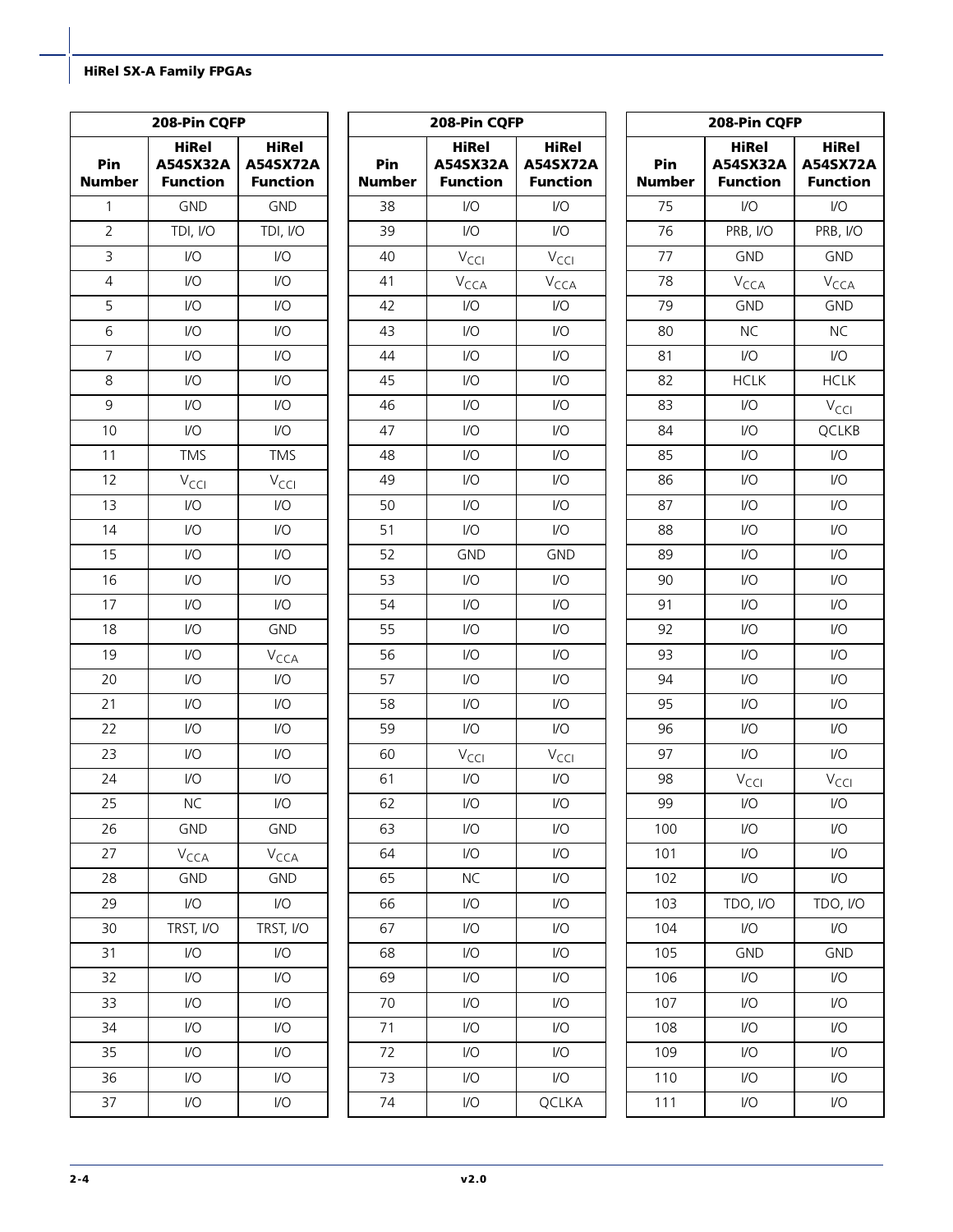|                         | <b>Actel</b> ® |
|-------------------------|----------------|
| HiRel SX-A Family FPGAs |                |

| 208-Pin CQFP    |                                             |                                             |  |  |
|-----------------|---------------------------------------------|---------------------------------------------|--|--|
| Pin<br>Number   | <b>HiRel</b><br>A54SX32A<br><b>Function</b> | <b>HiRel</b><br>A54SX72A<br><b>Function</b> |  |  |
| 112             | I/O                                         | I/O                                         |  |  |
| 113             | I/O                                         | I/O                                         |  |  |
| 114             | <b>V</b> <sub>CCA</sub>                     | <b>V</b> <sub>CCA</sub>                     |  |  |
| 115             | V <sub>CCI</sub>                            | V <sub>CCI</sub>                            |  |  |
| 116             | I/O                                         | GND                                         |  |  |
| 117             | I/O                                         | <b>V</b> <sub>CCA</sub>                     |  |  |
| 118             | I/O                                         | I/O                                         |  |  |
| 119             | I/O                                         | I/O                                         |  |  |
| 120             | I/O                                         | I/O                                         |  |  |
| 121             | I/O                                         | I/O                                         |  |  |
| 122             | I/O                                         | I/O                                         |  |  |
| 123             | $\overline{U}$                              | I/O                                         |  |  |
| 124             | I/O                                         | I/O                                         |  |  |
| 125             | I/O                                         | I/O                                         |  |  |
| 126             | I/O                                         | I/O                                         |  |  |
| 127             | I/O                                         | I/O                                         |  |  |
| 128             | I/O                                         | I/O                                         |  |  |
| 129             | <b>GND</b>                                  | GND                                         |  |  |
| 130             | V <sub>CCA</sub>                            | V <sub>CCA</sub>                            |  |  |
| 131             | <b>GND</b>                                  | <b>GND</b>                                  |  |  |
| 132             | <b>NC</b>                                   | I/O                                         |  |  |
| 133             | I/O                                         | I/O                                         |  |  |
| 134             | I/O                                         | I/O                                         |  |  |
| 135             | I/O                                         | I/O                                         |  |  |
| 136             | I/O                                         | I/O                                         |  |  |
| 137             | I/O                                         | I/O                                         |  |  |
| 138             | I/O                                         | I/O                                         |  |  |
| 139             | I/O                                         | I/O                                         |  |  |
| 140             | I/O                                         | I/O                                         |  |  |
| 141             | I/O                                         | I/O                                         |  |  |
| 142             | I/O                                         | I/O                                         |  |  |
| 143             | I/O                                         | I/O                                         |  |  |
| 144             | I/O                                         | I/O                                         |  |  |
| -<br>145        | V <sub>CCA</sub>                            | V <sub>CCA</sub>                            |  |  |
| 146             | <b>GND</b>                                  | <b>GND</b>                                  |  |  |
| 147             | I/O                                         | I/O                                         |  |  |
| $\frac{1}{148}$ | V <sub>CCI</sub>                            | V <sub>CCI</sub>                            |  |  |

| 208-Pin CQFP  |                                             |                                             |  |  |
|---------------|---------------------------------------------|---------------------------------------------|--|--|
| Pin<br>Number | <b>HiRel</b><br>A54SX32A<br><b>Function</b> | <b>HiRel</b><br>A54SX72A<br><b>Function</b> |  |  |
| 149           | 1/O                                         | I/O                                         |  |  |
| 150           | I/O                                         | I/O                                         |  |  |
| 151           | I/O                                         | I/O                                         |  |  |
| 152           | 1/0                                         | I/O                                         |  |  |
| 153           | I/O                                         | I/O                                         |  |  |
| 154           | I/O                                         | I/O                                         |  |  |
| 155           | 1/0                                         | I/O                                         |  |  |
| 156           | I/O                                         | I/O                                         |  |  |
| 157           | <b>GND</b>                                  | <b>GND</b>                                  |  |  |
| 158           | 1/0                                         | I/O                                         |  |  |
| 159           | I/O                                         | I/O                                         |  |  |
| 160           | I/O                                         | I/O                                         |  |  |
| 161           | 1/0                                         | I/O                                         |  |  |
| 162           | I/O                                         | I/O                                         |  |  |
| 163           | I/O                                         | I/O                                         |  |  |
| 164           | V <sub>CCI</sub>                            | V <sub>CCI</sub>                            |  |  |
| 165           | 1/0                                         | I/O                                         |  |  |
| 166           | I/O                                         | I/O                                         |  |  |
| 167           | 1/0                                         | I/O                                         |  |  |
| 168           | I/O                                         | I/O                                         |  |  |
| 169           | I/O                                         | I/O                                         |  |  |
| 170           | 1/0                                         | I/O                                         |  |  |
| 171           | I/O                                         | I/O                                         |  |  |
| 172           | 1/0                                         | I/O                                         |  |  |
| 173           | 1/O                                         | I/O                                         |  |  |
| 174           | I/O                                         | I/O                                         |  |  |
| 175           | I/O                                         | I/O                                         |  |  |
| 176           | I/O                                         | I/O                                         |  |  |
| 177           | I/O                                         | I/O                                         |  |  |
| 178           | I/O                                         | QCLKD                                       |  |  |
| 179           | I/O                                         | I/O                                         |  |  |
| 180           | <b>CLKA</b>                                 | <b>CLKA</b>                                 |  |  |
| 181           | CLKB                                        | <b>CLKB</b>                                 |  |  |
| 182           | <b>NC</b>                                   | NC                                          |  |  |
| 183           | <b>GND</b>                                  | <b>GND</b>                                  |  |  |
| 184           | V <sub>CCA</sub>                            | V <sub>CCA</sub>                            |  |  |
| 185           | <b>GND</b>                                  | <b>GND</b>                                  |  |  |

| 208-Pin CQFP         |                                             |                                             |  |  |
|----------------------|---------------------------------------------|---------------------------------------------|--|--|
| Pin<br><b>Number</b> | <b>HiRel</b><br>A54SX32A<br><b>Function</b> | <b>HiRel</b><br>A54SX72A<br><b>Function</b> |  |  |
| 186                  | PRA, I/O                                    | PRA, I/O                                    |  |  |
| 187                  | I/O                                         | V <sub>CCI</sub>                            |  |  |
| 188                  | I/O                                         | I/O                                         |  |  |
| 189                  | I/O                                         | I/O                                         |  |  |
| 190                  | I/O                                         | QCLKC                                       |  |  |
| 191                  | I/O                                         | $\overline{U}$                              |  |  |
| 192                  | I/O                                         | I/O                                         |  |  |
| 193                  | 1/2                                         | I/O                                         |  |  |
| 194                  | I/O                                         | I/O                                         |  |  |
| 195                  | I/O                                         | I/O                                         |  |  |
| 196                  | 1/2                                         | $\overline{U}$                              |  |  |
| 197                  | I/O                                         | I/O                                         |  |  |
| 198                  | I/O                                         | $\overline{U}$                              |  |  |
| 199                  | $\overline{1}/\overline{O}$                 | $\overline{1}/\overline{O}$                 |  |  |
| 200                  | $\overline{1}/\overline{O}$                 | I/O                                         |  |  |
| 201                  | V <sub>CCI</sub>                            | V <sub>CCI</sub>                            |  |  |
| 202                  | I/O                                         | $\overline{U}$                              |  |  |
| 203                  | I/O                                         | I/O                                         |  |  |
| 204                  | 1/2                                         | $\overline{U}$                              |  |  |
| 205                  | I/O                                         | I/O                                         |  |  |
| 206                  | I/O                                         | I/O                                         |  |  |
| 207                  | I/O                                         | I/O                                         |  |  |
| 208                  | TCK, I/O                                    | TCK, I/O                                    |  |  |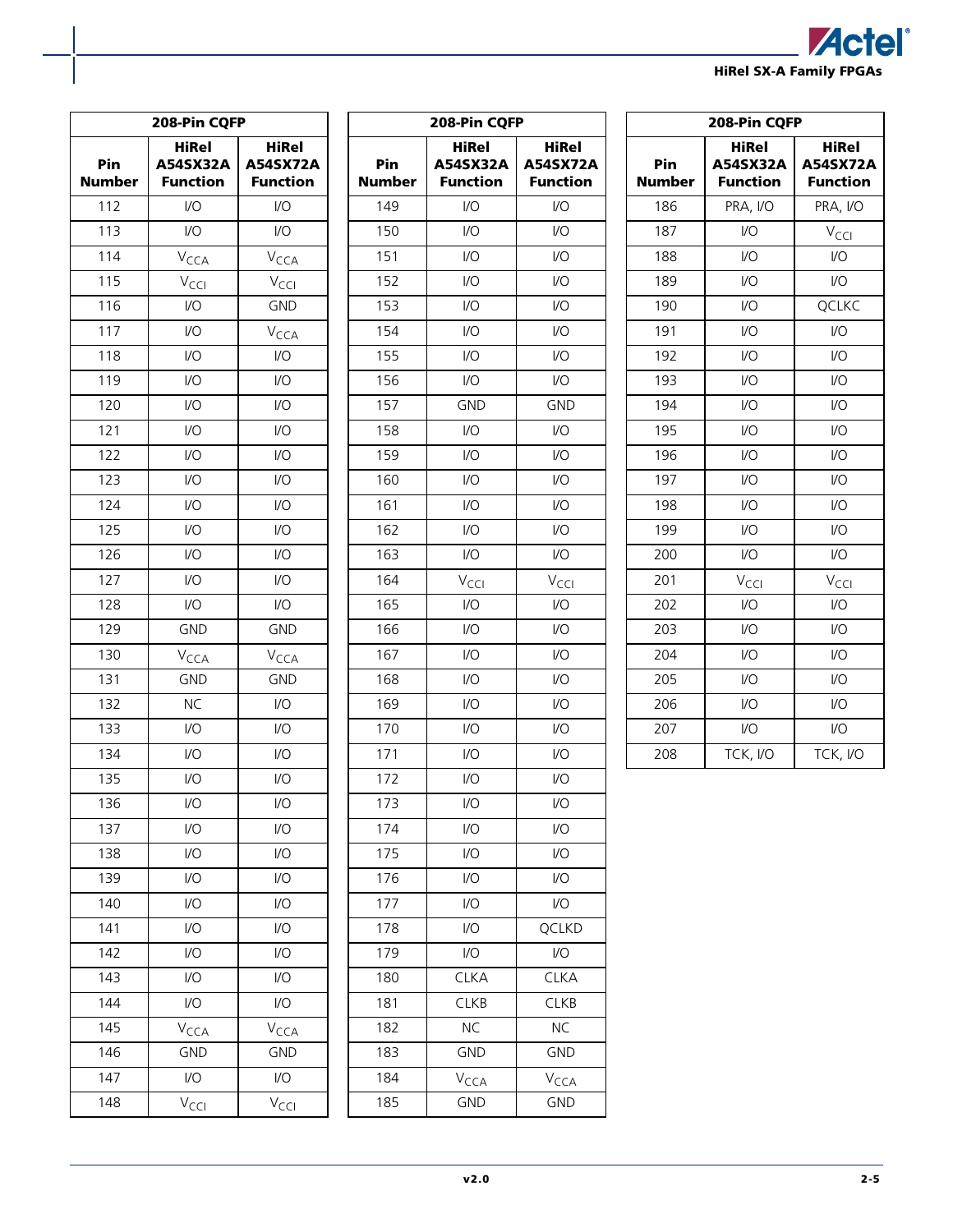# <span id="page-41-0"></span>**256-Pin CQFP**



*Figure 2-3 •* **256-Pin CQFP (Top View)**

### **Note**

For Package Manufacturing and Environmental information, visit the Package Resource Center at <www.actel.com/products/rescenter/package/index.html>.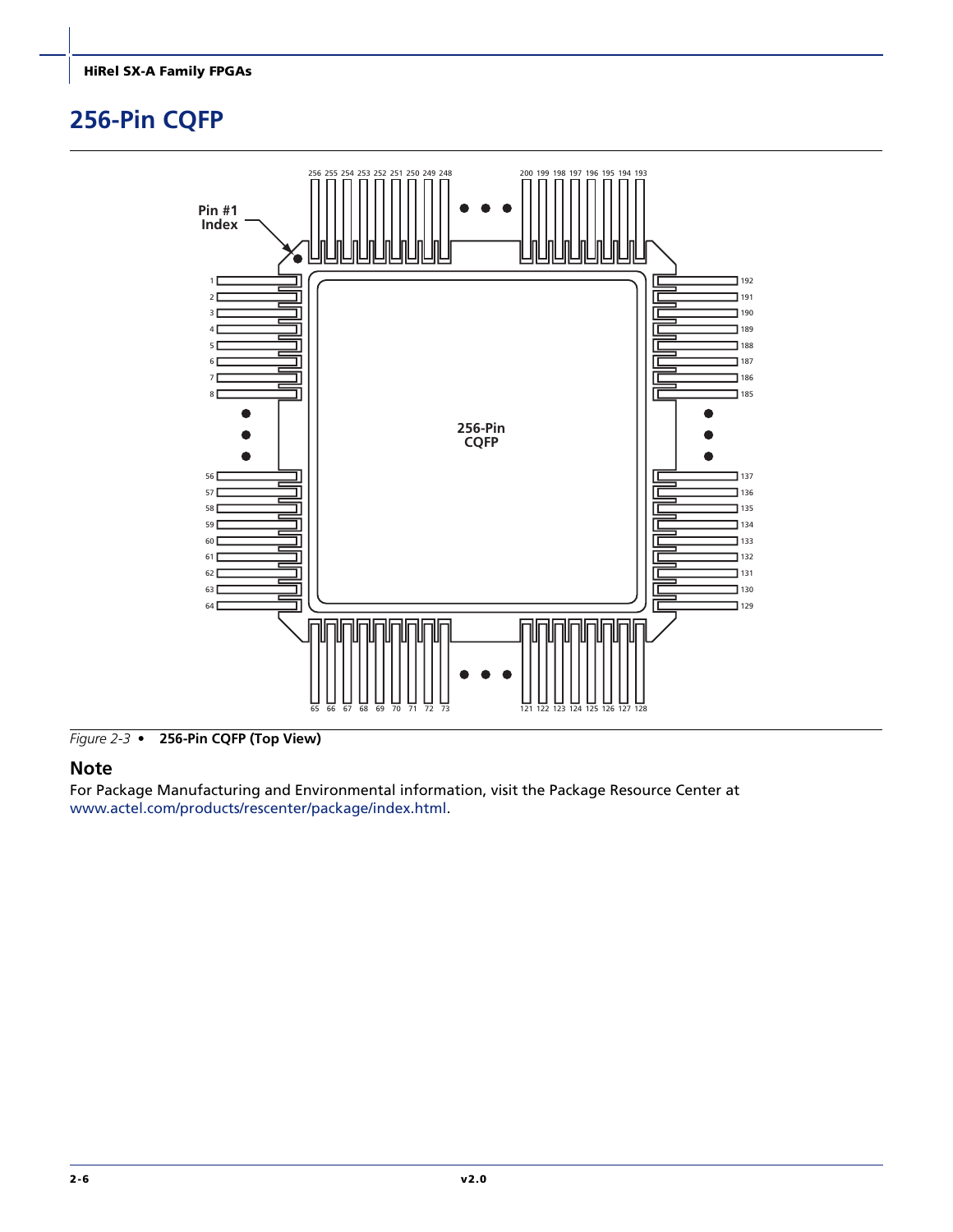

|                 | 256-Pin CQFP                                |                                             |
|-----------------|---------------------------------------------|---------------------------------------------|
| Pin<br>Number   | <b>HiRel</b><br>A54SX32A<br><b>Function</b> | <b>HiRel</b><br>A54SX72A<br><b>Function</b> |
| 1               | <b>GND</b>                                  | <b>GND</b>                                  |
| $\overline{2}$  | TDI, I/O                                    | TDI, I/O                                    |
| 3               | I/O                                         | $\overline{1}/\overline{O}$                 |
| $\overline{4}$  | I/O                                         | I/O                                         |
| 5               | I/O                                         | I/O                                         |
| 6               | I/O                                         | I/O                                         |
| 7               | I/O                                         | I/O                                         |
| 8               | I/O                                         | I/O                                         |
| 9               | I/O                                         | I/O                                         |
| 10              | I/O                                         | I/O                                         |
| 11              | <b>TMS</b>                                  | <b>TMS</b>                                  |
| 12              | I/O                                         | I/O                                         |
| 13              | I/O                                         | I/O                                         |
| 14              | I/O                                         | I/O                                         |
| 15              | I/O                                         | I/O                                         |
| 16              | I/O                                         | I/O                                         |
| $\overline{17}$ | I/O                                         | V <sub>CCI</sub>                            |
| 18              | I/O                                         | I/O                                         |
| 19              | I/O                                         | I/O                                         |
| 20              | I/O                                         | I/O                                         |
| 21              | I/O                                         | I/O                                         |
| 22              | I/O                                         | I/O                                         |
| 23              | I/O                                         | I/O                                         |
| 24              | I/O                                         | I/O                                         |
| 25              | I/O                                         | I/O                                         |
| 26              | I/O                                         | I/O                                         |
| 27              | I/O                                         | I/O                                         |
| 28              | V <sub>CCI</sub>                            | V <sub>CCI</sub>                            |
| 29              | <b>GND</b>                                  | <b>GND</b>                                  |
| 30              | V <sub>CCA</sub>                            | V <sub>CCA</sub>                            |
| 31              | <b>GND</b>                                  | <b>GND</b>                                  |
| 32              | I/O                                         | I/O                                         |
| 33              | I/O                                         | I/O                                         |
| 34              | TRST, I/O                                   | TRST, I/O                                   |
| 35              | I/O                                         | I/O                                         |
| 36              | I/O                                         | V <sub>CCA</sub>                            |
| 37              | I/O                                         | <b>GND</b>                                  |

| <b>HiRel</b><br>HiRel<br>Pin<br>A54SX32A<br><b>A54SX72A</b><br><b>Function</b><br><b>Number</b><br><b>Function</b><br>I/O<br>38<br>I/O<br>$\overline{1}/\overline{O}$<br>$\overline{U}$<br>39<br>I/O<br>I/O<br>40<br>I/O<br>41<br>I/O<br>$\overline{1}/\overline{O}$<br>$\overline{U}$<br>42<br>43<br>I/O<br>I/O<br>44<br>$\overline{1}/\overline{O}$<br>I/O<br>45<br>1/2<br>I/O<br>46<br>V <sub>CCA</sub><br>V <sub>CCA</sub><br>47<br>I/O<br>V <sub>CCI</sub><br>$\overline{1}/\overline{O}$<br>48<br>$\mathsf{I}/\mathsf{O}$<br>I/O<br>I/O<br>49<br>I/O<br>I/O<br>50<br>51<br>$\overline{1}/\overline{O}$<br>$\overline{U}$<br>52<br>I/O<br>I/O<br>53<br>I/O<br>I/O<br>54<br>$\overline{1}/\overline{O}$<br>$\overline{U}$<br>55<br>I/O<br>I/O<br>56<br>I/O<br><b>GND</b><br>57<br>$\overline{1}/\overline{O}$<br>$\overline{U}$<br>58<br>I/O<br>I/O<br>59<br><b>GND</b><br><b>GND</b><br>60<br>$\overline{1}/\overline{O}$<br>$\overline{U}$<br>I/O<br>I/O<br>61<br>62<br>I/O<br>I/O<br>63<br>I/O<br>I/O<br>64<br>I/O<br>I/O<br>65<br>I/O<br>I/O<br>66<br>I/O<br>$\overline{1}/\overline{O}$<br>67<br>I/O<br>$\overline{1}/\overline{O}$<br>68<br>I/O<br>I/O<br>I/O<br>$\overline{1}/\overline{O}$<br>69<br>I/O<br>70<br>I/O<br>71<br>I/O<br>I/O<br>I/O<br>I/O<br>72<br>73<br>I/O<br>V <sub>CCI</sub><br>74<br>I/O<br>$\overline{1}/\overline{O}$ | 256-Pin CQFP |  |
|-------------------------------------------------------------------------------------------------------------------------------------------------------------------------------------------------------------------------------------------------------------------------------------------------------------------------------------------------------------------------------------------------------------------------------------------------------------------------------------------------------------------------------------------------------------------------------------------------------------------------------------------------------------------------------------------------------------------------------------------------------------------------------------------------------------------------------------------------------------------------------------------------------------------------------------------------------------------------------------------------------------------------------------------------------------------------------------------------------------------------------------------------------------------------------------------------------------------------------------------------------------------------------------------------------------------------------------------------------|--------------|--|
|                                                                                                                                                                                                                                                                                                                                                                                                                                                                                                                                                                                                                                                                                                                                                                                                                                                                                                                                                                                                                                                                                                                                                                                                                                                                                                                                                       |              |  |
|                                                                                                                                                                                                                                                                                                                                                                                                                                                                                                                                                                                                                                                                                                                                                                                                                                                                                                                                                                                                                                                                                                                                                                                                                                                                                                                                                       |              |  |
|                                                                                                                                                                                                                                                                                                                                                                                                                                                                                                                                                                                                                                                                                                                                                                                                                                                                                                                                                                                                                                                                                                                                                                                                                                                                                                                                                       |              |  |
|                                                                                                                                                                                                                                                                                                                                                                                                                                                                                                                                                                                                                                                                                                                                                                                                                                                                                                                                                                                                                                                                                                                                                                                                                                                                                                                                                       |              |  |
|                                                                                                                                                                                                                                                                                                                                                                                                                                                                                                                                                                                                                                                                                                                                                                                                                                                                                                                                                                                                                                                                                                                                                                                                                                                                                                                                                       |              |  |
|                                                                                                                                                                                                                                                                                                                                                                                                                                                                                                                                                                                                                                                                                                                                                                                                                                                                                                                                                                                                                                                                                                                                                                                                                                                                                                                                                       |              |  |
|                                                                                                                                                                                                                                                                                                                                                                                                                                                                                                                                                                                                                                                                                                                                                                                                                                                                                                                                                                                                                                                                                                                                                                                                                                                                                                                                                       |              |  |
|                                                                                                                                                                                                                                                                                                                                                                                                                                                                                                                                                                                                                                                                                                                                                                                                                                                                                                                                                                                                                                                                                                                                                                                                                                                                                                                                                       |              |  |
|                                                                                                                                                                                                                                                                                                                                                                                                                                                                                                                                                                                                                                                                                                                                                                                                                                                                                                                                                                                                                                                                                                                                                                                                                                                                                                                                                       |              |  |
|                                                                                                                                                                                                                                                                                                                                                                                                                                                                                                                                                                                                                                                                                                                                                                                                                                                                                                                                                                                                                                                                                                                                                                                                                                                                                                                                                       |              |  |
|                                                                                                                                                                                                                                                                                                                                                                                                                                                                                                                                                                                                                                                                                                                                                                                                                                                                                                                                                                                                                                                                                                                                                                                                                                                                                                                                                       |              |  |
|                                                                                                                                                                                                                                                                                                                                                                                                                                                                                                                                                                                                                                                                                                                                                                                                                                                                                                                                                                                                                                                                                                                                                                                                                                                                                                                                                       |              |  |
|                                                                                                                                                                                                                                                                                                                                                                                                                                                                                                                                                                                                                                                                                                                                                                                                                                                                                                                                                                                                                                                                                                                                                                                                                                                                                                                                                       |              |  |
|                                                                                                                                                                                                                                                                                                                                                                                                                                                                                                                                                                                                                                                                                                                                                                                                                                                                                                                                                                                                                                                                                                                                                                                                                                                                                                                                                       |              |  |
|                                                                                                                                                                                                                                                                                                                                                                                                                                                                                                                                                                                                                                                                                                                                                                                                                                                                                                                                                                                                                                                                                                                                                                                                                                                                                                                                                       |              |  |
|                                                                                                                                                                                                                                                                                                                                                                                                                                                                                                                                                                                                                                                                                                                                                                                                                                                                                                                                                                                                                                                                                                                                                                                                                                                                                                                                                       |              |  |
|                                                                                                                                                                                                                                                                                                                                                                                                                                                                                                                                                                                                                                                                                                                                                                                                                                                                                                                                                                                                                                                                                                                                                                                                                                                                                                                                                       |              |  |
|                                                                                                                                                                                                                                                                                                                                                                                                                                                                                                                                                                                                                                                                                                                                                                                                                                                                                                                                                                                                                                                                                                                                                                                                                                                                                                                                                       |              |  |
|                                                                                                                                                                                                                                                                                                                                                                                                                                                                                                                                                                                                                                                                                                                                                                                                                                                                                                                                                                                                                                                                                                                                                                                                                                                                                                                                                       |              |  |
|                                                                                                                                                                                                                                                                                                                                                                                                                                                                                                                                                                                                                                                                                                                                                                                                                                                                                                                                                                                                                                                                                                                                                                                                                                                                                                                                                       |              |  |
|                                                                                                                                                                                                                                                                                                                                                                                                                                                                                                                                                                                                                                                                                                                                                                                                                                                                                                                                                                                                                                                                                                                                                                                                                                                                                                                                                       |              |  |
|                                                                                                                                                                                                                                                                                                                                                                                                                                                                                                                                                                                                                                                                                                                                                                                                                                                                                                                                                                                                                                                                                                                                                                                                                                                                                                                                                       |              |  |
|                                                                                                                                                                                                                                                                                                                                                                                                                                                                                                                                                                                                                                                                                                                                                                                                                                                                                                                                                                                                                                                                                                                                                                                                                                                                                                                                                       |              |  |
|                                                                                                                                                                                                                                                                                                                                                                                                                                                                                                                                                                                                                                                                                                                                                                                                                                                                                                                                                                                                                                                                                                                                                                                                                                                                                                                                                       |              |  |
|                                                                                                                                                                                                                                                                                                                                                                                                                                                                                                                                                                                                                                                                                                                                                                                                                                                                                                                                                                                                                                                                                                                                                                                                                                                                                                                                                       |              |  |
|                                                                                                                                                                                                                                                                                                                                                                                                                                                                                                                                                                                                                                                                                                                                                                                                                                                                                                                                                                                                                                                                                                                                                                                                                                                                                                                                                       |              |  |
|                                                                                                                                                                                                                                                                                                                                                                                                                                                                                                                                                                                                                                                                                                                                                                                                                                                                                                                                                                                                                                                                                                                                                                                                                                                                                                                                                       |              |  |
|                                                                                                                                                                                                                                                                                                                                                                                                                                                                                                                                                                                                                                                                                                                                                                                                                                                                                                                                                                                                                                                                                                                                                                                                                                                                                                                                                       |              |  |
|                                                                                                                                                                                                                                                                                                                                                                                                                                                                                                                                                                                                                                                                                                                                                                                                                                                                                                                                                                                                                                                                                                                                                                                                                                                                                                                                                       |              |  |
|                                                                                                                                                                                                                                                                                                                                                                                                                                                                                                                                                                                                                                                                                                                                                                                                                                                                                                                                                                                                                                                                                                                                                                                                                                                                                                                                                       |              |  |
|                                                                                                                                                                                                                                                                                                                                                                                                                                                                                                                                                                                                                                                                                                                                                                                                                                                                                                                                                                                                                                                                                                                                                                                                                                                                                                                                                       |              |  |
|                                                                                                                                                                                                                                                                                                                                                                                                                                                                                                                                                                                                                                                                                                                                                                                                                                                                                                                                                                                                                                                                                                                                                                                                                                                                                                                                                       |              |  |
|                                                                                                                                                                                                                                                                                                                                                                                                                                                                                                                                                                                                                                                                                                                                                                                                                                                                                                                                                                                                                                                                                                                                                                                                                                                                                                                                                       |              |  |
|                                                                                                                                                                                                                                                                                                                                                                                                                                                                                                                                                                                                                                                                                                                                                                                                                                                                                                                                                                                                                                                                                                                                                                                                                                                                                                                                                       |              |  |
|                                                                                                                                                                                                                                                                                                                                                                                                                                                                                                                                                                                                                                                                                                                                                                                                                                                                                                                                                                                                                                                                                                                                                                                                                                                                                                                                                       |              |  |
|                                                                                                                                                                                                                                                                                                                                                                                                                                                                                                                                                                                                                                                                                                                                                                                                                                                                                                                                                                                                                                                                                                                                                                                                                                                                                                                                                       |              |  |
|                                                                                                                                                                                                                                                                                                                                                                                                                                                                                                                                                                                                                                                                                                                                                                                                                                                                                                                                                                                                                                                                                                                                                                                                                                                                                                                                                       |              |  |
|                                                                                                                                                                                                                                                                                                                                                                                                                                                                                                                                                                                                                                                                                                                                                                                                                                                                                                                                                                                                                                                                                                                                                                                                                                                                                                                                                       |              |  |

|                      | 256-Pin CQFP                                |                                             |
|----------------------|---------------------------------------------|---------------------------------------------|
| Pin<br><b>Number</b> | <b>HiRel</b><br>A54SX32A<br><b>Function</b> | <b>HiRel</b><br>A54SX72A<br><b>Function</b> |
| 75                   | I/O                                         | I/O                                         |
| 76                   | I/O                                         | I/O                                         |
| 77                   | I/O                                         | I/O                                         |
| 78                   | I/O                                         | I/O                                         |
| 79                   | I/O                                         | I/O                                         |
| 80                   | I/O                                         | I/O                                         |
| 81                   | I/O                                         | I/O                                         |
| 82                   | I/O                                         | $\overline{1/O}$                            |
| 83                   | I/O                                         | I/O                                         |
| 84                   | I/O                                         | I/O                                         |
| 85                   | $\overline{1}/\overline{O}$                 | I/O                                         |
| 86                   | I/O                                         | I/O                                         |
| 87                   | I/O                                         | I/O                                         |
| 88                   | $\overline{1/O}$                            | I/O                                         |
| 89                   | I/O                                         | QCLKA                                       |
| 90                   | PRB, I/O                                    | PRB, I/O                                    |
| 91                   | <b>GND</b>                                  | <b>GND</b>                                  |
| 92                   | V <sub>CCI</sub>                            | $V_{\text{CCI}}$                            |
| 93                   | <b>GND</b>                                  | <b>GND</b>                                  |
| 94                   | V <sub>CCA</sub>                            | V <sub>CCA</sub>                            |
| 95                   | I/O                                         | I/O                                         |
| 96                   | <b>HCLK</b>                                 | <b>HCLK</b>                                 |
| 97                   | I/O                                         | I/O                                         |
| 98                   | I/O                                         | QCLKB                                       |
| 99                   | 1/O                                         | $IVO$                                       |
| 100                  | I/O                                         | I/O                                         |
| 101                  | I/O                                         | I/O                                         |
| 102                  | I/O                                         | I/O                                         |
| 103                  | I/O                                         | $\overline{1}/\overline{O}$                 |
| 104                  | I/O                                         | I/O                                         |
| 105                  | I/O                                         | I/O                                         |
| 106                  | $\overline{1}/\overline{O}$                 | $\overline{1}/\overline{O}$                 |
| 107                  | I/O                                         | I/O                                         |
| 108                  | I/O                                         | I/O                                         |
| 109                  | I/O                                         | I/O                                         |
| 110                  | <b>GND</b>                                  | <b>GND</b>                                  |
| 111                  | I/O                                         | I/O                                         |
|                      |                                             |                                             |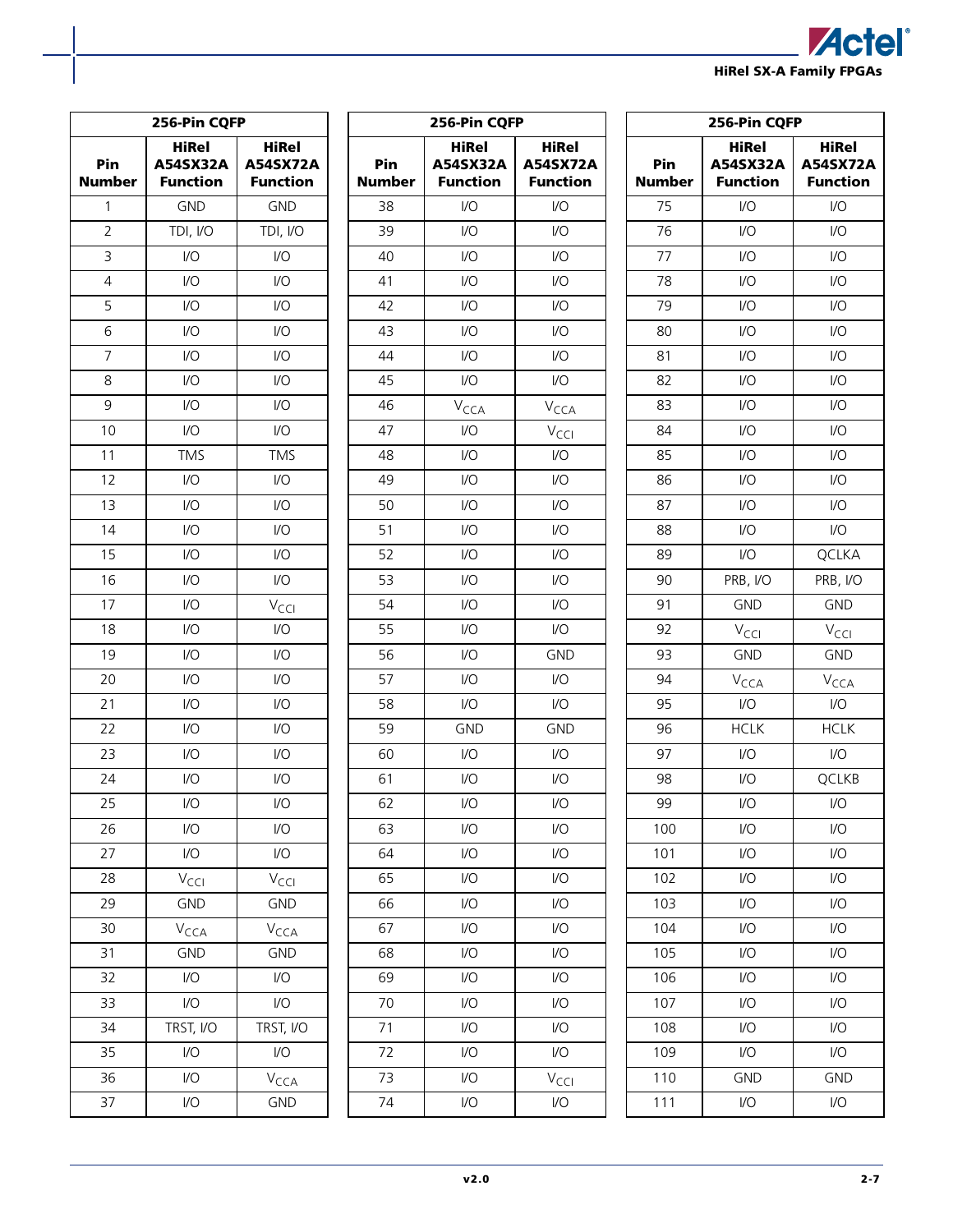|                      | 256-Pin CQFP                                       |                                      |
|----------------------|----------------------------------------------------|--------------------------------------|
| Pin<br><b>Number</b> | <b>HiRel</b><br><b>A54SX32A</b><br><b>Function</b> | HiRel<br>A54SX72A<br><b>Function</b> |
| 112                  | I/O                                                | I/O                                  |
| 113                  | I/O                                                | I/O                                  |
| 114                  | I/O                                                | I/O                                  |
| 115                  | I/O                                                | I/O                                  |
| 116                  | I/O                                                | I/O                                  |
| 117                  | I/O                                                | I/O                                  |
| 118                  | I/O                                                | I/O                                  |
| 119                  | I/O                                                | I/O                                  |
| 120                  | I/O                                                | V <sub>CCI</sub>                     |
| 121                  | I/O                                                | I/O                                  |
| 122                  | I/O                                                | I/O                                  |
| 123                  | I/O                                                | I/O                                  |
| 124                  | I/O                                                | I/O                                  |
| 125                  | I/O                                                | I/O                                  |
| 126                  | TDO, I/O                                           | TDO, I/O                             |
| 127                  | I/O                                                | $\mathsf{U}\mathsf{O}$               |
| 128                  | <b>GND</b>                                         | <b>GND</b>                           |
| 129                  | I/O                                                | I/O                                  |
| 130                  | I/O                                                | I/O                                  |
| 131                  | I/O                                                | I/O                                  |
| 132                  | I/O                                                | I/O                                  |
| 133                  | I/O                                                | I/O                                  |
| 134                  | I/O                                                | I/O                                  |
| 135                  | I/O                                                | 1/0                                  |
| 136                  | I/O                                                | I/O                                  |
| 137                  | I/O                                                | I/O                                  |
| 138                  | I/O                                                | $\overline{1}/\overline{O}$          |
| 139                  | I/O                                                | 1/O                                  |
| 140                  | I/O                                                | I/O                                  |
| 141                  | V <sub>сса</sub>                                   | <b>V</b> <sub>CCA</sub>              |
| 142                  | I/O                                                | V <sub>CCI</sub>                     |
| 143                  | I/O                                                | <b>GND</b>                           |
| 144                  | I/O                                                | V <sub>CCA</sub>                     |
| 145                  | I/O                                                | I/O                                  |
| 146                  | I/O                                                | I/O                                  |
| 147                  | I/O                                                | I/O                                  |
| 148                  | I/O                                                | I/O                                  |
|                      |                                                    |                                      |

| <b>HiRel</b><br>HiRel<br>Pin<br>A54SX32A<br>A54SX72A<br><b>Number</b><br><b>Function</b><br><b>Function</b><br>I/O<br>$\overline{1}/\overline{O}$<br>149<br>150<br>I/O<br>I/O |  |
|-------------------------------------------------------------------------------------------------------------------------------------------------------------------------------|--|
|                                                                                                                                                                               |  |
|                                                                                                                                                                               |  |
|                                                                                                                                                                               |  |
| 151<br>I/O<br>I/O                                                                                                                                                             |  |
| $\overline{1}/\overline{O}$<br>$\overline{1}/\overline{O}$<br>152                                                                                                             |  |
| 153<br>I/O<br>I/O                                                                                                                                                             |  |
| 154<br>$\overline{1}/\overline{O}$<br>I/O                                                                                                                                     |  |
| 155<br>$\overline{1}/\overline{O}$<br>$\overline{1}/\overline{O}$                                                                                                             |  |
| 156<br>I/O<br>I/O                                                                                                                                                             |  |
| 157<br>I/O<br>I/O                                                                                                                                                             |  |
| 158<br><b>GND</b><br><b>GND</b>                                                                                                                                               |  |
| 159<br><b>NC</b><br><b>NC</b>                                                                                                                                                 |  |
| 160<br><b>GND</b><br><b>GND</b>                                                                                                                                               |  |
| 161<br>V <sub>CCI</sub><br>V <sub>CCI</sub>                                                                                                                                   |  |
| 162<br>I/O<br>V <sub>CCA</sub>                                                                                                                                                |  |
| 163<br>I/O<br>1/O                                                                                                                                                             |  |
| 164<br>$\overline{1}/\overline{O}$<br>$\overline{1}/\overline{O}$                                                                                                             |  |
| 165<br>I/O<br>I/O                                                                                                                                                             |  |
| $\overline{1}/\overline{O}$<br>166<br>I/O                                                                                                                                     |  |
| 167<br>$\overline{1}/\overline{O}$<br>$\overline{1}/\overline{O}$                                                                                                             |  |
| 168<br>I/O<br>I/O                                                                                                                                                             |  |
| 169<br>I/O<br>I/O                                                                                                                                                             |  |
| 170<br>I/O<br>$\overline{1}/\overline{O}$                                                                                                                                     |  |
| 171<br>I/O<br>I/O                                                                                                                                                             |  |
| 172<br>I/O<br>I/O                                                                                                                                                             |  |
| 173<br>I/O<br>I/O                                                                                                                                                             |  |
| 174<br>V <sub>сса</sub><br>V <sub>CCA</sub>                                                                                                                                   |  |
| 175<br><b>GND</b><br><b>GND</b>                                                                                                                                               |  |
| 176<br><b>GND</b><br><b>GND</b>                                                                                                                                               |  |
| 177<br>I/O<br>I/O                                                                                                                                                             |  |
| 178<br>I/O<br>I/O                                                                                                                                                             |  |
| I/O<br>I/O<br>179                                                                                                                                                             |  |
| I/O<br>I/O<br>180                                                                                                                                                             |  |
| 181<br>I/O<br>I/O                                                                                                                                                             |  |
| I/O<br>$\overline{1}/\overline{O}$<br>182                                                                                                                                     |  |
| I/O<br>183<br>V <sub>CCI</sub>                                                                                                                                                |  |
| 184<br>I/O<br>I/O                                                                                                                                                             |  |
| I/O<br>185<br>I/O                                                                                                                                                             |  |

|               | 256-Pin CQFP                                |                                             |
|---------------|---------------------------------------------|---------------------------------------------|
| Pin<br>Number | <b>HiRel</b><br>A54SX32A<br><b>Function</b> | <b>HiRel</b><br>A54SX72A<br><b>Function</b> |
| 186           | I/O                                         | I/O                                         |
| 187           | I/O                                         | I/O                                         |
| 188           | I/O                                         | I/O                                         |
| 189           | <b>GND</b>                                  | <b>GND</b>                                  |
| 190           | I/O                                         | I/O                                         |
| 191           | I/O                                         | I/O                                         |
| 192           | I/O                                         | I/O                                         |
| 193           | I/O                                         | I/O                                         |
| 194           | I/O                                         | I/O                                         |
| 195           | I/O                                         | I/O                                         |
| 196           | I/O                                         | I/O                                         |
| 197           | I/O                                         | I/O                                         |
| 198           | I/O                                         | I/O                                         |
| 199           | I/O                                         | I/O                                         |
| 200           | I/O                                         | I/O                                         |
| 201           | I/O                                         | I/O                                         |
| 202           | I/O                                         | V <sub>CCI</sub>                            |
| 203           | I/O                                         | I/O                                         |
| 204           | I/O                                         | I/O                                         |
| 205           | I/O                                         | I/O                                         |
| 206           | I/O                                         | I/O                                         |
| 207           | I/O                                         | I/O                                         |
| 208           | I/O                                         | I/O                                         |
| 209           | I/O                                         | I/O                                         |
| 210           | I/O                                         | I/O                                         |
| 211           | I/O                                         | I/O                                         |
| 212           | I/O                                         | $\overline{1}/\overline{O}$                 |
| 213           | I/O                                         | I/O                                         |
| 214           | I/O                                         | I/O                                         |
| 215           | I/O                                         | I/O                                         |
| 216           | I/O                                         | I/O                                         |
| 217           | I/O                                         | I/O                                         |
| 218           | I/O                                         | QCLKD                                       |
| 219           | <b>CLKA</b>                                 | <b>CLKA</b>                                 |
| 220           | <b>CLKB</b>                                 | <b>CLKB</b>                                 |
| 221           | $V_{\textsf{CCI}}$                          | V <sub>CCI</sub>                            |
| 222           | GND                                         | <b>GND</b>                                  |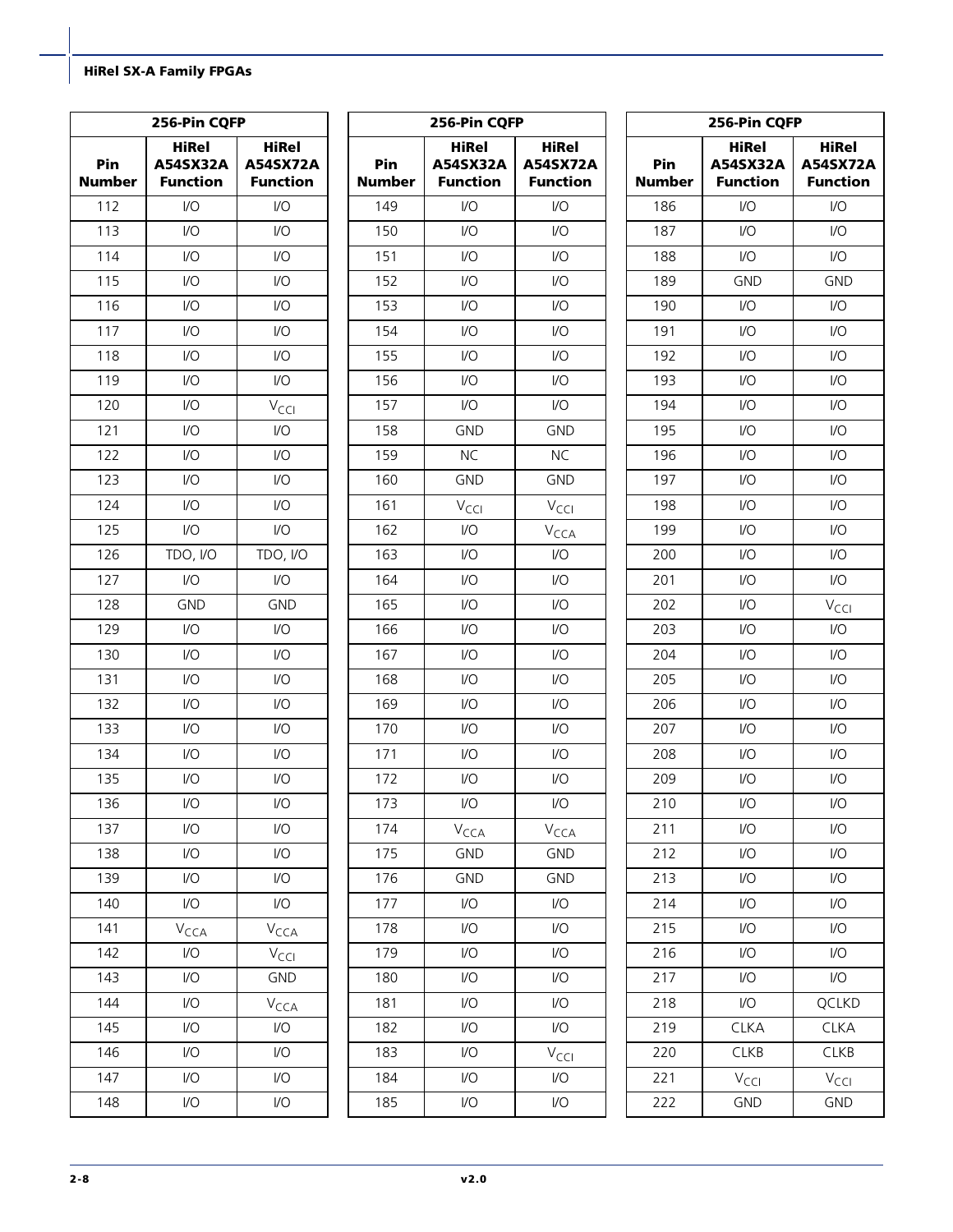

|               | 256-Pin CQFP                         |                                      |
|---------------|--------------------------------------|--------------------------------------|
| Pin<br>Number | HiRel<br>A54SX32A<br><b>Function</b> | HiRel<br>A54SX72A<br><b>Function</b> |
| 223           | ΝC                                   | NC.                                  |
| 224           | GND                                  | <b>GND</b>                           |
| 225           | PRA, I/O                             | PRA, I/O                             |
| 226           | I/O                                  | $IVO$                                |
| 227           | I/O                                  | $IVO$                                |
| 228           | I/O                                  | V <sub>CCA</sub>                     |
| 229           | I/O                                  | $IVO$                                |
| 230           | I/O                                  | $IVO$                                |
| 231           | VO                                   | <b>OCLKC</b>                         |
| 232           | I/O                                  | $IVO$                                |
| 233           | I/O                                  | I/O                                  |
| 234           | I/O                                  | I/O                                  |

|               | 256-Pin CQFP                         |                                      |
|---------------|--------------------------------------|--------------------------------------|
| Pin<br>Number | HiRel<br>A54SX32A<br><b>Function</b> | HiRel<br>A54SX72A<br><b>Function</b> |
| 235           | I/O                                  | VO                                   |
| 236           | I/O                                  | I/O                                  |
| 237           | I/O                                  | I/O                                  |
| 238           | I/O                                  | I/O                                  |
| 239           | 1/O                                  | 1/O                                  |
| 240           | <b>GND</b>                           | <b>GND</b>                           |
| 241           | 1/O                                  | 1/O                                  |
| 242           | I/O                                  | I/O                                  |
| 243           | 1/O                                  | I/O                                  |
| 244           | I/O                                  | I/O                                  |
| 245           | I/O                                  | I/O                                  |

| 256-Pin CQFP  |                                      |                                                    |
|---------------|--------------------------------------|----------------------------------------------------|
| Pin<br>Number | HiRel<br>A54SX32A<br><b>Function</b> | <b>HiRel</b><br><b>A54SX72A</b><br><b>Function</b> |
| 246           | I/O                                  | I/O                                                |
| 247           | 1/O                                  | I/O                                                |
| 248           | I/O                                  | I/O                                                |
| 249           | VO                                   | $V_{\text{CC}}$                                    |
| 250           | I/O                                  | I/O                                                |
| 251           | VO                                   | I/O                                                |
| 252           | 1/O                                  | I/O                                                |
| 253           | I/O                                  | I/O                                                |
| 254           | 1/O                                  | I/O                                                |
| 255           | 1/O                                  | I/O                                                |
| 256           | TCK, I/O                             | TCK, I/O                                           |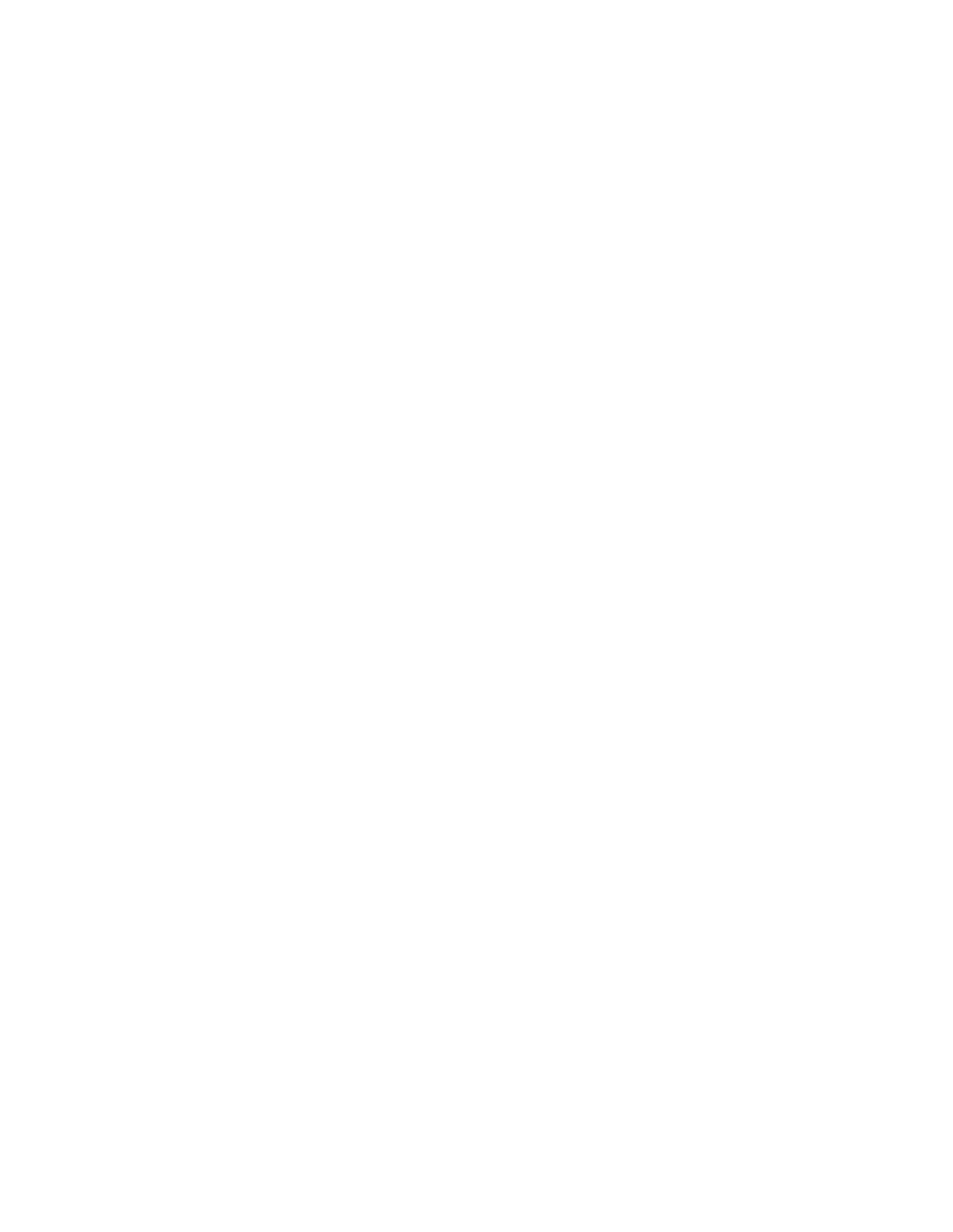

# <span id="page-46-0"></span>**Datasheet Information**

# <span id="page-46-1"></span>**List of Changes**

The following table lists critical changes that were made in the current version of the document.

| <b>Previous version</b> | Changes in current version-v2.0                                                                                                                          | Page     |
|-------------------------|----------------------------------------------------------------------------------------------------------------------------------------------------------|----------|
| Advanced v1.2           | The 84-pin CQFP package information was added to the datasheet.                                                                                          | N/A      |
| (December 2002)         | The Product Plan table was deleted because all of the devices are production devices.                                                                    | N/A      |
|                         | Table 1-6 • Absolute Maximum Ratings1 was updated to include $V_{CCA}$ AC supply voltage<br>information. In addition, two notes were added to the table. | $1 - 10$ |
|                         | Notes 1 and 2 were added to Table 1-8 • 3.3 V LVTTL and 5 V TTL Electrical Specifications.                                                               | $1 - 11$ |
|                         | The "HiRel SX-A Timing Model" was updated.                                                                                                               | $1 - 17$ |
|                         | The "Hardwired Clock" and "Routed Clock" equations were updated.                                                                                         | $1 - 17$ |
|                         | All of the Timing Characteristic tables were updated because to include the fully characterized<br>data.                                                 | N/A      |
| Advanced v1.1           | Table 1-8 • 3.3 V LVTTL and 5 V TTL Electrical Specifications was updated.                                                                               | $1 - 11$ |
|                         | Table 1-12 • DC Specifications, 3.3 V PCI Operation was updated.                                                                                         | $1 - 14$ |
| Preliminary v1.0        | The "Ordering Information" section was updated.                                                                                                          | ii.      |
|                         | Figure 1-1 . HiRel SX-A Family Interconnect Elements was updated.                                                                                        | $1 - 1$  |
|                         | The "Clock Resources" section was updated.                                                                                                               | $1 - 5$  |
|                         | The "I/O Modules" section was updated.                                                                                                                   | $1 - 6$  |
|                         | Table 1-2 • I/O Features was updated.                                                                                                                    | $1 - 6$  |
|                         | The "Hot-Swapping" section was updated.                                                                                                                  | $1 - 7$  |
|                         | Table 1-3 • I/O Characteristics for All I/O Configurations is new.                                                                                       | $1 - 6$  |
|                         | Table 1-4 • Power-Up Time at which I/Os Become Active is new.                                                                                            | $1 - 7$  |
|                         | The "Power Requirements" section was updated.                                                                                                            | $1 - 7$  |
|                         | The "Design Considerations" section was updated.                                                                                                         | $1 - 8$  |
|                         | Figure 1-10 • Probe Setup was updated.                                                                                                                   | $1 - 8$  |
|                         | Table 1-6 • Absolute Maximum Ratings1 was updated.                                                                                                       | $1 - 10$ |
|                         | Table 1-7 • Recommended Operating Conditions was updated.                                                                                                | $1 - 10$ |
|                         | Table 1-9 • Maximum Source and Sink Currents for All I/O Standards is new.                                                                               | $1 - 11$ |
|                         | Figure 1-15 • HiRel SX-A Timing Model was updated.                                                                                                       | $1 - 17$ |
|                         | The "Pin Description" section was updated.                                                                                                               | $1 - 31$ |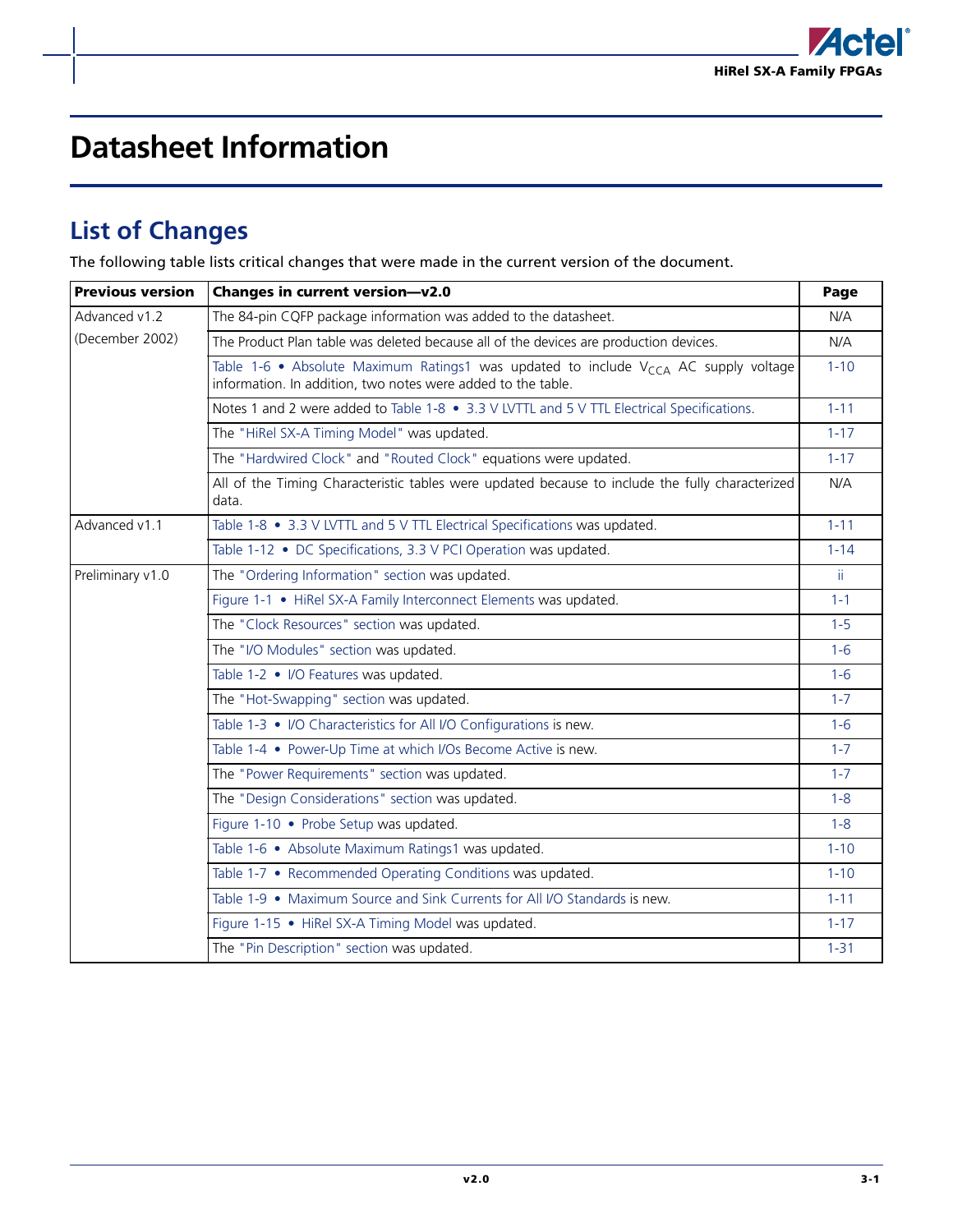| <b>Previous version</b> | Changes in current version-v2.0 (Continued)                                                                                                                                                                                                                       | Page     |
|-------------------------|-------------------------------------------------------------------------------------------------------------------------------------------------------------------------------------------------------------------------------------------------------------------|----------|
| Advanced v0.1           | The "Clock Resources" section was updated.                                                                                                                                                                                                                        | $1 - 5$  |
|                         | The "I/O Modules" section was updated.                                                                                                                                                                                                                            | $1 - 6$  |
|                         | The "Hot-Swapping" section was updated.                                                                                                                                                                                                                           | $1 - 7$  |
|                         | The "Power Requirements" section was updated.                                                                                                                                                                                                                     | $1 - 7$  |
|                         | The "Boundary Scan Testing (BST)" section has been updated.                                                                                                                                                                                                       | $1 - 7$  |
|                         | The "Configuring Diagnostic Pins" section has been updated.                                                                                                                                                                                                       | $1 - 7$  |
|                         | The "TRST Pin" section has been updated.                                                                                                                                                                                                                          | $1 - 7$  |
|                         | The "Dedicated Test Mode" section has been updated.                                                                                                                                                                                                               | $1 - 7$  |
|                         | The "Development Tool Support" section has been updated.                                                                                                                                                                                                          | $1 - 8$  |
|                         | The "HiRel SX-A Probe Circuit Control Pins" section has been updated.                                                                                                                                                                                             | $1 - 8$  |
|                         | The "Pin Description" section was updated.                                                                                                                                                                                                                        | $1 - 31$ |
|                         | The "Package Characteristics and Mechanical Drawings" section has been eliminated from the<br>datasheet. The mechanical drawings are now contained in a separate document, "Package<br>Characteristics and Mechanical Drawings," available on the Actel web site. |          |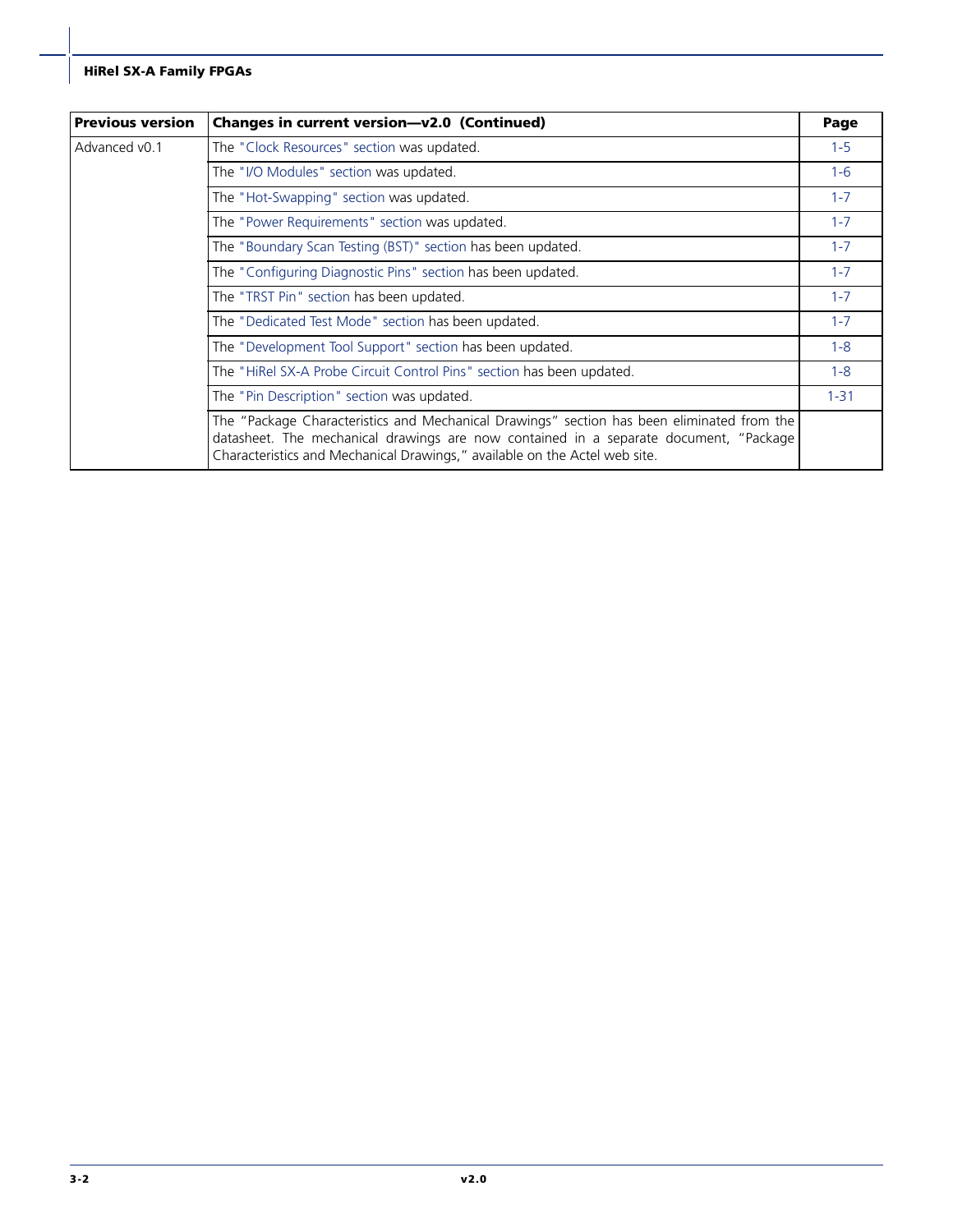

# <span id="page-48-0"></span>**Datasheet Categories**

In order to provide the latest information to designers, some datasheets are published before data has been fully characterized. Datasheets are designated as "Product Brief," "Advanced," "Production," and "Datasheet Supplement." The definitions of these categories are as follows:

# **Product Brief**

The product brief is a summarized version of a datasheet (advanced or production) containing general product information. This brief gives an overview of specific device and family information.

# **Advanced**

This datasheet version contains initial estimated information based on simulation, other products, devices, or speed grades. This information can be used as estimates, but not for production.

# **Unmarked (production)**

This datasheet version contains information that is considered to be final.

# **Datasheet Supplement**

The datasheet supplement gives specific device information for a derivative family that differs from the general family datasheet. The supplement is to be used in conjunction with the datasheet to obtain more detailed information and for specifications that do not differ between the two families.

# <span id="page-48-1"></span>**International Traffic in Arms Regulations (ITAR) and Export Administration Regulations (EAR)**

The products described in this datasheet are subject to the International Traffic in Arms Regulations (ITAR) or the Export Administration Regulations (EAR). They may require an approved export license prior to their export. An export can include a release or disclosure to a foreign national inside or outside the United States.